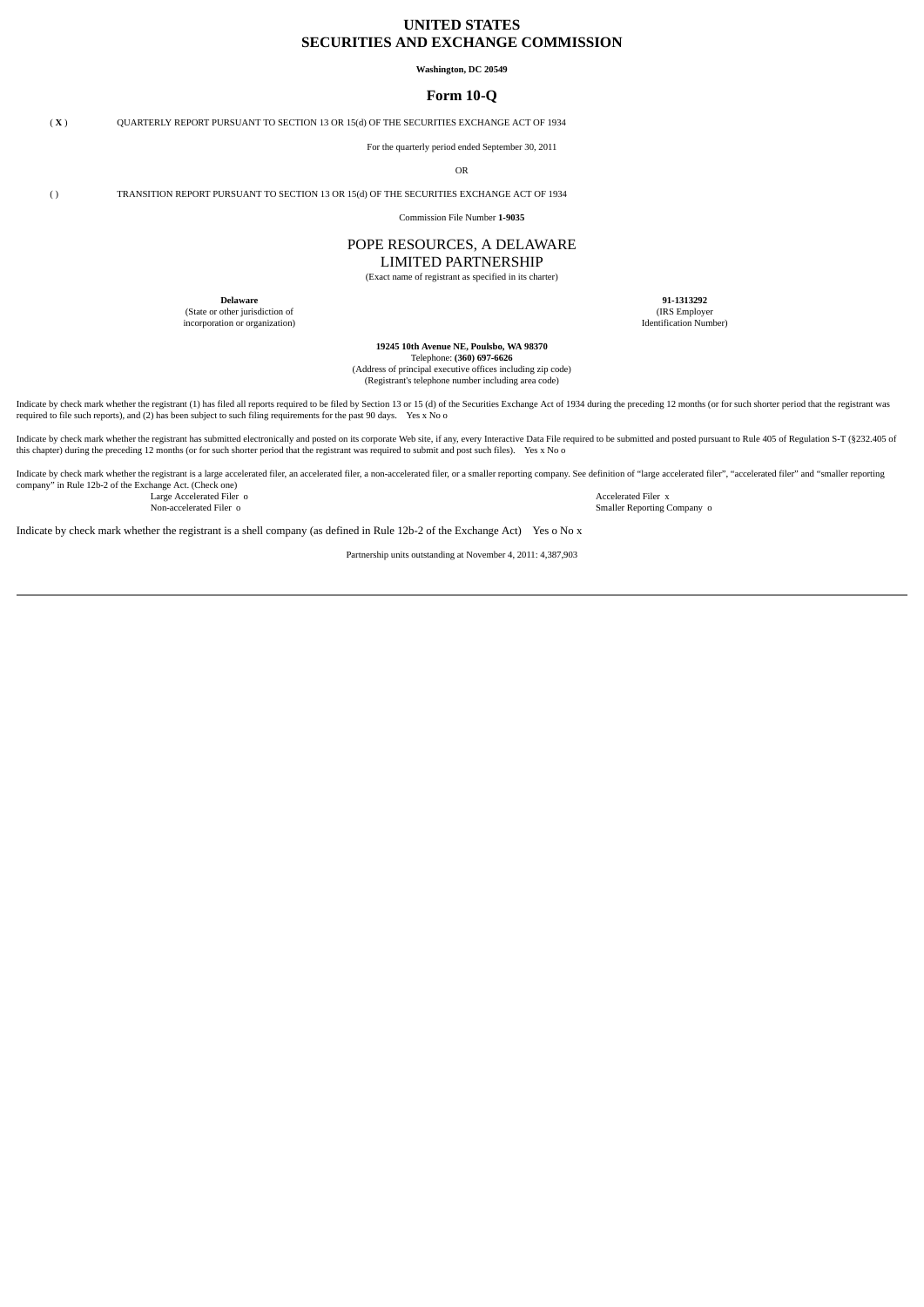# Pope Resources Index to Form 10-Q Filing For the Quarter Ended September 30, 2011

| Description<br>Part I. Financial Information                                                                                                                                                                                                                               | Page Number |
|----------------------------------------------------------------------------------------------------------------------------------------------------------------------------------------------------------------------------------------------------------------------------|-------------|
| Item 1 Financial Statements (unaudited)<br><b>Condensed Consolidated Balance Sheets</b><br><b>Condensed Consolidated Statements of Operations</b><br><b>Condensed Consolidated Statements of Cash Flows</b><br><b>Notes to Condensed Consolidated Financial Statements</b> | 5           |
| Item 2. Management's Discussion and Analysis of Financial Condition and Results of Operations                                                                                                                                                                              | 13          |
| Item 3. Quantitative and Qualitative Disclosures about Market Risk                                                                                                                                                                                                         | 35          |
| Item 4. Controls and Procedures                                                                                                                                                                                                                                            | 36          |
| Part II. Other Information                                                                                                                                                                                                                                                 |             |
| Item 1. Legal Proceedings                                                                                                                                                                                                                                                  | 36          |
| <b>Item 1A. Risk Factors</b>                                                                                                                                                                                                                                               | 36          |
| Item 2. Unregistered Sales of Equity Securities and Use of Proceeds                                                                                                                                                                                                        | 38          |
| Item 3. Defaults Upon Senior Securities                                                                                                                                                                                                                                    | 38          |
| Item 4. Submission of Matters to a Vote of Security Holders                                                                                                                                                                                                                | 38          |
| Item 5. Other Information                                                                                                                                                                                                                                                  | 38          |
| Item 6. Exhibits                                                                                                                                                                                                                                                           | 38          |
| <b>Signatures</b>                                                                                                                                                                                                                                                          | 39          |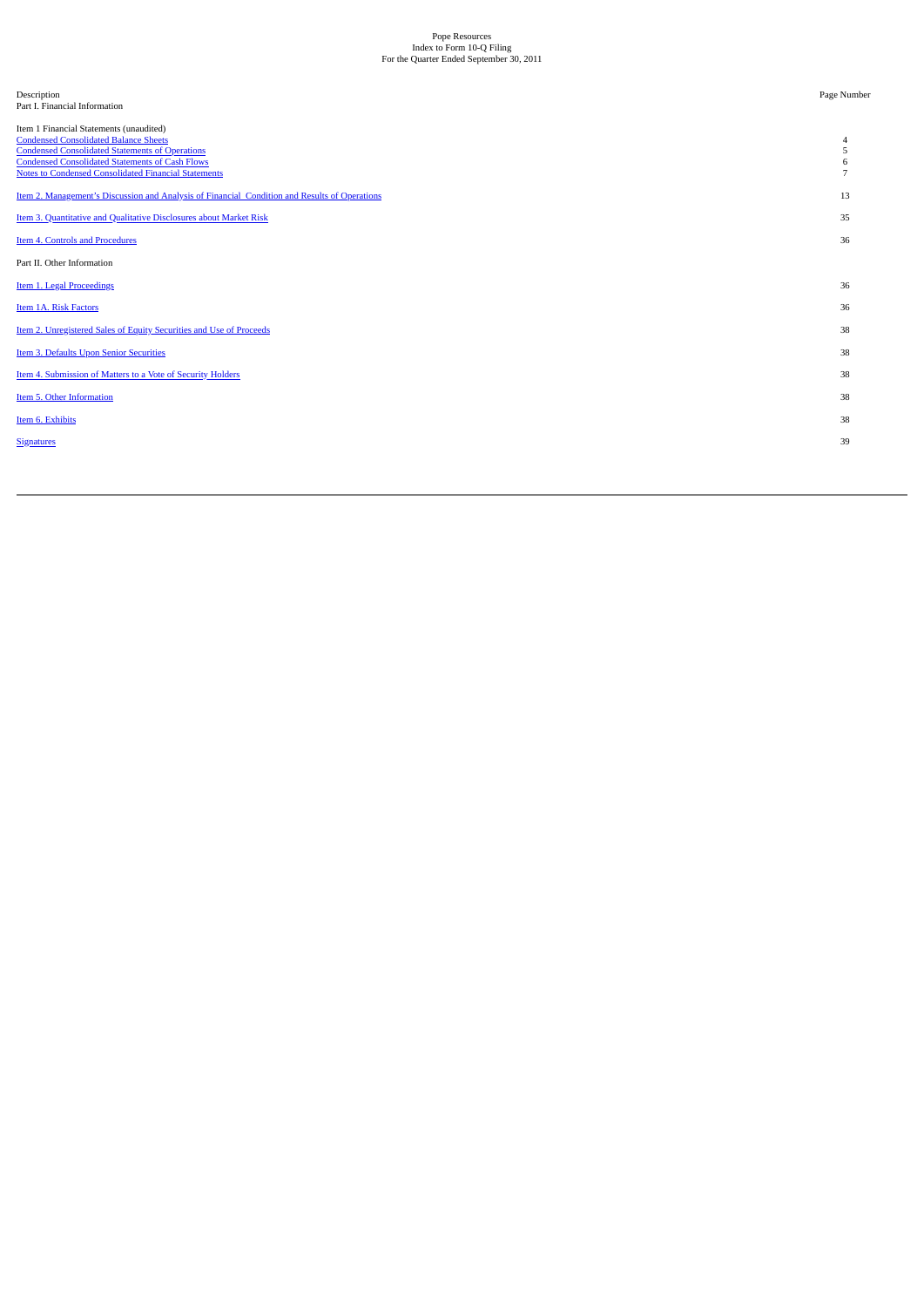# **P A R T I – FINANCIAL INFORMATION**

# ITEM 1

# **FINANCIAL STATEMENTS**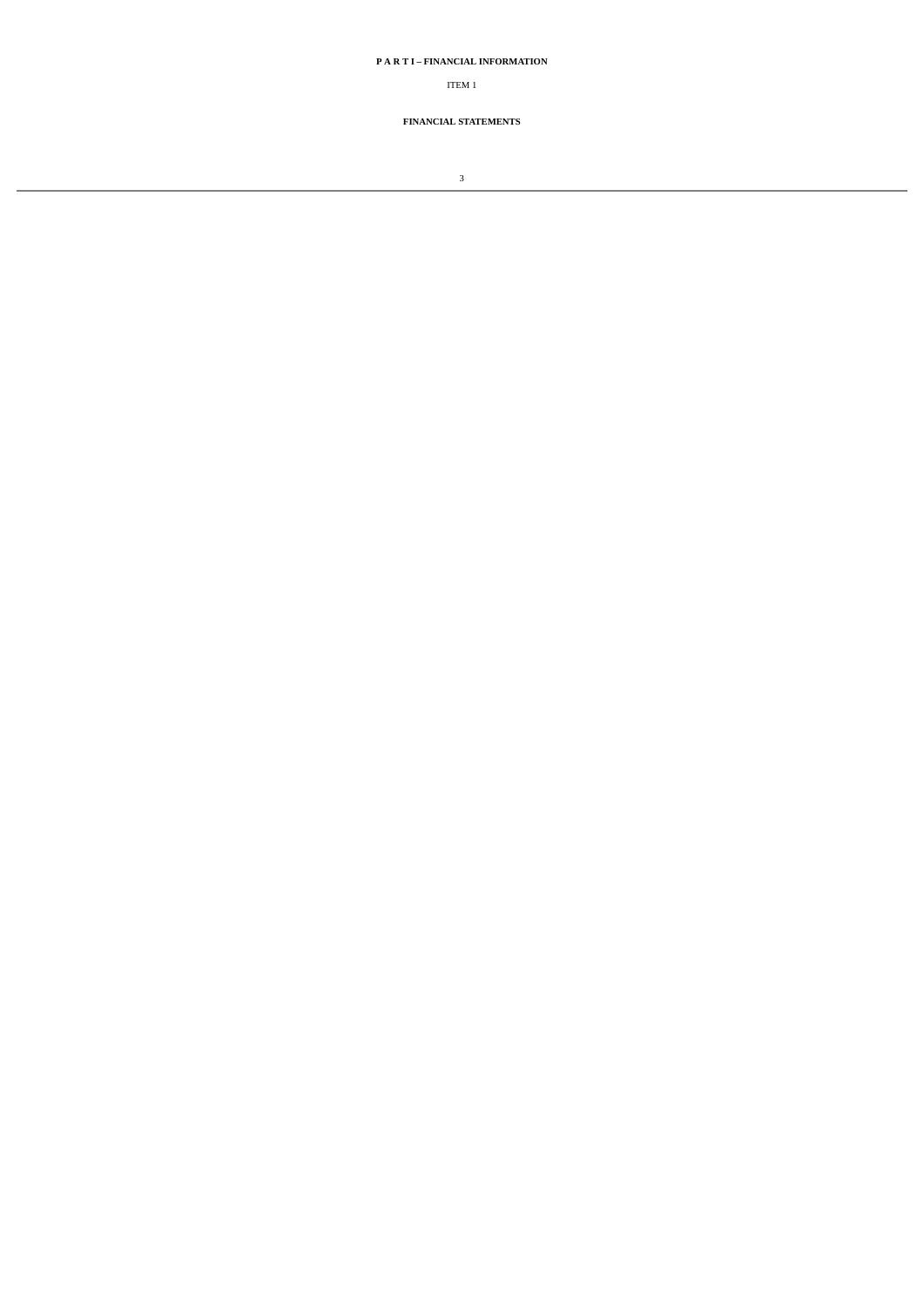<span id="page-3-0"></span>CONDENSED CONSOLIDATED BALANCE SHEETS (Unaudited) Pope Resources, a Delaware Limited Partnership September 30, 2011 and December 31, 2010 (Thousands)

| (Thousands)                                                                         |              |             | 2010                    |
|-------------------------------------------------------------------------------------|--------------|-------------|-------------------------|
| <b>ASSETS</b>                                                                       | 2011         |             |                         |
|                                                                                     |              |             |                         |
| <b>Current assets</b>                                                               | \$           | 166         | \$<br>237               |
| Partnership cash and cash equivalents<br>ORM Timber Funds cash and cash equivalents |              | 1,073       | 2,186                   |
|                                                                                     |              | 1,239       | 2,423                   |
| Cash and cash equivalents<br>Accounts receivable, net                               |              |             | 543                     |
|                                                                                     |              | 1,160       |                         |
| Building and land held for sale                                                     |              | 1,148<br>18 | 3<br>219                |
| Current portion of contracts receivable<br>Prepaid expenses and other               |              | 708         | 805                     |
|                                                                                     |              |             |                         |
| Total current assets                                                                |              | 4,273       | 3,993                   |
| Properties and equipment, at cost                                                   |              |             |                         |
| Timber and roads, net of accumulated depletion<br>of \$67,626 and \$60,044          |              | 158,055     | 164,961                 |
| Timberland                                                                          |              | 34,111      | 33,980                  |
| Land held for development                                                           |              | 28,370      | 27,737                  |
| Buildings and equipment, net of accumulated                                         |              |             |                         |
| depreciation of \$6,090 and \$7,739                                                 |              | 5,968       | 3,854                   |
| Total properties and equipment, at cost                                             |              | 226,504     | 230,532                 |
| <b>Other assets</b>                                                                 |              |             |                         |
| Contracts receivable, net of current portion                                        |              | 569         | 652                     |
| Other                                                                               |              | 685         | 660                     |
| Total other assets                                                                  |              | 1,254       | 1,312                   |
| <b>Total assets</b>                                                                 |              | 232,031     | 235,837                 |
| LIABILITIES, PARTNERS' CAPITAL AND NONCONTROLLING INTERESTS                         |              |             |                         |
| <b>Current liabilities</b>                                                          |              |             |                         |
| Accounts payable                                                                    | $\mathbf{s}$ | 1,499       | \$<br>868               |
| Accrued liabilities                                                                 |              | 2,849       | 2,656                   |
| Current portion of long-term debt                                                   |              | 31          | 30                      |
| Deferred revenue                                                                    |              | 467         | 674                     |
| Other current liabilities                                                           |              | 361         | 588                     |
| Total current liabilities                                                           |              | 5.207       | 4,816                   |
| <b>Long-term liabilities</b>                                                        |              |             |                         |
| Long-term debt, net of current portion                                              |              | 47,380      | 50,468                  |
| Other long-term liabilities                                                         |              | 1,722       | 1,746                   |
| Partners' capital and noncontrolling interests                                      |              |             |                         |
| General partners' capital (units issued and outstanding 60 and 60)                  |              | 1,036       | 992                     |
| Limited partners' capital (units issued and outstanding 4,269 and 4,203)            |              | 73,660      | 69.998                  |
| <b>Noncontrolling interests</b>                                                     |              | 103,026     | 107,817                 |
| Total partners' capital and noncontrolling interests                                |              | 177,722     | 178,807                 |
| Total liabilities, partners' capital, and noncontrolling interests                  |              | 232,031     | 235,837<br>$\mathbb{S}$ |

See accompanying notes to condensed consolidated financial statements.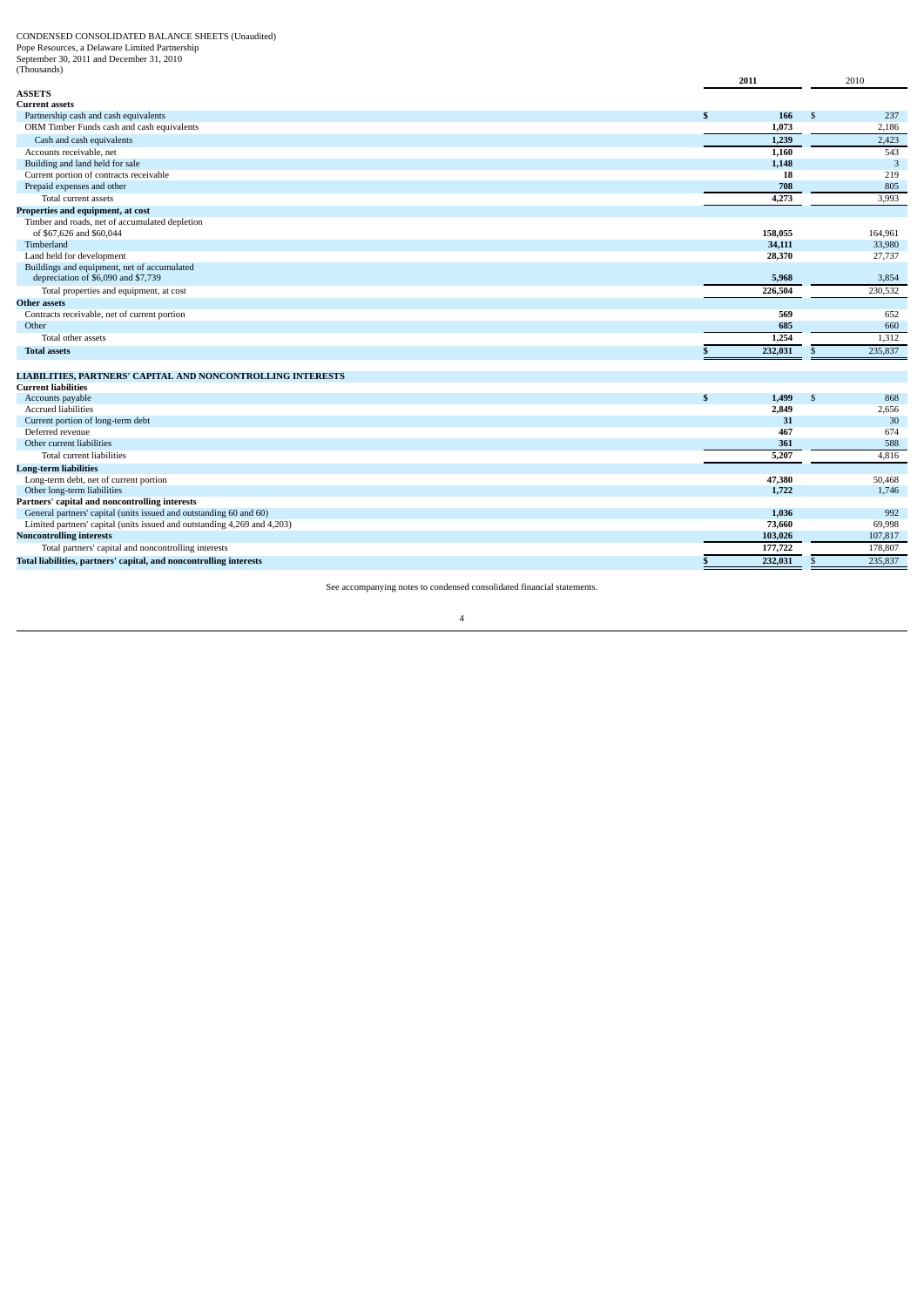<span id="page-4-0"></span>CONDENSED CONSOLIDATED STATEMENTS OF OPERATIONS (Unaudited)

Pope Resources, a Delaware Limited Partnership For the Three Months and Nine Months Ended September 30, 2011 and 2010 (Thousands, except per unit data)

|                                                      |    | Three Months Ended September 30,<br>2011 |    | 2010     |    | Nine Months Ended September 30,<br>2011 |               | 2010      |
|------------------------------------------------------|----|------------------------------------------|----|----------|----|-----------------------------------------|---------------|-----------|
| Revenue                                              | ÷. | 7,522                                    | \$ | 8,591    | -S | 39,465                                  | -S            | 22,646    |
| Cost of timber and land sold                         |    | (4, 449)                                 |    | (4, 566) |    | (20, 366)                               |               | (10, 997) |
| Operating expenses                                   |    | (2, 887)                                 |    | (2,127)  |    | (8, 105)                                |               | (6,092)   |
| Real estate environmental remediation                |    | (2)                                      |    | (5)      |    | (346)                                   |               | (568)     |
| General and administrative expenses                  |    | (950)                                    |    | (1,004)  |    | (3, 192)                                |               | (3, 397)  |
| Income (loss) from operations                        |    | (766)                                    |    | 889      |    | 7,456                                   |               | 1,592     |
| Other income (expense)                               |    |                                          |    |          |    |                                         |               |           |
| Interest expense                                     |    | (559)                                    |    | (493)    |    | (1,674)                                 |               | (1, 355)  |
| Debt extinguishment costs                            |    |                                          |    |          |    |                                         |               | (1,250)   |
| Capitalized interest                                 |    | 108                                      |    | 142      |    | 314                                     |               | 460       |
| Interest income                                      |    | 10                                       |    | 30       |    | 32                                      |               | 91        |
| Realized gain on investments                         |    |                                          |    | $\sim$   |    |                                         |               | 11        |
| Total other expense                                  |    | (441)                                    |    | (321)    |    | (1, 328)                                |               | (2,043)   |
| Income (loss) before income taxes                    |    | (1, 207)                                 |    | 568      |    | 6,128                                   |               | (451)     |
| Income tax benefit (expense)                         |    | (19)                                     |    | 37       |    | (158)                                   |               | 25        |
| Net income (loss)                                    |    | (1,226)                                  |    | 605      |    | 5,970                                   |               | (426)     |
| Net loss attributable to noncontrolling interests    |    |                                          |    |          |    |                                         |               |           |
| <b>ORM</b> Timber Funds                              |    | 664                                      |    | 445      |    | 435                                     |               | 801       |
| Net income (loss) attributable to unitholders        |    | (562)                                    | \$ | 1,050    | \$ | 6,405                                   |               | 375       |
| Allocable to general partners                        | S  | (8)                                      | \$ | 14       | \$ | 89                                      | S             | 5         |
| Allocable to limited partners                        |    | (554)                                    |    | 1,036    |    | 6,316                                   |               | 370       |
|                                                      |    | (562)                                    | \$ | 1,050    | S  | 6,405                                   | \$            | 375       |
| Earnings (loss) per unit attributable to unitholders |    |                                          |    |          |    |                                         |               |           |
| Basic                                                |    | (0.14)                                   | .S | 0.23     | S. | 1.42                                    | $\mathcal{S}$ | 0.07      |
| Diluted                                              |    | (0.14)                                   | S  | 0.22     | £. | 1.42                                    | .S            | 0.07      |
| Weighted average units outstanding                   |    |                                          |    |          |    |                                         |               |           |
| Basic                                                |    | 4,329                                    |    | 4,567    |    | 4,321                                   |               | 4,546     |
| Diluted                                              |    | 4,329                                    |    | 4,603    |    | 4,323                                   |               | 4,583     |
| <b>Distributions per unit</b>                        | S  | 0.35                                     | \$ | 0.25     | \$ | 0.85                                    | S             | 0.45      |

See accompanying notes to condensed consolidated financial statements.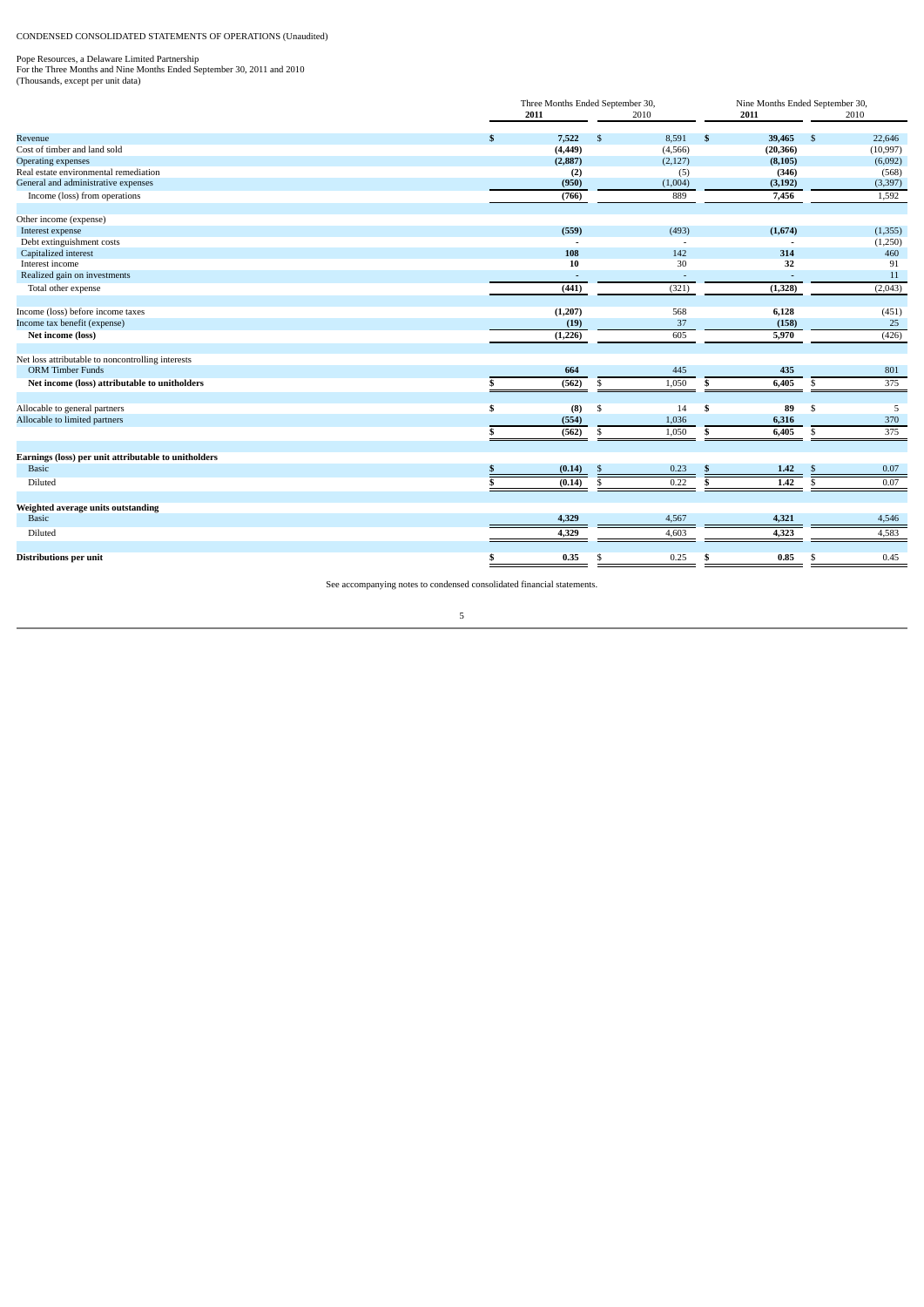<span id="page-5-0"></span>CONDENSED CONSOLIDATED STATEMENTS OF CASH FLOWS (Unaudited) Pope Resources, a Delaware Limited Partnership Nine Months Ended September 30, 2011 and 2010 (Thousands)

| [Thousands]                                                                             | 2011           | 2010                     |
|-----------------------------------------------------------------------------------------|----------------|--------------------------|
| Net income (loss)                                                                       | 5.970          | (426)<br>$\mathbf{s}$    |
| Adjustments to reconcile net income (loss) to net cash provided by operating activities |                |                          |
| Depletion                                                                               | 7.618          | 3,909                    |
| Capitalized development activities, net of reimbursements                               | (743)          | (743)                    |
| Equity-based compensation                                                               | 738            | 568                      |
| Excess tax benefit from equity-based compensation                                       | Ĭ.             | (104)                    |
| Depreciation and amortization                                                           | 526            | 485                      |
| Gain on investments                                                                     |                | (11)                     |
| Deferred taxes                                                                          | (43)           | (183)                    |
| Cost of land sold                                                                       | 110            | 67                       |
| Write-off of debt issuance costs                                                        |                | 32                       |
| Cash flows from changes in operating accounts                                           |                |                          |
| Accounts receivable, net                                                                | (637)          | (708)                    |
| Contracts receivable                                                                    | 284            | 157                      |
| Prepaid expenses and other current assets                                               | 79             | 89                       |
| Accounts payable and accrued liabilities                                                | 825            | 1,742                    |
| Deferred revenue                                                                        | (207)          | 60                       |
| Other current liabilities                                                               | 38             | 20                       |
| <b>Environmental remediation</b>                                                        | (264)          | 378                      |
| Other long-term liabilities                                                             | (24)           | (26)                     |
| Net cash provided by operating activities                                               | 14,270         | 5,306                    |
|                                                                                         |                |                          |
| Cash flows from investing activities                                                    |                |                          |
| Redemption of investments                                                               | $\overline{a}$ | 1,497                    |
| Reforestation and roads                                                                 | (886)          | (339)                    |
| Buildings and equipment                                                                 | (3,548)        | (235)                    |
| ORM Timber Fund II, Inc. land acquisition                                               | (140)          | (58, 206)                |
| Net cash used in investing activities                                                   | (4,574)        | (57, 283)                |
|                                                                                         |                |                          |
| <b>Cash flows from financing activities</b>                                             |                |                          |
| Repayment of line of credit, net                                                        | (3,064)        |                          |
| Repayment of long-term debt                                                             | (23)           | (1,031)                  |
| Extinguishment of long-term debt                                                        | ÷,             | (18, 554)                |
| Proceeds from issuance of long-term debt                                                | ٠              | 31,000                   |
| Debt issuance costs                                                                     |                | (283)                    |
| Unit repurchases                                                                        | J.             | (355)                    |
| Proceeds from option exercises, net                                                     | 516            | 573                      |
| Payroll taxes paid upon restricted unit vesting                                         | (226)          | $\overline{\phantom{a}}$ |
| Excess tax benefit from equity-based compensation                                       |                | 104                      |
| Cash distributions to unitholders                                                       | (3,727)        | (2,080)                  |
| Cash distributions - ORM Timber Funds, net of distributions to Partnership              | (4, 348)       |                          |
| Capital call - ORM Timber Fund II, Inc.                                                 |                | 38,800                   |
| Preferred stock issuance - ORM Timber Fund II, Inc.                                     |                | 125                      |
| Preferred stock distribution - ORM Timber Fund II. Inc.                                 | (8)            | (8)                      |
| Net cash provided by (used in) financing activities                                     | (10, 880)      | 48,291                   |
|                                                                                         |                |                          |
| Net decrease in cash and cash equivalents                                               | (1, 184)       | (3,686)                  |
| Cash and cash equivalents at beginning of period                                        | 2,423          | 7,180                    |
| Cash and cash equivalents at the end of the nine-month period                           | 1.239          | 3.494                    |
|                                                                                         |                |                          |

See accompanying notes to condensed consolidated financial statements.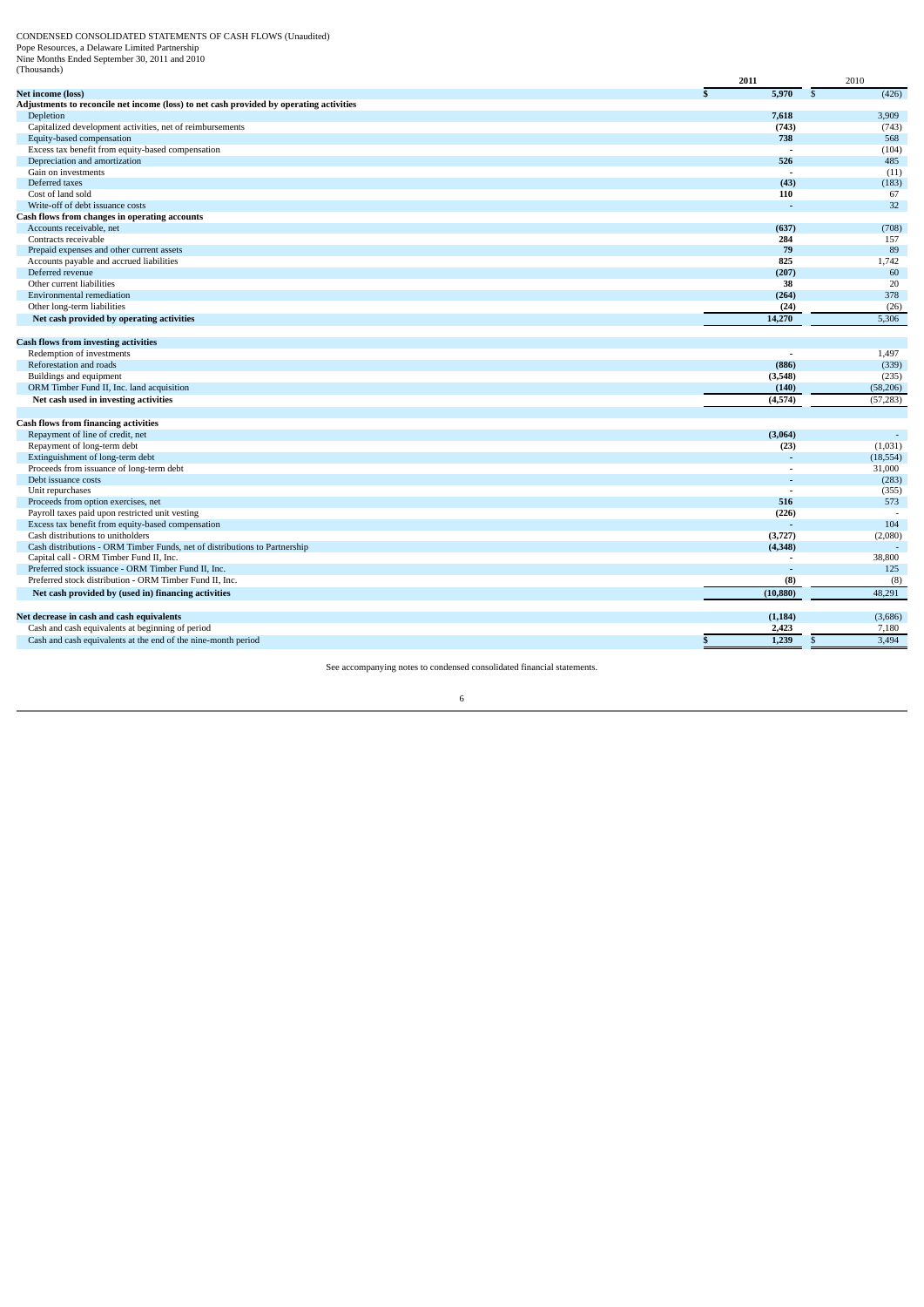#### <span id="page-6-0"></span>POPE RESOURCES NOTES TO CONDENSED CONSOLIDATED FINANCIAL STATEMENTS (Unaudited) September 30, 2011

- 1. The condensed consolidated financial statements as of September 30, 2011 and December 31, 2010 and for the three- and nine-month periods then ended have been prepared by Pope Resources, A Delaware Limited Partnership (t The results of operations for the interim periods are not indicative of the results of operations that may be achieved for the entire fiscal year ending December 31, 2011.
- 2. The financial statements in the Partnership's 2010 annual report on Form 10-K include a summary of significant accounting policies of the Partnership and should be read in conjunction with this Quarterly Report on Form
- 3. Basic net earnings (loss) per unit are calculated by dividing net income (loss) attributable to unitholders, adjusted for non-forfeitable distributions paid out to unvested restricted unitholders and Fund II preferred s restricted unitholders and Fund II preferred shareholders, by the weighted average units outstanding during the year plus additional units that would have been outstanding assuming the exercise of in-the-money unit equival using the treasury stock method, unless the assumed exercise is antidilutive.

The table below displays how we arrived at options used to calculate dilutive unit equivalents and subsequent treatment of dilutive unit equivalents based on net income (loss) for the period:

|                                                                                | Quarter Ended<br>September 30, | Nine Months Ended<br>September 30, |  |       |  |       |
|--------------------------------------------------------------------------------|--------------------------------|------------------------------------|--|-------|--|-------|
| (Thousands)                                                                    | 2011                           | 2010                               |  | 2011  |  | 2010  |
| Average per unit trading price                                                 | 45.17                          | 25.75                              |  | 43.34 |  | 26.13 |
| Total options outstanding at end of period                                     |                                | 103                                |  |       |  | 103   |
| Less: options with strike price above average trading price (out-of-the-money) |                                | (2)                                |  |       |  | (2)   |
| Options used in calculation of dilutive unit equivalents                       |                                | 101                                |  |       |  | 101   |
|                                                                                |                                |                                    |  |       |  |       |
| Net income (loss) attributable to Pope Resources' unitholders                  | (562)                          | 1.050                              |  | 6.405 |  | 375   |
|                                                                                |                                |                                    |  |       |  |       |
| Dilutive unit equivalents used to calculate dilutive EPS                       |                                | 36                                 |  |       |  |       |
| Less: unit equivalents considered anti-dilutive due to net loss in period      | (2)                            |                                    |  |       |  |       |
| Dilutive unit equivalents used to calculate dilutive EPS                       |                                | 36                                 |  |       |  |       |
|                                                                                |                                |                                    |  |       |  |       |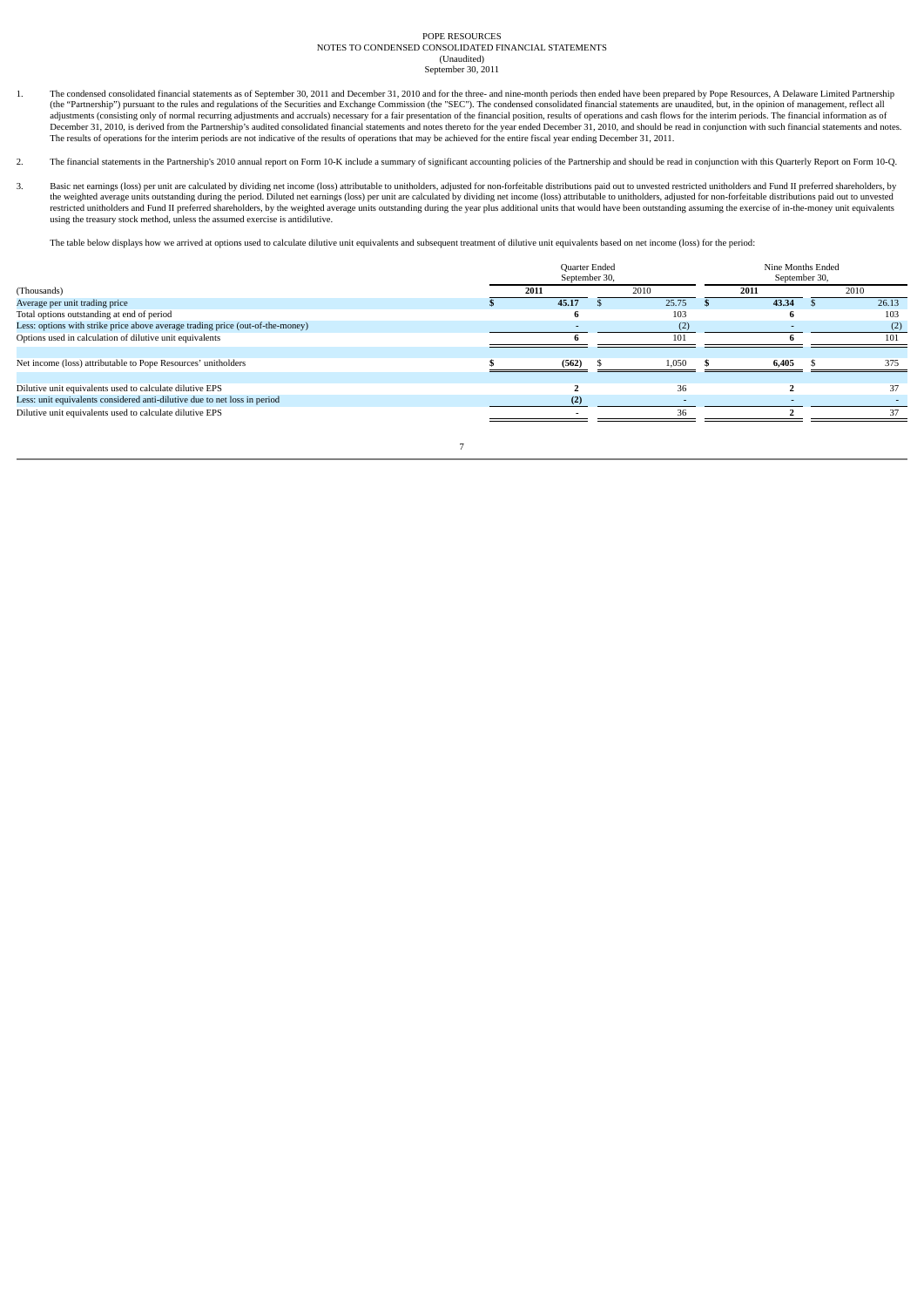The following table shows how we arrived at basic and diluted income (loss) per unit:

|                                                               | Quarter Ended<br>September 30, |  | Nine Months Ended<br>September 30, |       |  |       |
|---------------------------------------------------------------|--------------------------------|--|------------------------------------|-------|--|-------|
| (Thousands)                                                   | 2011                           |  | 2010                               | 2011  |  | 2010  |
| Net income (loss) attributable to Pope Resources' unitholders | (562)                          |  | 1,050                              | 6,405 |  | 375   |
| Less:                                                         |                                |  |                                    |       |  |       |
| Net income attributable to unvested restricted unitholders    | (20)                           |  | (16)                               | (250) |  | (29)  |
| Dividends paid to Fund II preferred shareholders              | (4)                            |  | (4)                                | (12)  |  | (8)   |
| Net income (loss) for calculation of EPS                      | (586)                          |  | 1,030                              | 6,143 |  | 338   |
|                                                               |                                |  |                                    |       |  |       |
| Weighted average units outstanding (in thousands):            |                                |  |                                    |       |  |       |
| <b>Basic</b>                                                  | 4,329                          |  | 4,567                              | 4,321 |  | 4,546 |
| Dilutive effect of unit equivalents                           |                                |  | 36                                 |       |  | 37    |
| Diluted                                                       | 4,329                          |  | 4,603                              | 4,323 |  | 4,583 |
|                                                               |                                |  |                                    |       |  |       |
| Earnings (loss) per unit: Basic                               | (0.14)                         |  | 0.23                               | 1.42  |  | 0.07  |
| Earnings (loss) per unit: Diluted                             | (0.14)                         |  | 0.22                               | 1.42  |  | 0.07  |

Options to purchase 5,500 units at prices ranging from \$10.75 to \$17.40 were outstanding at September 30, 2011. There were no out-of-the money options to exclude from the calculation of dilutive unit equivalents for the qu

- 4. The Partnership granted 20,500 restricted units pursuant to a new management incentive compensation program in January 2011. These restricted units vest ratably over four years with the grant date fair value equal to th
- 5. Supplemental disclosure of cash flow information: interest paid, net of amounts capitalized, totaled \$1.3 million and \$898,000 for the nine months ended September 30, 2011 and 2010, respectively. Income taxes paid in th nine months of 2011 was \$46,000 compared to \$5,000 of income taxes paid in the first nine months of 2010.
- 6. The majority of the Company's financial instruments are carried at fair value. Those include cash, cash equivalents, accounts receivable, and contracts receivable. Pursuant to accounting guidance, these instruments for

The Partnership's long-term debt is not actively traded and, as such, fair values were estimated using discounted cash flow analyses, based on the Partnership's current estimated incremental borrowing rates for similar typ respectively.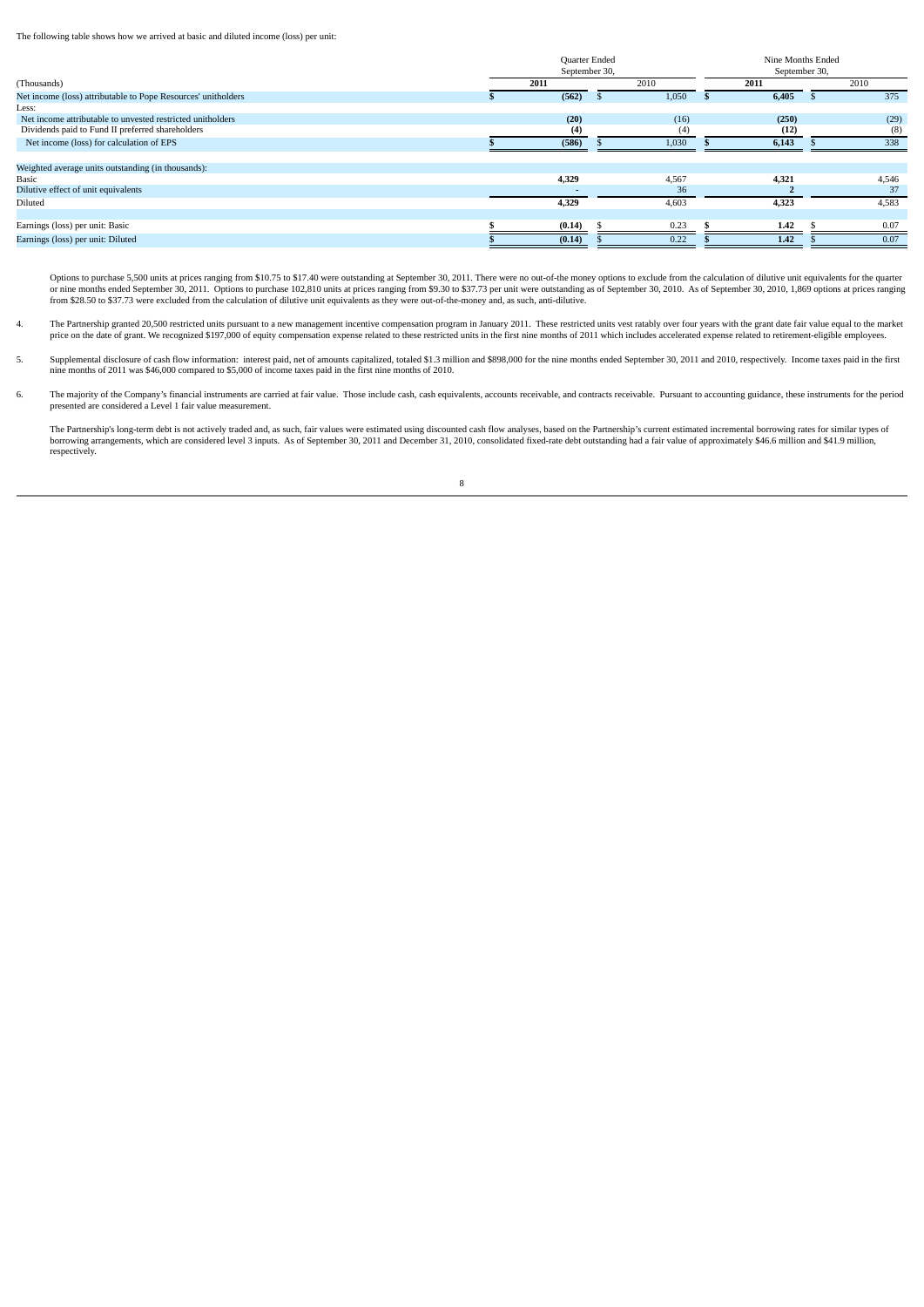7. The Partnership has two general partners: Pope MGP, Inc. and Pope EGP, Inc. In total, these two entities own 60,000 partnership units. The allocation of distributions and loss between the general and limited partners is

8. In the presentation of the Partnership's revenue and operating income (loss) by segment all intersegment revenue and expense is eliminated to determine externally reported operating income (loss) by business segment. Th

|                                                            |              |                             |              | Fee Timber                    |          |                     |    |                                             |              |                |              |                   |                |
|------------------------------------------------------------|--------------|-----------------------------|--------------|-------------------------------|----------|---------------------|----|---------------------------------------------|--------------|----------------|--------------|-------------------|----------------|
| <b>Three Months Ended</b><br>September 30, (Thousands)     |              | Pope<br>Resources<br>Timber |              | <b>ORM</b><br>Timber<br>Funds |          | Total<br>Fee Timber |    | Timberland<br>Management<br>&<br>Consulting |              | Real<br>Estate |              | Other             | Consolidated   |
| 2011                                                       |              |                             |              |                               |          |                     |    |                                             |              |                |              |                   |                |
| <b>Revenue internal</b>                                    | $\mathbf{s}$ | 4,334                       | $\mathbf{s}$ | 2,737                         | <b>S</b> | 7,071               | \$ | 488                                         | $\mathbf{s}$ | 575            | $\mathbb{S}$ | $\sim$            | \$<br>8,134    |
| <b>Eliminations</b>                                        |              | (112)                       |              |                               |          | (112)               |    | (488)                                       |              | (12)           |              |                   | (612)          |
| <b>Revenue external</b>                                    |              | 4,222                       |              | 2,737                         |          | 6,959               |    | ÷                                           |              | 563            |              | $\sim$            | 7,522          |
| <b>Cost of timber and land sold</b>                        |              | (1,896)                     |              | (2, 472)                      |          | (4,368)             |    |                                             |              | (81)           |              |                   | (4, 449)       |
| Operating, general and<br>administrative expenses internal |              | (1,272)                     |              | (909)                         |          | (2, 181)            |    | (445)                                       |              | (875)          |              | (950)             | (4, 451)       |
| <b>Eliminations</b>                                        |              | 12                          |              | 488                           |          | 500                 |    | 112                                         |              |                |              |                   | 612            |
| Operating, general and<br>administrative expenses external |              | (1,260)                     |              | (421)                         |          | (1,681)             |    | (333)                                       |              | (875)          |              | (950)             | (3,839)        |
| <b>Income (loss) from operations</b><br>internal           |              | 1,166                       |              | (644)                         |          | 522                 |    | 43                                          |              | (381)          |              | (950)             | (766)          |
| <b>Eliminations</b>                                        |              | (100)                       |              | 488                           |          | 388                 |    | (376)                                       |              | (12)           |              | $\sim$            | $\sim$         |
| <b>Income (loss) from operations</b>                       |              |                             |              |                               |          |                     |    |                                             |              |                |              |                   |                |
| external                                                   |              | 1,066                       | S.           | (156)                         | - \$     | 910                 |    | (333)                                       | Æ            | (393)          | -6           | (950)             | (766)          |
|                                                            |              |                             |              |                               |          |                     |    |                                             |              |                |              |                   |                |
| 2010                                                       |              |                             |              |                               |          |                     |    |                                             |              |                |              |                   |                |
| Revenue internal<br>Eliminations                           | \$           | 6,581                       | \$           | 1,721                         | -S       | 8,302               | \$ | 412                                         | \$           | 340            | \$           | $\sim$            | \$<br>9,054    |
| Revenue external                                           |              | (54)<br>6,527               |              | 1,721                         |          | (54)<br>8,248       |    | (397)<br>15                                 |              | (12)<br>328    |              |                   | (463)<br>8,591 |
|                                                            |              |                             |              |                               |          |                     |    |                                             |              |                |              |                   |                |
| Cost of timber and land sold                               |              | (2, 915)                    |              | (1,648)                       |          | (4, 563)            |    |                                             |              | (3)            |              |                   | (4,566)        |
| Operating, general and<br>administrative expenses internal |              | (845)                       |              | (566)                         |          | (1, 411)            |    | (361)                                       |              | (823)          |              | (1,004)           | (3,599)        |
| Eliminations                                               |              | 12                          |              | 394                           |          | 406                 |    | 57                                          |              | $\sim$         |              | $\sim$            | 463            |
| Operating, general and<br>administrative expenses external |              | (833)                       |              | (172)                         |          | (1,005)             |    | (304)                                       |              | (823)          |              | (1,004)           | (3, 136)       |
| Income (loss) from operations<br>internal<br>Eliminations  |              | 2,821<br>(42)               |              | (493)<br>394                  |          | 2,328<br>352        |    | 51<br>(340)                                 |              | (486)<br>(12)  |              | (1,004)<br>$\sim$ | 889<br>$\sim$  |
| Income (loss) from operations<br>external                  |              | 2,779                       | \$           | (99)                          | \$       | 2,680               | S  | (289)                                       | S            | (498)          | -S           | (1,004)           | \$<br>889      |
|                                                            |              |                             |              |                               |          |                     |    |                                             |              |                |              |                   |                |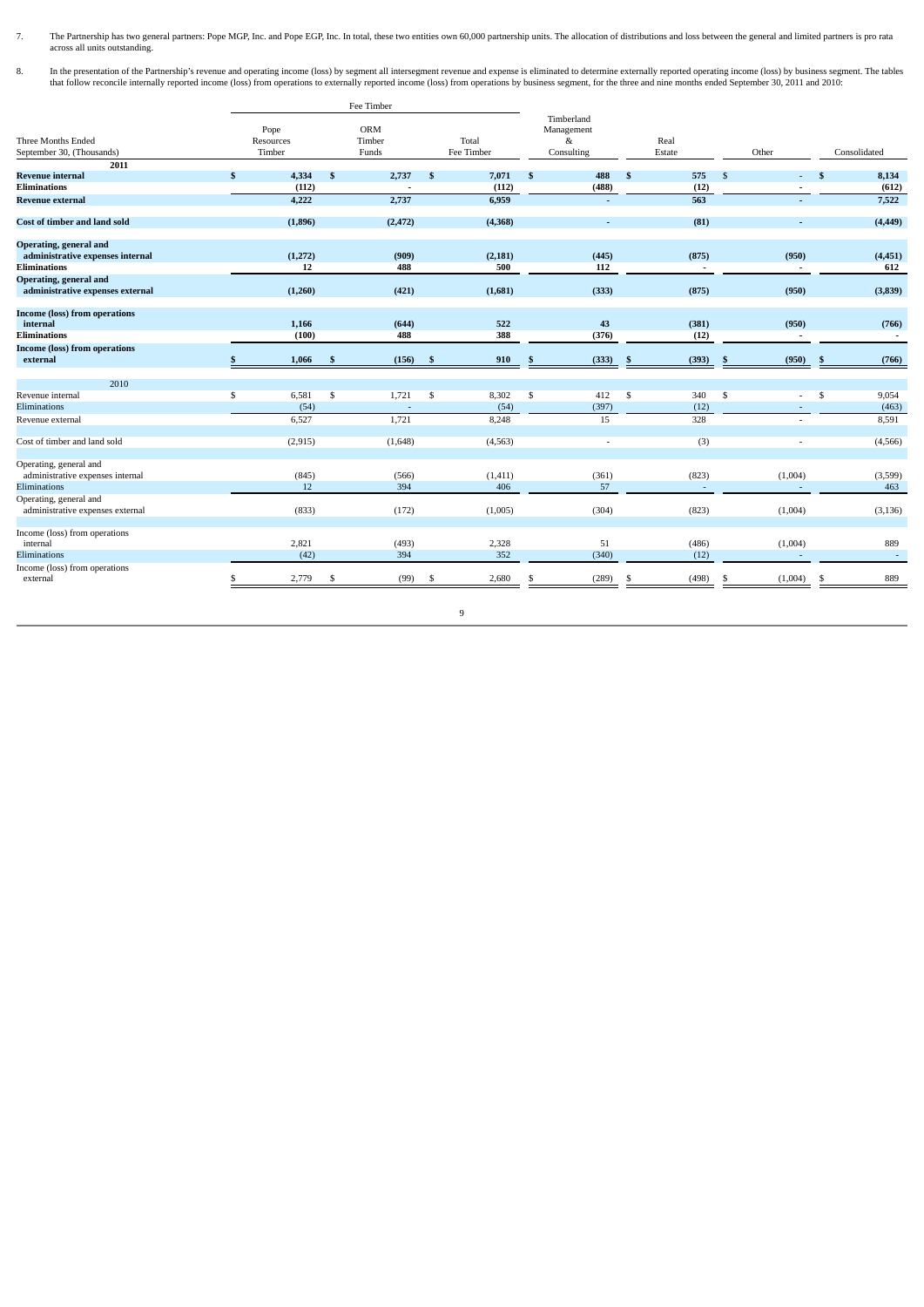|                                                            |    |                             | Fee Timber     |                               |              |                     |              |                                                          |                |                          |               |                   |               |                    |
|------------------------------------------------------------|----|-----------------------------|----------------|-------------------------------|--------------|---------------------|--------------|----------------------------------------------------------|----------------|--------------------------|---------------|-------------------|---------------|--------------------|
| Nine Months Ended<br>September 30, (Thousands)             |    | Pope<br>Resources<br>Timber |                | <b>ORM</b><br>Timber<br>Funds |              | Total<br>Fee Timber |              | Timberland<br>Management<br>8 <sub>x</sub><br>Consulting |                | Real<br>Estate           |               | Other             |               | Consolidated       |
| 2011                                                       |    |                             |                |                               |              |                     |              |                                                          |                |                          |               |                   |               |                    |
| <b>Revenue internal</b>                                    | \$ | \$22,918<br>(334)           | $\mathbf{s}$   | 13,173                        | <b>S</b>     | 36,091              | $\mathbf{s}$ | 1,577                                                    | \$             | 3,744                    | \$            | $\sim 100$        | -S            | 41,412             |
| <b>Eliminations</b>                                        |    | 22,584                      |                | 13,173                        |              | (334)               |              | (1,577)                                                  |                | (36)<br>3,708            |               |                   |               | (1, 947)<br>39,465 |
| <b>Revenue external</b>                                    |    |                             |                |                               |              | 35,757              |              | L,                                                       |                |                          |               |                   |               |                    |
| <b>Cost of timber and land sold</b>                        |    | (9, 434)                    |                | (10,507)                      |              | (19, 941)           |              | ÷,                                                       |                | (425)                    |               |                   |               | (20, 366)          |
| Operating, general and                                     |    |                             |                |                               |              |                     |              |                                                          |                |                          |               |                   |               |                    |
| administrative expenses internal                           |    | (3, 382)                    |                | (2,699)                       |              | (6,081)             |              | (1, 448)                                                 |                | (2,869)                  |               | (3, 192)          |               | (13,590)           |
| <b>Eliminations</b>                                        |    | 39                          |                | 1,577                         |              | 1,616               |              | 331                                                      |                |                          |               |                   |               | 1,947              |
| Operating, general and<br>administrative expenses external |    | (3, 343)                    |                | (1, 122)                      |              | (4, 465)            |              | (1, 117)                                                 |                | (2,869)                  |               | (3, 192)          |               | (11, 643)          |
| <b>Income (loss) from operations</b><br>internal           |    | 10,102                      |                | (33)                          |              | 10,069              |              | 129                                                      |                | 450                      |               | (3, 192)          |               | 7,456              |
| <b>Eliminations</b>                                        |    | (295)                       |                | 1,577                         |              | 1,282               |              | (1,246)                                                  |                | (36)                     |               |                   |               |                    |
| <b>Income (loss) from operations</b>                       |    |                             |                |                               |              |                     |              |                                                          |                |                          |               |                   |               |                    |
| external                                                   |    | \$9,807                     | \$             | 1,544                         | \$           | 11,351              | \$           | (1, 117)                                                 | -\$            | 414                      | £             | (3, 192)          | \$            | 7,456              |
| *Includes \$346,000 of environmental remediation expense   |    |                             |                |                               |              |                     |              |                                                          |                |                          |               |                   |               |                    |
| 2010                                                       |    |                             |                |                               |              |                     |              |                                                          |                |                          |               |                   |               |                    |
| Revenue internal                                           | \$ | 18,504                      | $\mathfrak{s}$ | 3,427                         | \$           | 21,931              | $\mathbb{S}$ | 1,002                                                    | -\$            | 844                      | $\mathbf{s}$  | $\Delta \sim 100$ | - \$          | 23,777             |
| Eliminations                                               |    | (108)                       |                |                               |              | (108)               |              | (987)                                                    |                | (36)                     |               |                   |               | (1, 131)           |
| Revenue external                                           |    | 18,396                      |                | 3,427                         |              | 21,823              |              | 15                                                       |                | 808                      |               |                   |               | 22,646             |
| Cost of timber and land sold external                      |    | (8,014)                     |                | (2,977)                       |              | (10, 991)           |              | $\sim$                                                   |                | (6)                      |               |                   |               | (10, 997)          |
| Operating, general and                                     |    |                             |                |                               |              |                     |              |                                                          |                |                          |               |                   |               |                    |
| administrative expenses internal                           |    | (2, 443)                    |                | (1, 385)                      |              | (3,828)             |              | (1,041)                                                  |                | (2,922)                  |               | (3, 397)          |               | (11, 188)          |
| Eliminations                                               |    | 39                          |                | 971                           |              | 1,010               |              | 121                                                      |                | $\overline{\phantom{a}}$ |               |                   |               | 1,131              |
| Operating, general and                                     |    |                             |                |                               |              |                     |              |                                                          |                |                          |               |                   |               |                    |
| administrative expenses external                           |    | (2, 404)                    |                | (414)                         |              | (2,818)             |              | (920)                                                    |                | $(2,922)$ *              |               | (3, 397)          |               | (10,057)           |
| Income (loss) from operations<br>internal                  |    | 8,047                       |                | (935)                         |              | 7,112               |              | (39)                                                     |                | (2,084)                  |               | (3, 397)          |               | 1,592              |
| Eliminations                                               |    | (69)                        |                | 971                           |              | 902                 |              | (866)                                                    |                | (36)                     |               |                   |               |                    |
| Income (loss) from operations                              |    |                             |                |                               |              |                     |              |                                                          |                |                          |               |                   |               |                    |
| external                                                   | S  | 7,978                       | $\mathcal{S}$  | 36                            | $\mathbb{S}$ | 8,014               | -S           | (905)                                                    | $\mathfrak{s}$ | (2, 120)                 | <sup>\$</sup> | (3, 397)          | <sup>\$</sup> | 1,592              |

\*Includes \$568,000 of environmental remediation expense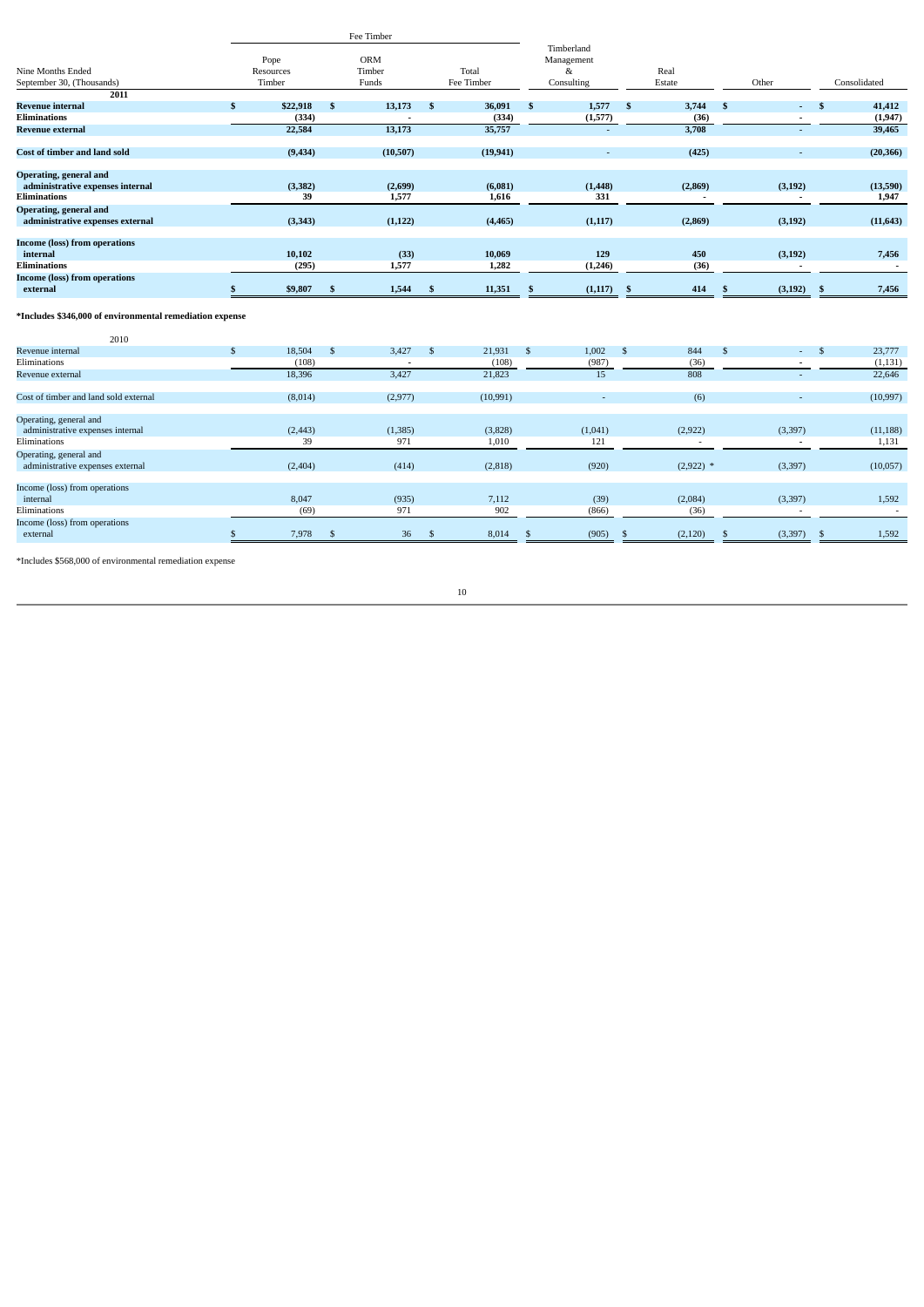9. The Funds were formed by Olympic Resource Management LLC (ORMLLC), a wholly owned subsidiary of Pope Resources, for the purpose of attracting capital to purchase timberlands. The objective of these Funds is to generate a return on investments through the acquisition, management, value enhancement and sale of timberland properties. Both Funds will operate for a term of ten years from the end of the drawdown period, with Fund I wi 31, 2010, which were as follows:

ORM Timber Funds

| (Thousands)                       |   | September 30, 2011 |              | December 31, 2010 |
|-----------------------------------|---|--------------------|--------------|-------------------|
| Assets:                           |   |                    |              |                   |
| Cash and cash equivalents         | s | 1,073              | -S           | 2,186             |
| Other current assets              |   | 447                |              | 413               |
| Total current assets              |   | 1,520              |              | 2,599             |
| Timber and roads, net             |   | 120,731            |              | 125,456           |
| <b>Timberlands</b>                |   | 18,747             |              | 18,607            |
| Other assets                      |   | 130                |              | 141               |
| <b>Total assets</b>               |   | 141,128            |              | 146,803           |
| Liabilities and equity:           |   |                    |              |                   |
| Current liabilities               | ж | 1,253              | $\mathbf{s}$ | 954               |
| Current portion of long-term debt |   | 31                 |              | 30                |
| Long-term debt                    |   | 11,044             |              | 11,068            |
| <b>Total liabilities</b>          |   | 12,328             |              | 12,052            |
| Funds' equity                     |   | 128,800            |              | 134,751           |
| Total liabilities and equity      |   | 141,128            |              | 146,803           |
|                                   |   |                    |              |                   |

10. During the third quarter of 2011, the Partnership had net incremental borrowings of \$1.2 million on its operating line of credit, increasing the outstanding borrowings from \$5.3 million at June 30, 2011 to \$6.5 million 30, 2011. For the nine months ended September 30, 2011, the Partnership repaid \$3.1 million on the operating line of credit, reducing outstanding borrowings from \$9.6 million at December 31, 2010. The outstanding borrowing portion of the line of credit can or will be paid down in the near term

Accrued interest relating to all debt instruments was \$492,000 and \$453,000 at September 30, 2011 and December 31, 2010, respectively, and is included in accrued liabilities.

11. The Partnership has an accrual for estimated environmental remediation costs of \$1.7 million as of September 30, 2011 and \$1.9 million as of December 31, 2010. The environmental remediation liability represents estimat

During the third quarter of 2011, the Washington State Department of Ecology (DOE) performed some additional sampling during the quarter that will inform modification of the Remedial Investigation and Feasibility Study<br>(RI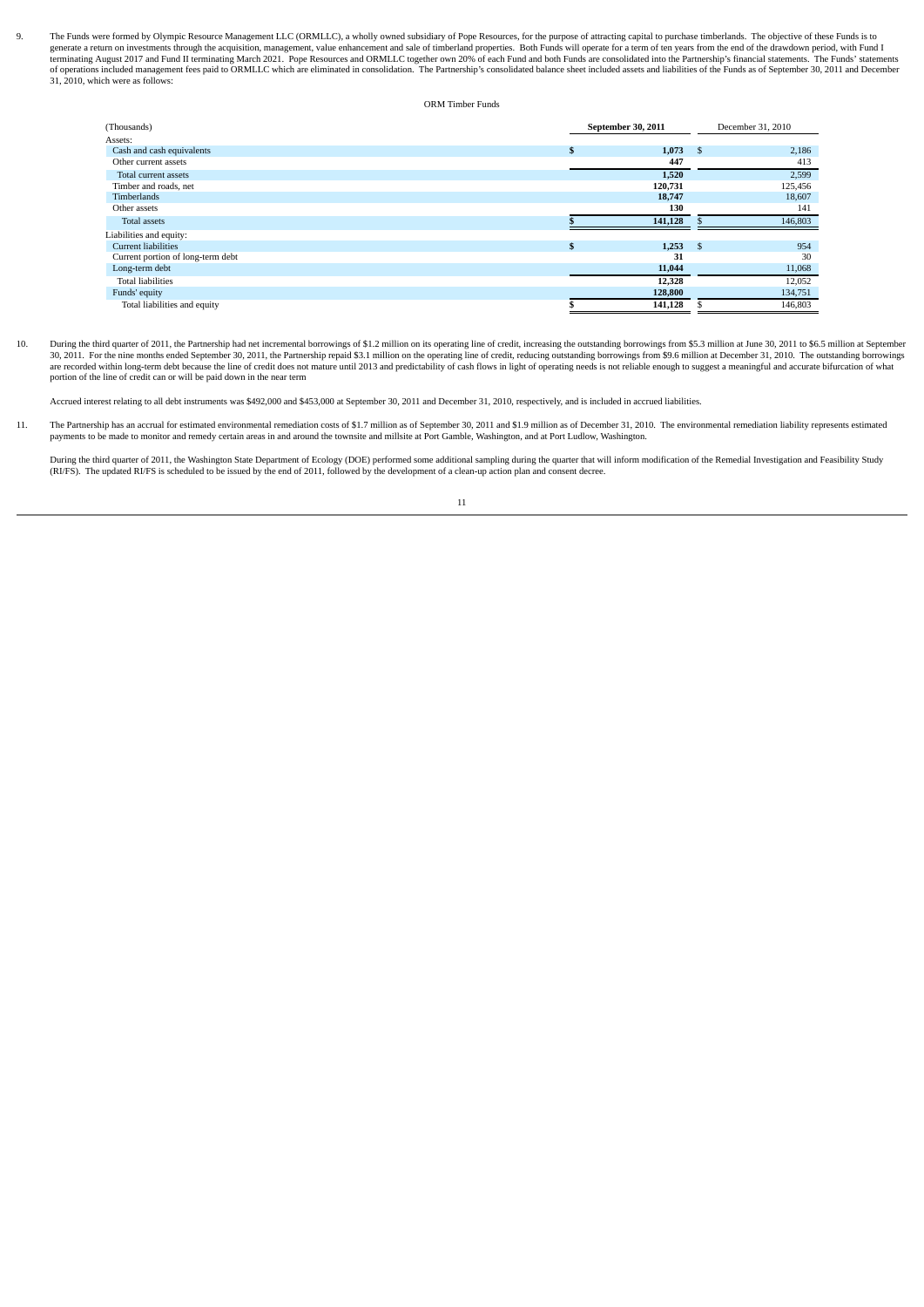Additionally, during the third quarter of 2011 the DOE issued a "No Further Action" letter related to a separate remediation effort completed during the third quarter at Port Gamble confirming we have no further remediatio obligations for the project. Total charges for this project were approximately \$478,000.

The environmental remediation accrual also contains costs estimated in connection with a site located within the resort community of Port Ludlow. During the third quarter of 2011, additional investigative work was performe appropriate.

The environmental liability at September 30, 2011 is \$1.7 million. Statistical models have been used to estimate the liability and suggest a potential aggregate range of loss of \$744,000 to \$3.8 million.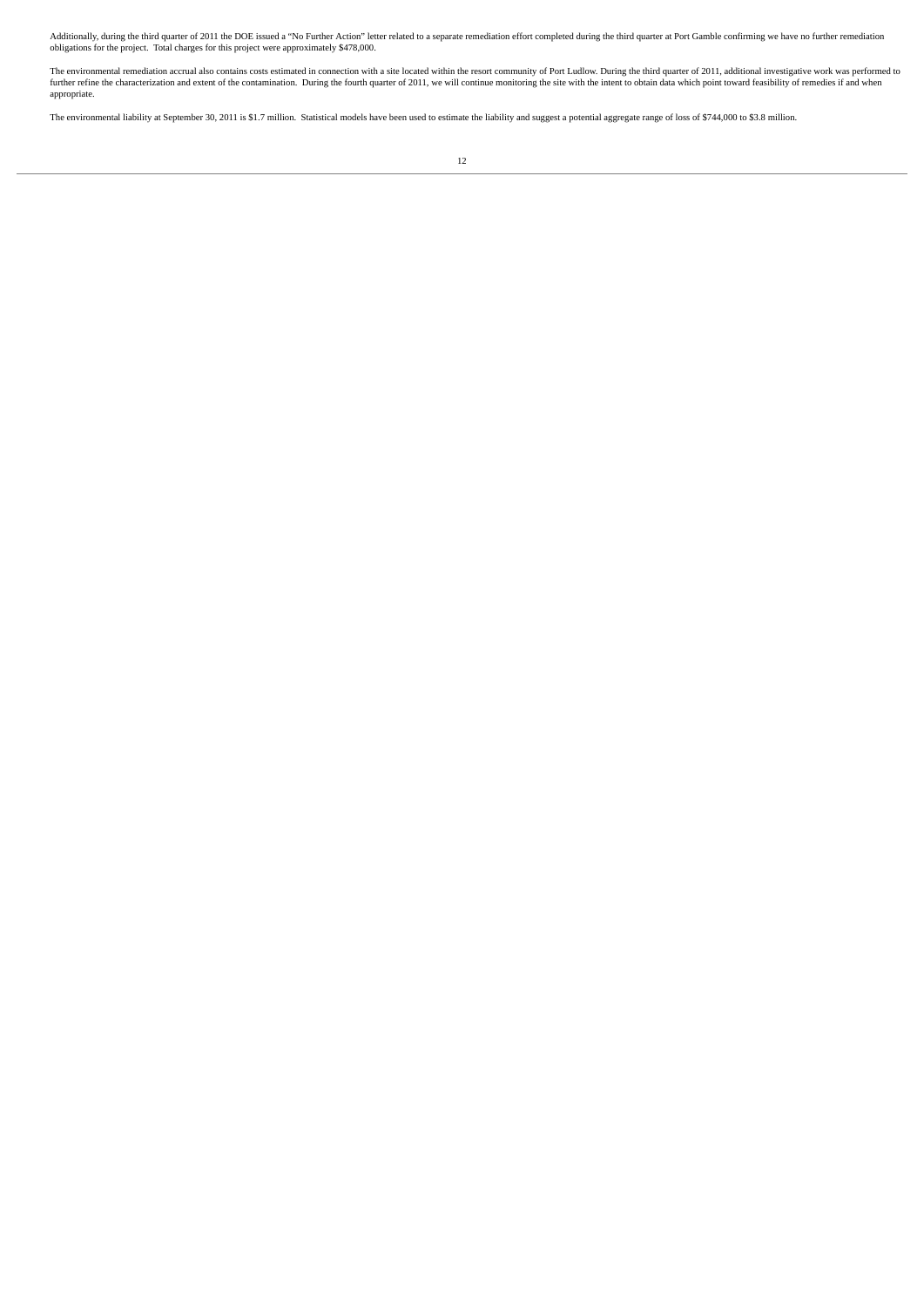#### <span id="page-12-0"></span>**ITEM 2.MANAGEMENT'S DISCUSSION AND ANALYSIS OF FINANCIAL CONDITION AND RESULTS OF OPERATIONS**

This report contains a number of projections and statements about our expected financial condition, operating results, and business plans and objectives. These statements reflect management's estimates based upon our current goals, in light of management's knowledge of existing circumstances and expectations about future developments. Statements about expectations and future performance are "forward looking statements" which<br>describe o exercit on guaranteed produced by the members of the angle of the actions we currently expect to take. Our future actions, as well as our actual performance, will vary from our current expectations, and under promises that various circumstances these variations may be material and adverse. Some of the factors that may cause our actual operating results and financial condition to fall short of our expectations are set forth in the part of thi consumer demand for our products and the prices we receive for them both domestically and overseas, particularly in certain parts of Asia; government regulation that affects our ability to access our timberlands and harves related liquidity; environmental and land use regulations that limit our ability to harvest timber and develop property; access to debt financing by our customers as well as ourselves; the impacts of climate change and nat disasters on our timberlands and on surrounding areas; and the potential impacts of fluctuations in foreign currency exchange rates as they affect demand for our products and customers' ability to pay. From time to time we **undertake to update these statements as our business operations and environment change.**

This discussion should be read in conjunction with the condensed consolidated financial statements and related notes included with this report.

#### **EXECUTIVE OVERVIEW**

Pope Resources, A Delaware Limited Partnership ("we" or the "Partnership"), is engaged in three primary businesses. The first, and by far most significant segment in terms of owned assets and operations, is the Fee Timber take the form of securing permits, entitlements, and, in some cases, installing infrastructure for raw land development and then realizing that land's value by selling larger parcels to buyers who will take the land furthe operating income until that project is sold. In addition, within this segment we sometimes negotiate and sell conservation easements (CE's) on Fee Timber properties to preclude future development. Our third business, which as Timberland Management & Consulting, or "TM&C," is raising and investing capital from third parties for private equity timber funds, and thereafter managing those funds for the benefit of all investors.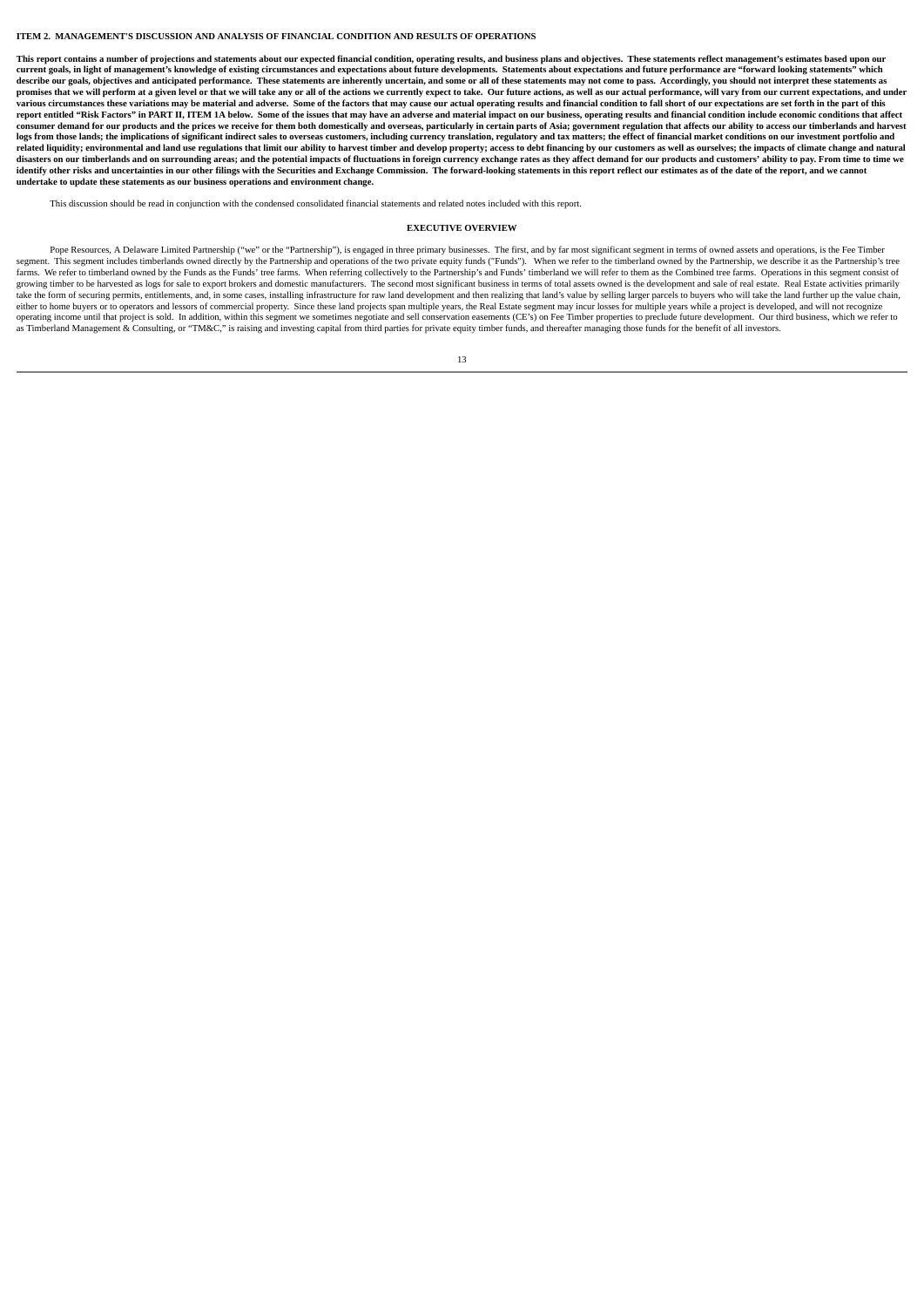Our current strategy for adding timberland acreage is centered on our private equity timber fund business model, which consists of raising investment capital from third-party investors and investing that capital, along wit co-investment, into new timberland properties. We have raised two timber funds that have acquired a total of \$150 million in commercial timberland properties. Our 20% co-investment in the Funds, which totals \$28 million, allows us to maintain more sophisticated expertise in timberland acquisition, valuation, and management than could be cost-effectively maintained for the Partnership's timberlands alone. We believe our co-investment strate

Land held for sale in western Washington by our Real Estate segment is suitable primarily for residential and commercial building sites. The markets for these resources have recently suffered along with regional and national markets, producing a decline in our sales. The primary challenges of our Real Estate segment center around how and when to "harvest" a parcel of land capture the optimum value increment by selling the property, balancing t term risks of carrying and developing a property against the potential for income and positive cash flows upon sale.

Revenue and net income declined from the second to the third quarter in response to an expected increase in regional supply of logs and lumber as the arrival of summer marks the peak of logging operations in high elevation shifted what might otherwise have been third-quarter harvest volume into the second quarter of 2011 to avoid competing with a seasonal influx of wood into the market and softening of log prices. As a result we harvested 12 feet (MMBF) in the third quarter of 2011 compared to 19 MMBF in the second quarter of 2011 and 16 MMBF harvested in the third quarter of 2010. Realized log prices declined 5%, or \$27 per thousand board feet (MBF), from<br>\$58 for the full year 2011 to be between 86 and 89 MMBF, with the final total depending on the strength or weakness of log markets as well as weather patterns in the final quarter of the year.

We have a unit repurchase program which permits repurchases through December 2011. Between December 2008 and December 2010, we repurchased roughly 125,000 units with a weighted average unit purchase price of \$20.04 and we have an unutilized authorization for unit repurchases of \$2.5 million. On December 31, 2010, we repurchased 334,340 units from a single unitholder, outside the scope of the formal repurchase program, for \$35.50 per

#### **RESULTS OF OPERATIONS**

The following table reconciles and compares key revenue and cost elements that impacted our net income (loss) for the respective quarter and year-to-date periods ended September 30, 2011 and September 30, 2010. In addition the table's numerical analysis, the explanatory text that follows the table describes certain of these changes by business segment.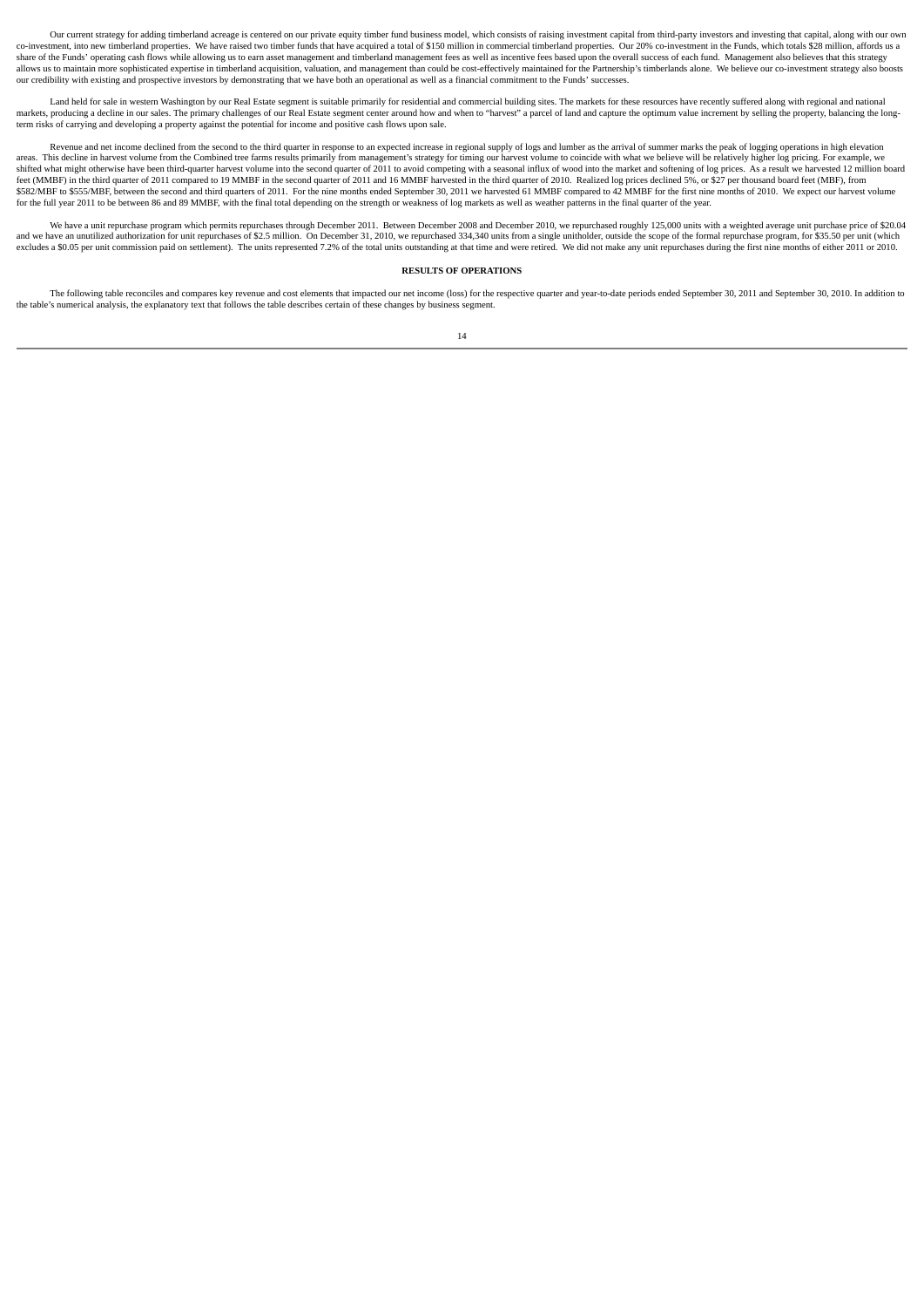| (Thousands)                                                    |   | Quarter Ended<br>September 30,<br>Total | Nine Months Ended<br>September 30,<br>Total |
|----------------------------------------------------------------|---|-----------------------------------------|---------------------------------------------|
| Net income (loss) attributable to Pope Resources' unitholders: |   |                                         |                                             |
| 2011 period                                                    |   | (562)                                   | 6,405<br>\$                                 |
| 2010 period                                                    |   | 1,050                                   | 375                                         |
| Variance                                                       |   | (1,612)                                 | 6,030<br>\$                                 |
| Detail of variance:                                            |   |                                         |                                             |
| Fee Timber                                                     |   |                                         |                                             |
| Log volumes $(A)$                                              | S | (2,001)                                 | \$<br>8,511                                 |
| Log price realizations (B)                                     |   | 732                                     | 5,684                                       |
| Production costs                                               |   | 46                                      | (5,376)                                     |
| Depletion                                                      |   | 149                                     | (3,559)                                     |
| Other Fee Timber                                               |   | (696)                                   | (1,923)                                     |
| Timberland Management & Consulting                             |   |                                         |                                             |
| Operating results                                              |   | (44)                                    | (212)                                       |
| <b>Real Estate</b>                                             |   |                                         |                                             |
| Land and conservation easement sales                           |   | 83                                      | 2,403                                       |
| Timber depletion on HBU sale                                   |   |                                         | (150)                                       |
| <b>Other Real Estate</b>                                       |   | 19                                      | 59                                          |
| Environmental remediation costs                                |   | 3                                       | 222                                         |
| General & administrative costs                                 |   | 54                                      | 205                                         |
| Net interest expense                                           |   | (120)                                   | (524)                                       |
| Debt extinguishment costs                                      |   |                                         | 1,250                                       |
| Other                                                          |   | 163                                     | (560)                                       |
| <b>Total variances</b>                                         |   | (1,612)                                 | 6,030<br>\$                                 |

(A) Volume variance calculated by extending change in sales volume by the average log sales price

for the comparison period. (B) Price variance calculated by extending the change in average realized price by current period

sales volume.

# **Fee Timber**

Fee Timber results include operations from 114,000 acres of timberland owned by the Partnership and 61,000 acres of timberland owned by the Funds. Fee Timber revenue is earned primarily from the harvest and sale of logs readed in western Washington and northwestern Oregon. To a lesser extent, Fee Timber revenue also includes amounts realized from leasing cellular communication towers, gravel pits and other mineral or the communication tow resources from our timberlands. Our Fee Timber revenue is driven primarily by the volume of timber harvested, which is generally expressed in thousand board feet (MBF) or million board feet (MMBF). Fee Timber expenses, whi are consolidated into this discussion of operations.

When discussing our Fee Timber operations, we compare current results to both the previous quarter and the corresponding quarter of the prior year. These comparisons offer an understanding of trends in log prices and patte harvest volumes that affect Fee Timber operating results. Revenue and operating income for the Fee Timber segment for the quarters ended September 30, 2011, June 30, 2011, and September 30, 2011, and September 30, 2011, an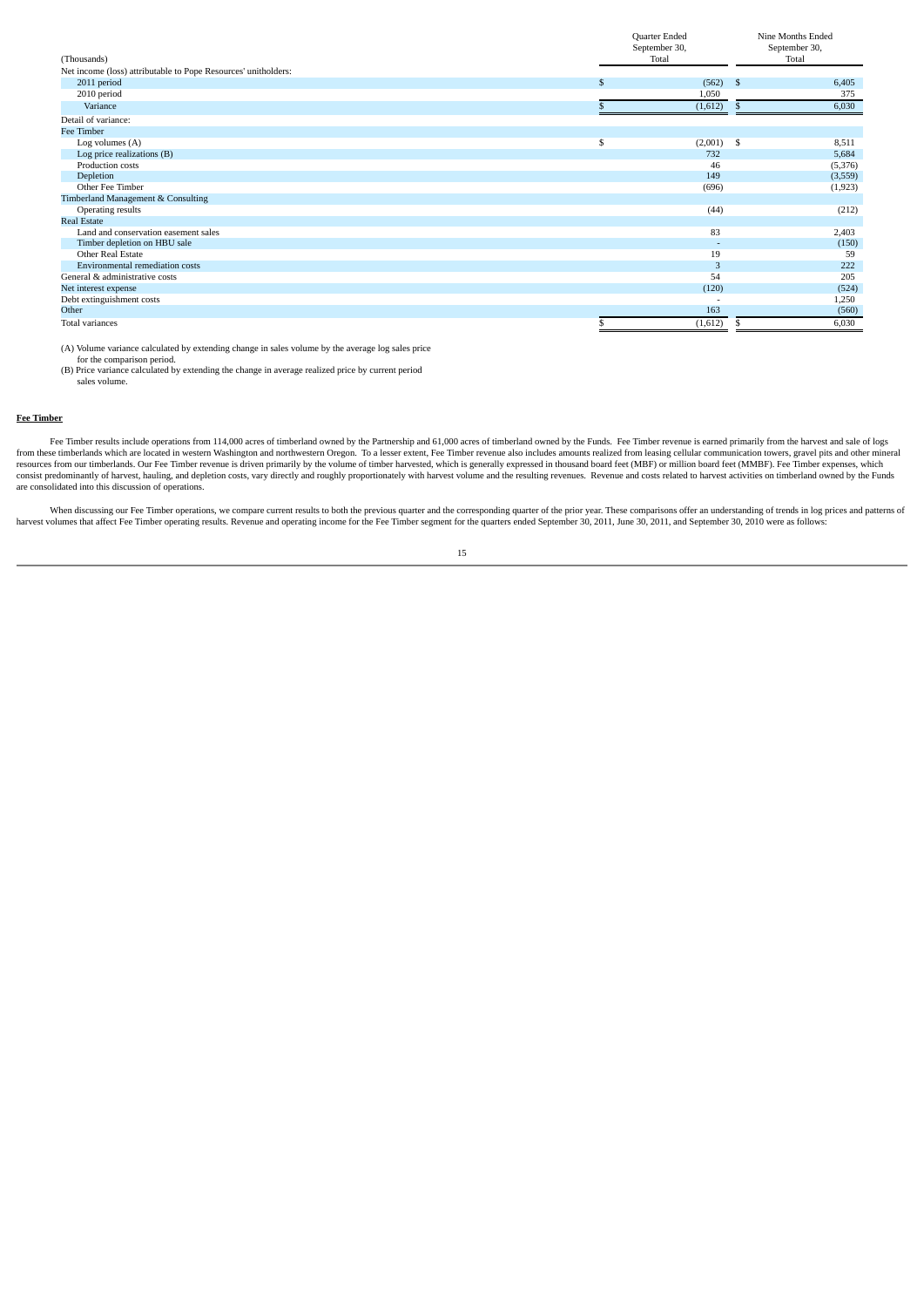| (Millions)<br><b>Quarter Ended</b>         |    | <b>Log Sale</b><br>Revenue |    | Mineral,<br><b>Cell Tower</b><br>& Other<br>Revenue |     | <b>Total Fee</b><br><b>Timber</b><br>Revenue |    | <b>Operating</b><br>Income<br>(Loss) | <b>Harvest</b><br>Volume<br>(MMBF) |
|--------------------------------------------|----|----------------------------|----|-----------------------------------------------------|-----|----------------------------------------------|----|--------------------------------------|------------------------------------|
| Partnership tree farms                     |    | 3.8                        |    | 0.4                                                 |     | 4.2                                          |    | 1.1                                  |                                    |
| <b>Funds' tree farms</b>                   |    | 2.7                        |    | $\overline{\phantom{a}}$                            |     | 2.7                                          |    | (0.2)                                | Ъ.                                 |
| <b>Total Fee Timber September 30, 2011</b> |    | 6.5                        |    | 0.4                                                 |     | 6.9                                          |    | 0.9                                  | 12                                 |
|                                            |    |                            |    |                                                     |     |                                              |    |                                      |                                    |
| Partnership tree farms                     | .S | 6.6                        | .x | 0.4                                                 | Э'n | 7.0                                          | £. | 3.1                                  | 11                                 |
| Funds' tree farms                          |    | 4.3                        |    | $\overline{\phantom{0}}$                            |     | 4.3                                          |    | 0.2                                  | 8                                  |
| Total Fee Timber June 30, 2011             |    | 10.9                       |    | 0.4                                                 |     | 11.3                                         |    | 3.3                                  | 19                                 |
|                                            |    |                            |    |                                                     |     |                                              |    |                                      |                                    |
| Partnership tree farms                     |    | 6.1                        |    | 0.4                                                 |     | 6.5                                          |    | 2.8                                  | 12                                 |
| Funds' tree farms                          |    | 1.7                        |    | $\sim$                                              |     | 1.7                                          |    | (0.1)                                |                                    |
| Total Fee Timber September 30, 2010        |    | 7.8                        |    | 0.4                                                 |     | 8.2                                          |    | 2.7                                  | 16                                 |

Comparing O3 2011 to O2 2011. Fee Timber revenue declined \$4.4 million, or 39%, from second quarter as a result of a 7 MMBE, or 37%, decrease in volume harvested combined with a \$27/MBE, or 5%, decrease in average log price realized. Harvest operations ordinarily are at their peak during the third quarter a time when harvest units are most accessible in the Pacific Northwest. This seasonal pattern typically results in a large volume markets and, subsequently, some softening in log prices as customers have more alternatives for log purchases. Operating income for the third quarter 2011 decreased by \$2.4 million, or 73%, from second quarter results prim \$743,000, or 44%, of Combined operating expenses in the third quarter compared with \$517,000, or 40%, of Combined operating expenses in the second quarter of 2011. Road maintenance costs increased as we worked to prepare r during the third quarter compared to operating income of \$235,000 during the second quarter on a 3 MMBF reduction in harvest volume. The decline in operating income was driven by a decrease in harvest volume and harvesting units requiring higher cost cable logging.

Comparing Q3 2011 to Q3 2010. Fee Timber revenue for the third quarter of 2011 declined by \$1.3 million, or 16%, over the comparable period in the prior year. The decrease in revenue is due to a 4 MMBF, or 26%, decrease in harvest volume offset partially by a \$62/MBF, or 13%, increase in average log price realized. Stronger log pricing in the third quarter of 2011 relative to the comparable period in 2010 was driven by both strong export lo to the reduced harvest volume. In addition, road maintenance costs increased from \$330,000, or 33%, of Combined tree farm operating expenses in 2010 to \$743,000, or 44%, of Combined tree farm operating expenses in 2011 as volume. Operating loss, however, for the period increased from \$99,000 in 2010 to \$156,000 in 2011 because higher harvest costs offset the effects of higher revenue between the two periods.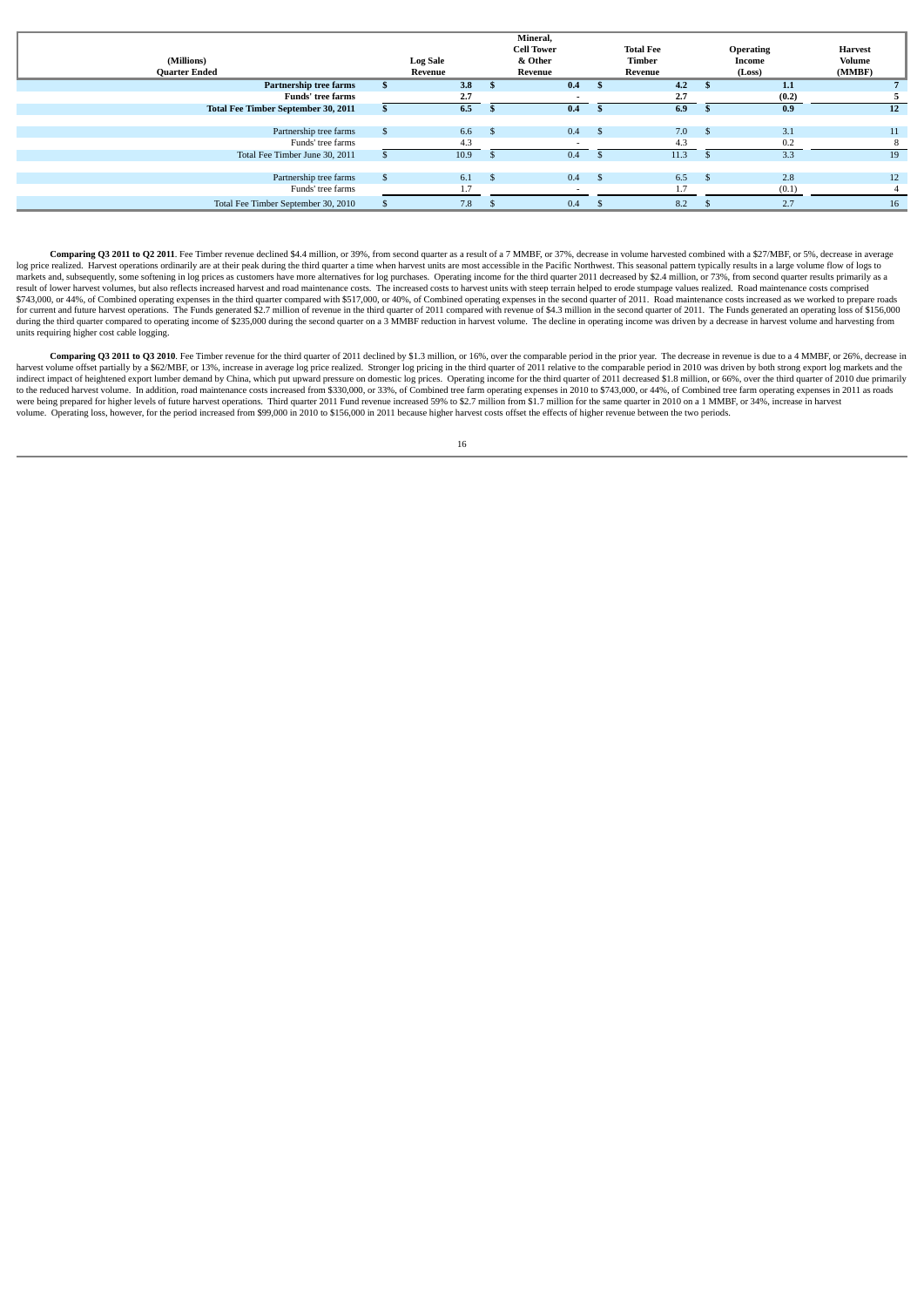|                                            |   |                 | Mineral,          |                  |                  |                |
|--------------------------------------------|---|-----------------|-------------------|------------------|------------------|----------------|
|                                            |   |                 | <b>Cell Tower</b> | <b>Total Fee</b> |                  | <b>Harvest</b> |
| (Millions)                                 |   | <b>Log Sale</b> | & Other           | Timber           | <b>Operating</b> | Volume         |
| <b>Nine Months Ended</b>                   |   | Revenue         | Revenue           | Revenue          | Income           | (MMBF)         |
| Partnership tree farms                     |   | 21.4            | 1.1               | 22.5             | 9.8              | 37             |
| <b>Funds' tree farms</b>                   |   | 13.2            |                   | 13.2             | 1.5              | 24             |
| <b>Total Fee Timber September 30, 2011</b> |   | 34.6            | $1.1\,$           | 35.7             | 11.3             | 61             |
|                                            |   |                 |                   |                  |                  |                |
| Partnership tree farms                     | æ | 17.3            | $1.1\,$           | 18.4             | 8.0              | 36             |
| Funds' tree farms                          |   | 3.1             | 0.3               | 3.4              | $\sim$           | 6              |
| Total Fee Timber September 30, 2010        |   | 20.4            | $\pm .4$          | 21.8             | 8.0              | 42             |

Comparing YTD 2011 to YTD 2010. For the nine months ended September 30, 2011, Fee Timber revenue, operating income, and harvest volume increased \$13.9 million, \$3.3 million, and 19 MMBF, respectively, over the comparable period in 2010. Log prices for the first nine months of 2011 were \$81/MBF, or 17%, higher than the first nine months of 2010. This is primarily attributable to the rise of the export market that began in the fou volumes that accumulated between 2008 and 2010 on both Partnership and Fund tree farms. Fund revenue and harvest volume increased four-fold during the first nine months of 2011 compared to the same period in 2010. Year-tobecause of the high depletion rates on Fund properties.

# *Log Volume*

We harvested the following log volumes by species from the Combined tree farms for the quarters ended September 30, 2011, June 30, 2011, and September 30, 2010:

| Volume (in MBF) |             | <b>Ouarter Ended</b>     |      |        |         |          |         |  |  |  |  |
|-----------------|-------------|--------------------------|------|--------|---------|----------|---------|--|--|--|--|
| Sawlogs         |             | % Total<br><b>Sep-11</b> |      | Jun-11 | % Total | $Sep-10$ | % Total |  |  |  |  |
|                 | Douglas-fir | 5,900                    | 50%  | 10,165 | 54%     | 10,804   | 68%     |  |  |  |  |
|                 | Whitewood   | 2,644                    | 22%  | 5,092  | 27%     | 1,527    | 9%      |  |  |  |  |
|                 | Cedar       | 236                      | 2%   | 280    | 1%      | 175      | 1%      |  |  |  |  |
|                 | Hardwood    | 654                      | 6%   | 512    | 3%      | 275      | 2%      |  |  |  |  |
| Pulpwood        |             |                          |      |        |         |          |         |  |  |  |  |
|                 | All Species | 2,378                    | 20%  | 2.772  | 15%     | 3.090    | 20%     |  |  |  |  |
| <b>Total</b>    |             | 11,812                   | 100% | 18,821 | 100%    | 15,871   | 100%    |  |  |  |  |

Comparing Q3 2011 to Q2 2011. Harvest volumes declined 7 MMBF, or 37%, from the second to the third quarter of 2011 based on the decision to avoid competing with large seasonal volumes of wood entering the market. In conce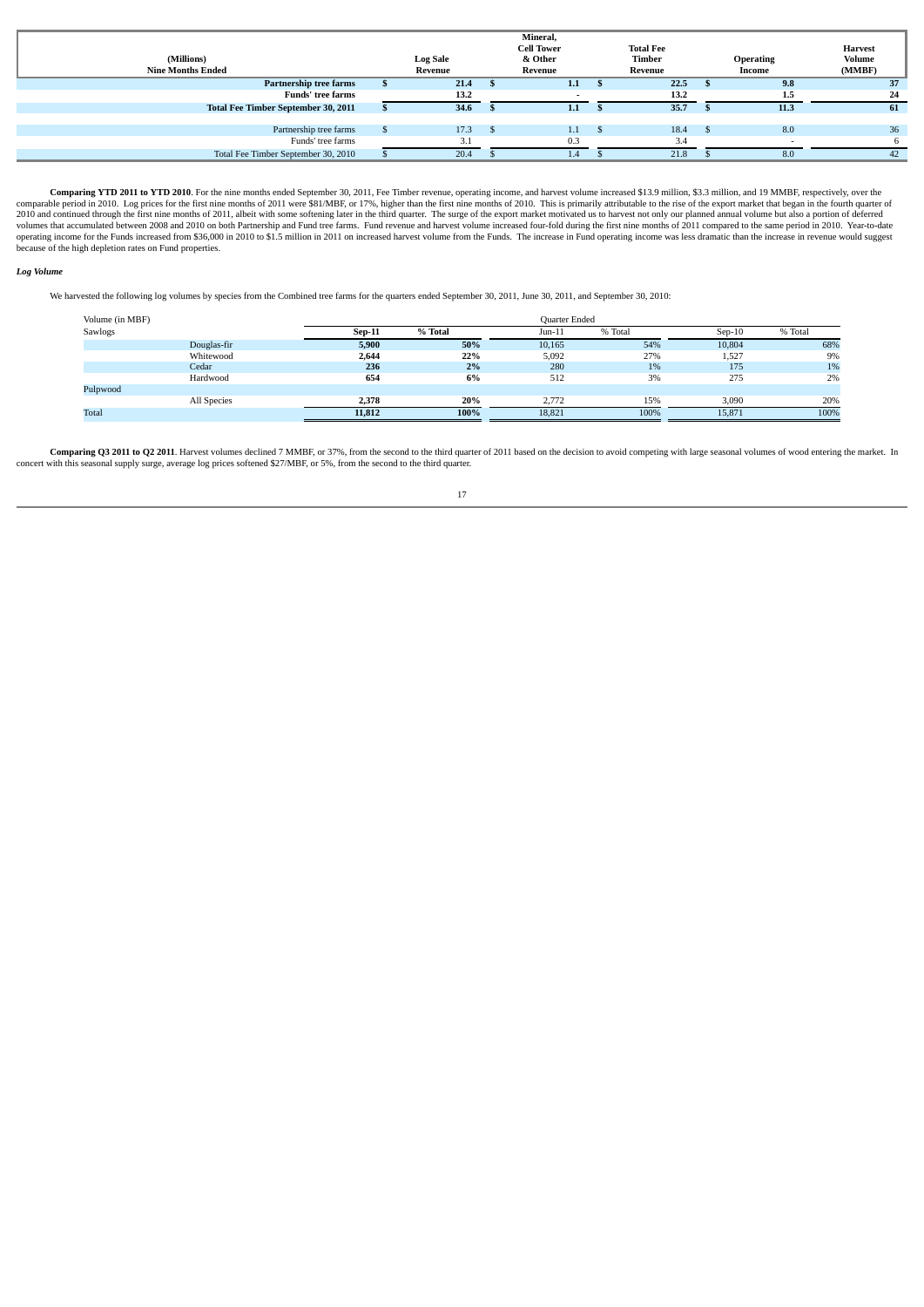Since the fourth quarter of 2010, export demand from China, which has remained largely indifferent to species, prompted us to shift to harvest units with a greater proportion of whitewood volume. However, a backlog of inventory in the China market led to some slack in export pricing during the third quarter. We responded by lowering harvest levels and diverting volume into domestic and pulpwood markets. This served to lower the percenta whitewood comprised 8% of that total. On the other hand, the Funds' third quarter 2011 harvest of 5 MMBF consisted of 30% Douglas-fir and 42% whitewood. The Douglas-fir component for Combined tree farms was 50% of the tota harvest and whitewood 22% after blending the two disparate species mixes. Similarly, in the second quarter of 2011, Douglas-fir and whitewood harvest enade up approximately 70% and 11%, respectively, of the 11 MMBF harvest 2011 harvest mix of 54% Douglas-fir and 27% whitewood. While emphasizing whitewood harvests would normally result in lower average log realizations, the strong demand from China and Korea that was largely indifferent as to whole logs, thus driving up pulpwood prices. As a result, some harvest units heavy to pulpwood were targeted for third quarter harvest, thereby increasing pulpwood volumes to 20% of total third quarter 2011 harvest from 15 second quarter 2011 harvest.

Comparing Q3 2011 to Q3 2010. We deliberately decreased harvest volumes by 26% in the third quarter of 2011 from the third quarter of 2010, as noted above, due to an anticipated seasonal influx of log volume and softening export prices. By contrast, during the same period in 2010, we had increased harvest volumes to take advantage of nascent price surges in the export log market. In the third quarter of 2010, we harvested 4 MMBF from the Fu 2010 to 22% in 2011 and reduce the Douglas-fir mix from 68% in 2010 to 50% in 2011. Cedar and pulpwood volumes stayed constant from 2010 to 2011, while hardwood increased modestly by 2% to 6% of the log mix.

**Comparing YTD 2011 to YTD 2010**. We harvested the following log volumes by species from the Combined tree farms for the nine months ended September 30, 2011 and September 30, 2010:

|         | Volume (in MBF): |          | Nine Months Ended |      |          |         |      |
|---------|------------------|----------|-------------------|------|----------|---------|------|
| Sawlogs |                  | $Sep-11$ | % Total           |      | $Sep-10$ | % Total |      |
|         | Douglas-fir      | 35,155   | 58                | %    | 30,561   | 73      | %    |
|         | Whitewood        | 14,212   | 23                | $\%$ | 3,337    | 8       | %    |
|         | Cedar            | 1,035    |                   | $\%$ | 451      |         | %    |
|         | Hardwood         | 1,844    |                   | $\%$ | 582      |         | %    |
|         | Pulpwood         |          |                   |      |          |         |      |
|         | All Species      | 8,701    | 14                | %    | 6,989    |         | %    |
| Total   |                  | 60,947   | 100               | %    | 41,920   | 100     | $\%$ |

Harvest volumes increased 45% in the first nine months of 2011 over the same period in 2010, with nearly all of this increase attributable to a boost in Fund harvest. To take advantage of the very favorable pricing in 2011 amounts of deferred volume were taken from the Funds' tree farms in the third quarter, resulting in harvest volume increasing from 6 MMBF in 2010 to 24 MMBF in 2011. This served to increase the mix of timber coming from th continued through the first nine months of 2011. The shift in year-to-date Combined species mix that saw whitewood volume increase from 8% in 2010 to 23% in 2011, at the expense of Douglas-fir volumes which declined to 58% whitewood component. Our cedar and hardwood volumes are minor components of the overall mix and they stayed relatively consistent year over year, while pulpwood saw a slight decline from 2010 to 2011, even as pulpwood pric rose 25% from 2010 to 2011.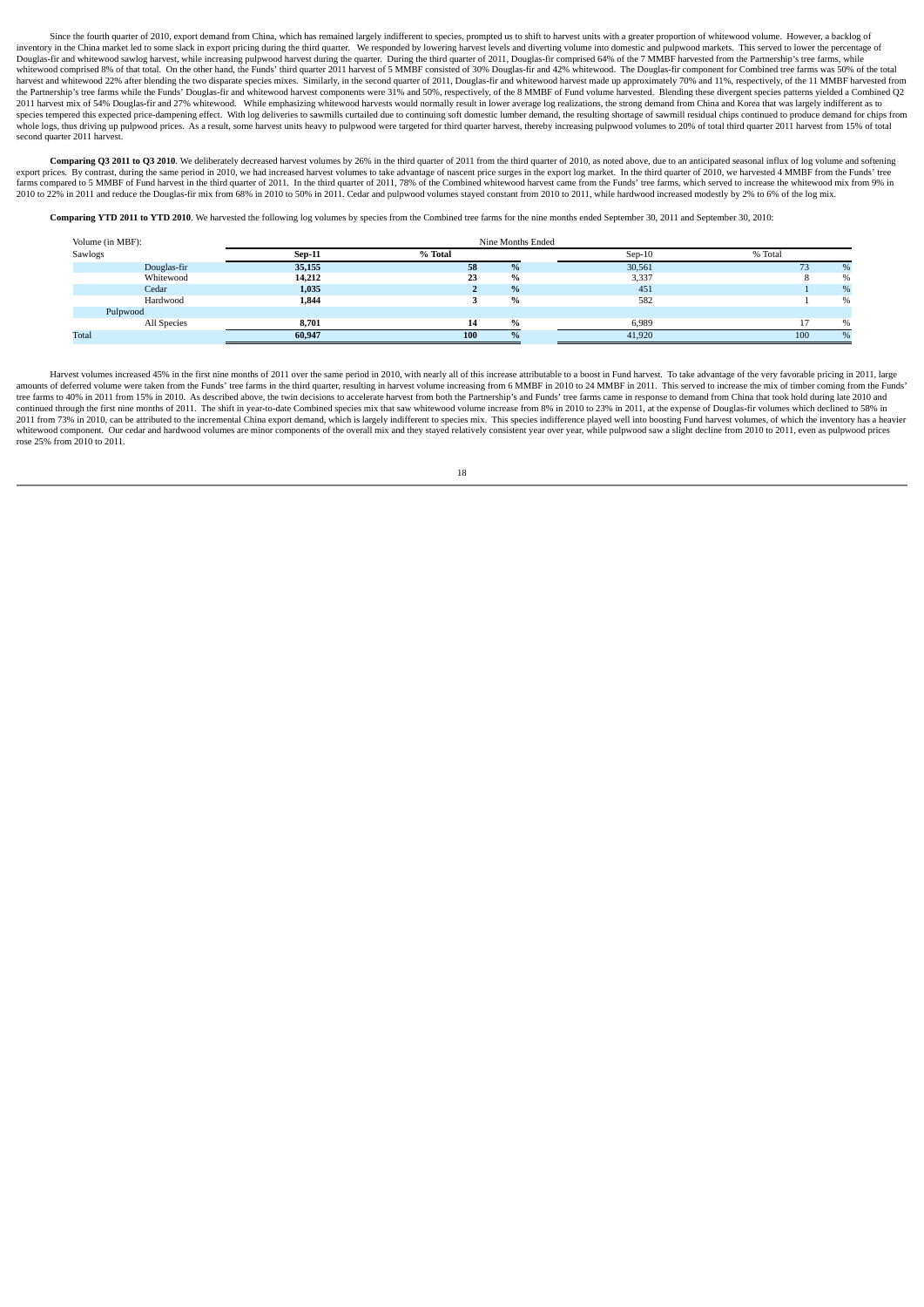# *Log Prices*

Logs from the Combined tree farms serve a number of different domestic and export markets, with domestic mills having historically represented our largest market segment. During the fourth quarter of 2010 and through the f

|          |             |               | Quarter Ended   |          |
|----------|-------------|---------------|-----------------|----------|
|          |             | <b>Sep-11</b> | $Jun-11$        | $Sep-10$ |
| Average  |             |               |                 |          |
| price    |             |               |                 |          |
| Sawlogs  |             |               |                 |          |
|          | Douglas-fir | \$<br>597     | 640<br>\$<br>\$ | 549      |
|          | Whitewood   | 562           | 557             | 439      |
|          | Cedar       | 924           | 921             | 1,045    |
|          | Hardwood    | 622           | 556             | 487      |
| Pulpwood |             |               |                 |          |
|          | All Species | 385           | 387             | 296      |
| Overall  |             | 555           | 582             | 493      |

The following table compares the dollar and percentage change in log prices from each of the second quarter of 2011 and third quarter 2010 to the third quarter of 2011:

|                |                                   | Change to September 2011 |           |          |        |  |  |  |  |
|----------------|-----------------------------------|--------------------------|-----------|----------|--------|--|--|--|--|
|                | Douglas-fir<br>Whitewood<br>Cedar | $Jun-11$                 |           | $Sep-10$ |        |  |  |  |  |
|                |                                   | \$/MBF                   | $\%$      | \$/MBF   | $\%$   |  |  |  |  |
| <b>Sawlogs</b> |                                   | (43)                     | $-7\%$ \$ | 48       | 9%     |  |  |  |  |
|                |                                   | ω                        | 1%        | 123      | 28%    |  |  |  |  |
|                |                                   | 3                        | 0%        | (121)    | $-12%$ |  |  |  |  |
|                | Hardwood                          | 66                       | 12%       | 135      | 28%    |  |  |  |  |
| Pulpwood       | <b>All Species</b>                | (2)                      | $-1\%$    | 89       | 30%    |  |  |  |  |
| Overall        |                                   | (27)                     | $-5%$     | 62       | 13%    |  |  |  |  |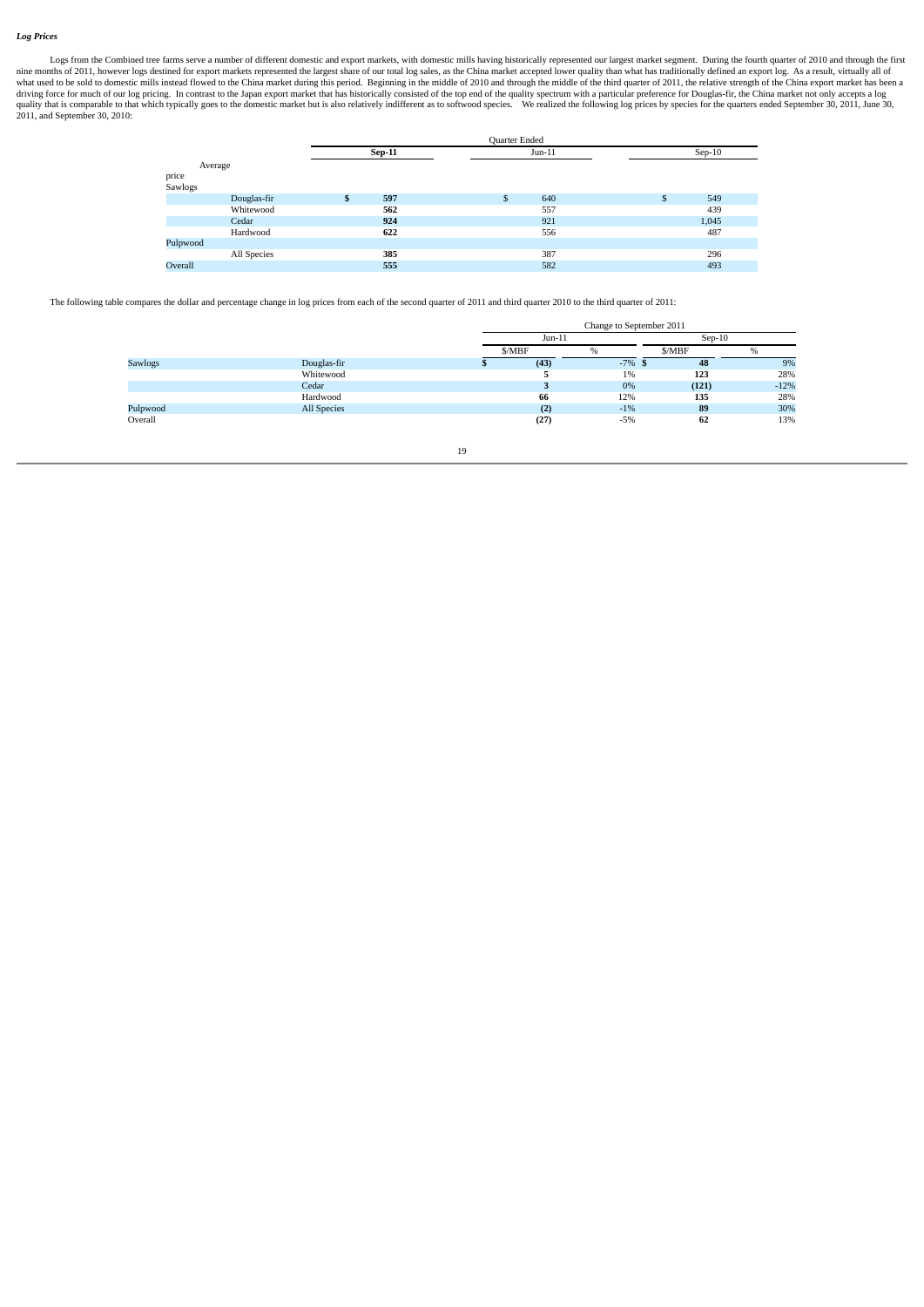The overall log price realized in the third quarter of 2011 declined by \$27/MBF, or 5%, from the second quarter of 2011 due to a slightly lower mix of Douglas-fir, which fell from 54% of the total harvest volume in the sec quarter to 50% in the third quarter and an increase in pulpwood from 15% of total second quarter harvest volume to 20% of third quarter harvest volume. Notwithstanding a slight decrease in pulpwood price from the second to of 2011 in the face of an even more dramatic change in the species mix, which saw Douglas-fir fall from 68% of the total harvest volume in the third quarter of 2010 to 50% in 2011. The main driver behind this overall price

The following table compares the dollar and percentage change in log prices between the first nine months of 2011 and the first nine months of 2010:

|                      |          |        | Nine Months Ended              |               |    |      |          |  |
|----------------------|----------|--------|--------------------------------|---------------|----|------|----------|--|
|                      | $Sep-11$ |        |                                |               |    |      | $Sep-10$ |  |
|                      |          |        | $\Delta$ from Sep-11 to Sep-10 |               |    |      |          |  |
|                      |          | \$/MBF |                                | $\frac{0}{0}$ |    |      |          |  |
| Sawlogs Douglas-fir  | 612      |        | 85                             |               | 16 | %    | 527      |  |
| Whitewood            | 549      |        | 103                            |               | 23 | %    | 446      |  |
| Cedar                | 965      |        | 29                             |               |    | $\%$ | 936      |  |
| Hardwood             | 558      |        | 63                             |               | 13 | %    | 495      |  |
| Pulpwood All Species | 376      |        | 74                             |               | 25 | $\%$ | 302      |  |
| Overall              | 568      |        | 81                             |               |    | %    | 487      |  |

Nine Months Ended

The 2011 nine-month average log price increased \$81/MBF, or 17%, over the 2010 nine-month average log price. This was based on \$96/MBF, or 18%, year-over-year increase in export price in addition to a \$103/MBF, or 23%, inc due to a decline in lumber produced from domestic sawmills.

Douglas-fir: Douglas-fir is noted for its structural characteristics that make it generally preferable to other softwoods and hardwoods for the production of construction grade lumber and plywood. Demand and price for Doug fir sawlogs has historically been very dependent upon the level of new home construction in the U.S. Douglas-fir log prices realized in 2011 reflect some softening of this direct link between Douglas-fir sawlog prices and Canadian housing construction than might our other species.

Single-family home starts continue to languish today at levels below 500,000 starts annually, compared to approximately 1.7 million at its peak in 2005. In the absence of strong export market demand, this collapse in U.S. housing starts would have resulted in a significantly larger decline in log prices. There has been some softening in the export market to China which served to reduce the average price realized on Douglas-fir logs by \$43/M \$85/MBF, or 16%, for the first nine months of 2011 when compared to the first nine months of 2010, again due primarily to strong export markets.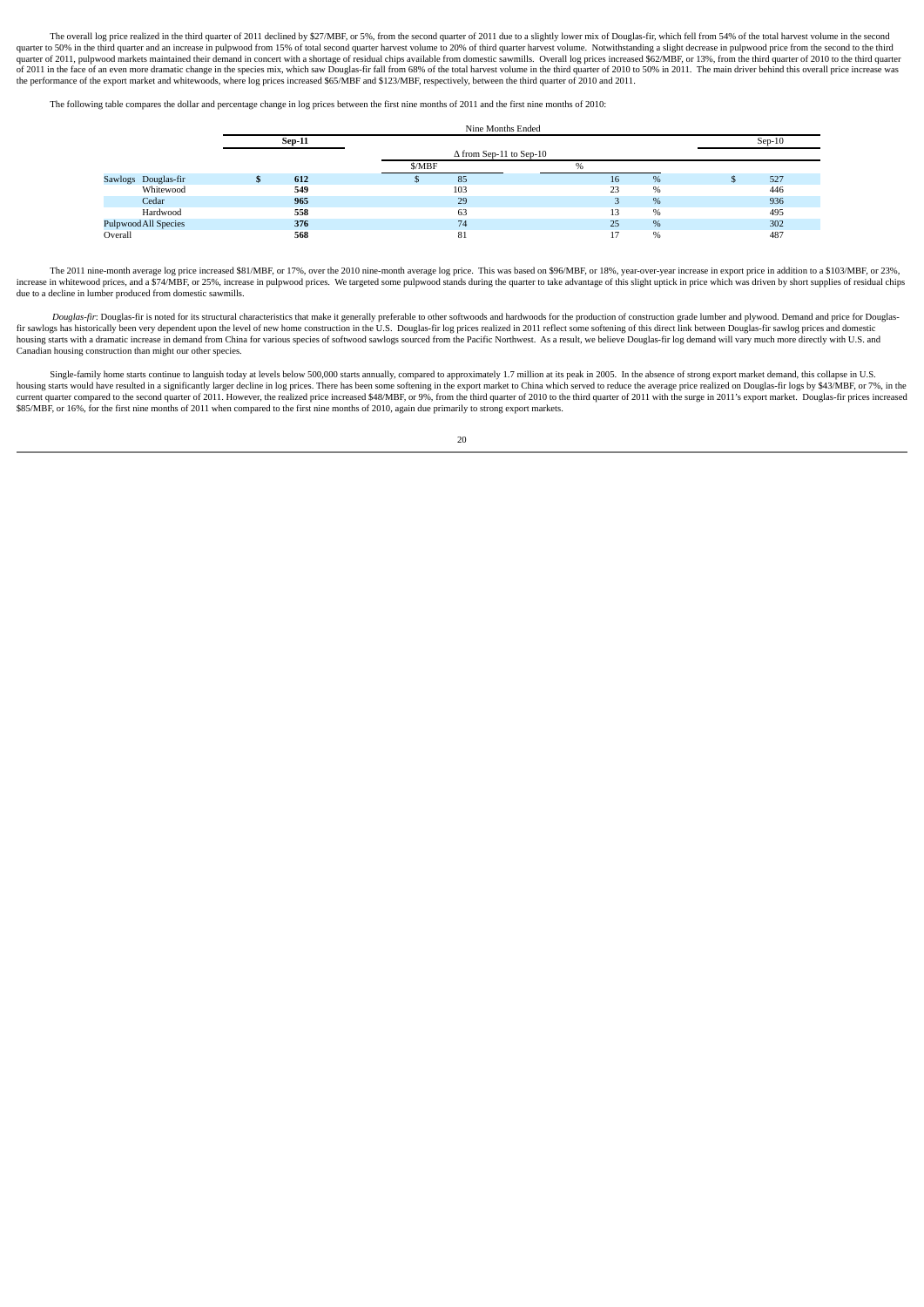Whitewood: "Whitewood" is a term used to describe several softwood species, but for us primarily refers to western hemlock. Though generally considered to be of a lower quality than Douglas-fir, these logs are also used fo manufacturing construction grade lumber. Historically, there has been a modest export market for whitewood logs, with most of this volume going to Korea. This changed during 2010 and continued through 2011, as the China ma lift resulting from surging export demand. This strategy benefitted the Funds' tree farms more than the Partnership tree farms because the former contain a higher proportion of whitewood and the Partnership's whitewood sta at higher elevations and not easily accessible during winter. Whitewood prices remained flat in the third quarter of 2011, increasing \$5/MBF, or 1%, over the second quarter of 2011 as a result of continued demand in the ex \$103/MBF, or 23%, from the same period in 2010 due to the export demand for this species.

Cedar: Cedar is a minor component in most upland timber stands and is generally used for outdoor applications such as fencing, siding and decking. Although there is a link between demand for these products and housing star this link is not as strong as with most other softwood species. Cedar prices remained flat, increasing \$3/MBF from Q2 2011 to Q3 2011, and decreased \$121/MBF, or 12% from Q3 2010 to Q3 2011 as a result of lower seasonal de

Hardwood' "Hardwood" can refer to many different species, but on our tree farms primarily consists of red alder. The local mills that process red alder sawlogs are using the resource to manufacture lumber for use in furnit 13%, from the nine months ended September 30, 2010 to the same period in 2011, due chiefly to supply shortages that began earlier in 2011 and continued through the third quarter of 2011.

Pulpwood: Pulpwood is a lower quality log of any species that is manufactured into wood chips. These chips are used primarily to make a full range of pulp and paper products from unbleached linerboard (used in paper bags a cardboard boxes) to fine paper and specialty products. The pulpwood market has enjoyed relative strength in recent years as a direct result of sawmills taking significant downtime in response to the slowdown in housing sta typically provide the bulk of the chips used by pulp manufacturers, so curtailed sawmill production helped to push up the price of pulpwood logs sold directly to pulp mills as a primary alternative raw material source. For when compared to the first nine months of 2010.

#### *Customers*

The export market for logs in the Pacific Northwest has been migrating over the last couple of years from a market highly focused on Japan to a market that includes more volume to China and Korea. During the third quarter logs. Under this historical pattern, domestic U.S. sawmills and export customers in Japan had complementary segments of the market. Due to the lower valued end-uses of products manufactured in China and Korea, including co more diverse species mix flowing to China and Korea has resulted in a narrowing of the export premium received for sales of logs into these markets relative to the domestic market. Combined with a higher absolute demand fo logs, this new and broadened source of demand for sawlogs in the Pacific Northwest is expected to continue to exert pricing pressure on domestic mills that have been competing with these offshore sources of demand for Paci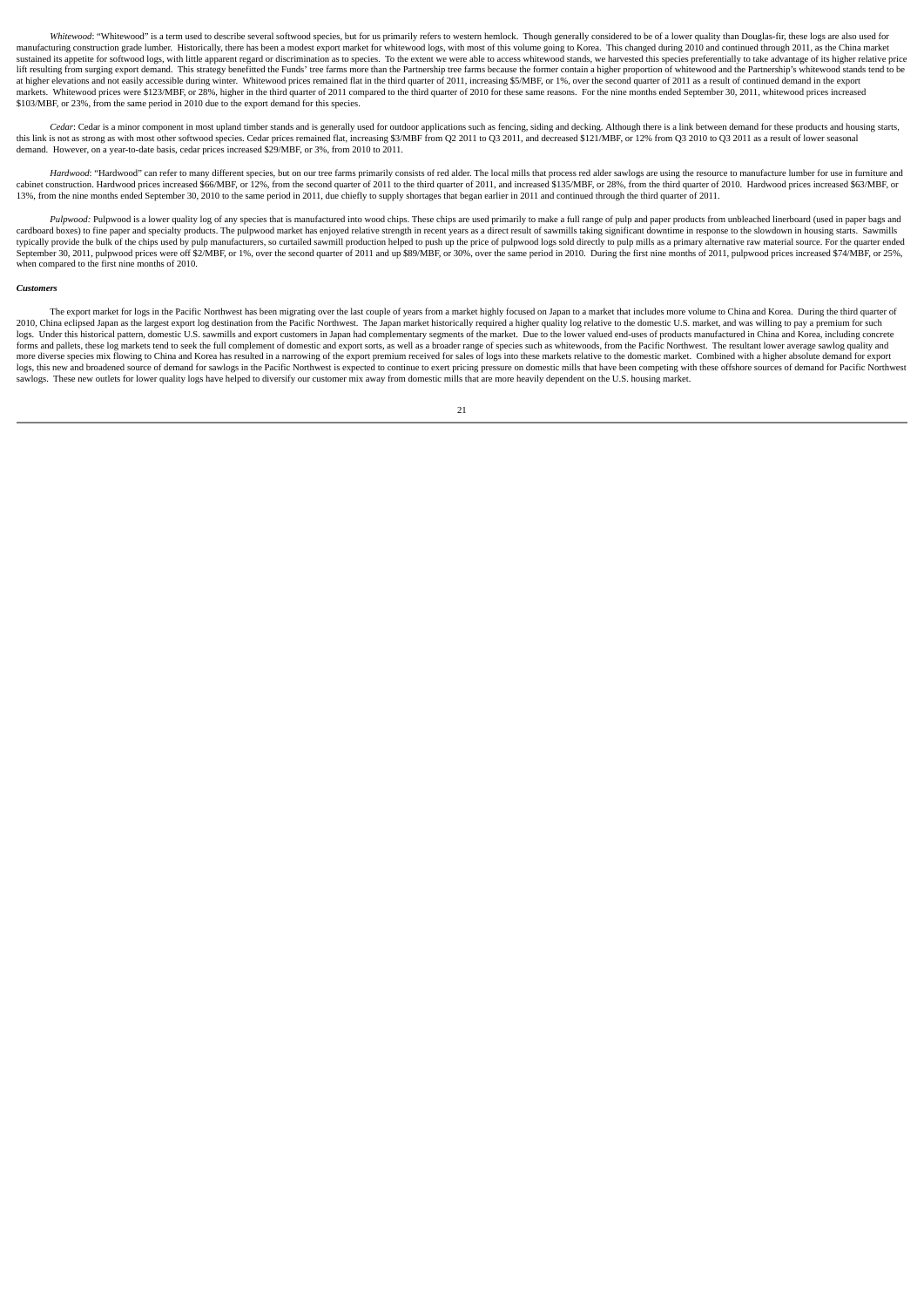The ultimate decision on where to sell logs is based on the net proceeds we receive after considering the quoted delivered log prices from a prospective customer and the hauling cost needed to get logs to that customer. In instances where harvest operations are in close proximity to a mill relative to the export yard of a broker, we will take advantage of favorable haul costs over selling to an export customer whose yard may be a greater dis can be influenced by marketing decisions predicated on a net return rather than merely focusing on the quoted per MBF log price.

The table below categorizes timber sold by customer type for the quarters ended September 30, 2011, June 30, 2011, and September 30, 2010:

|             |               | Q3 2011 | Q2 2011       |       |            |     |  |  |
|-------------|---------------|---------|---------------|-------|------------|-----|--|--|
|             | <b>Volume</b> |         |               |       | Volume     |     |  |  |
| Destination | <b>MBF</b>    |         |               | Price | <b>MBF</b> |     |  |  |
| Export      |               |         |               |       |            |     |  |  |
| brokers     | 4,897         | 42      | $\mathbf{0}$  | 614   | 10,834     | 58  |  |  |
| Domestic    |               |         |               |       |            |     |  |  |
| mills       | 4,537         | 38      | О.            | 579   | 5,215      | 28  |  |  |
| Pulpwood    | 2,378         | 20      | $\mathbf{O}/$ | 385   | 2,772      |     |  |  |
| Total       | 11,812        | 100     | 0/2           | 555   | 18,821     | 100 |  |  |

Comparing Q3 2011 to Q2 2011. Volume sold to the export market declined to 42% of total volume in Q3 2011 compared to 58% of total volume in Q2 2011 with an attendant drop in prices paid by export brokers of \$31/MBF, or 5%. This reflects a backlog of log inventory in China and, as such, a decline in fervor for wood on the part of export brokers. Volume sold to domestic mills increased to 38% of total volume for Q3 2011 from 28% in Q2 2 sold to domestic mills when the difference in haul cost resulted in higher net return from the domestic mill despite having a lower sales price. Pulpwood volumes increased to 20% of the total third quarter volume compared second quarter volume due to increased demand for pulpwood logs in lieu of residual sawmill chips that have been in short supply. Pulpwood prices remained flat, dropping slightly by \$2/MBF from the second to the third quar reflecting pulpwood with a higher mix of whitewood during the third quarter, which translates to a lower price.

**Comparing Q3 2011 to Q3 2010**. Volume sold to export brokers as a percentage of total harvest increased to 42% in Q3 2011 from 29% for the comparable period in the prior year, along with a \$65/MBF, or 12%, increase in per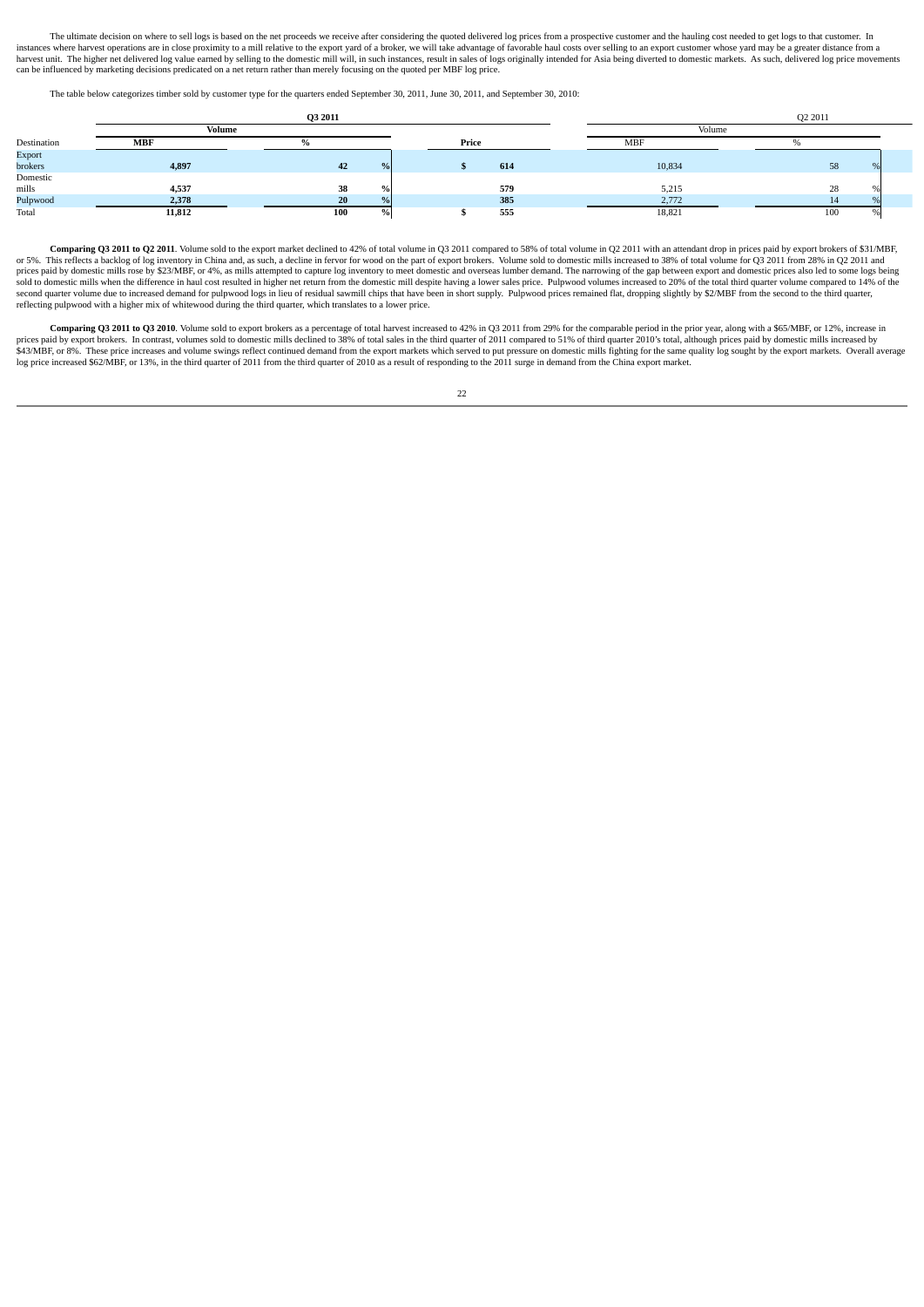The table below categorizes timber sold by customer type for the year-to-date periods ended September 30, 2011 and September 30, 2010:

|                       |                             | <b>Nine Months Ended</b> |     |            |      |       |  |  |  |  |  |
|-----------------------|-----------------------------|--------------------------|-----|------------|------|-------|--|--|--|--|--|
|                       |                             | 30-Sep-11                |     |            |      |       |  |  |  |  |  |
|                       |                             | Volume                   |     | Volume     |      |       |  |  |  |  |  |
| Destination           | $\frac{0}{0}$<br><b>MBF</b> |                          |     | <b>MBF</b> | $\%$ | Price |  |  |  |  |  |
| <b>Export brokers</b> | 32,135                      | $53%$ \$                 | 625 | 12,341     | 29%  | 529   |  |  |  |  |  |
| Domestic mills        | 20.111                      | 33%                      | 560 | 22.590     | 54%  | 521   |  |  |  |  |  |
| Pulpwood              | 8,701                       | 14%                      | 376 | 6,989      | 17%  | 302   |  |  |  |  |  |
| Total                 | 60,947                      | 100% \$                  | 568 | 41,920     | 100% | 487   |  |  |  |  |  |

Comparing YTD 2011 to YTD 2010. Export brokers purchased 53% of total year-to-date volume compared with 29% during the same period in 2010. In addition, export brokers increased the price they paid by \$96/MBF, or<br>18%, on a the same period in 2010, notwithstanding a \$74/MBF, or 25% price increase during the same period. This price increase reflects higher pulp mill demand for whole log chips resulting from sawmill production curtailments.

# *Cost of Sales*

Cost of sales for the Fee Timber segment consists of harvest and haul costs and depletion expense. Harvest, haul, and depletion expenses all vary directly with actual harvest volume. Harvest costs will vary by terrain, wit requiring more expensive cable systems with a high labor component, while more moderate slopes can be harvested with mechanized equipment and lower relative labor costs. Harvest and haul costs represent the direct cost inc convert trees into logs and deliver those logs to the point of sale. Depletion expense represents the cost of acquiring or growing the harvested timber. The applicable depletion rate is derived by dividing the aggregate co expense for that period. Readers should note that, because of the relatively recent acquisition dates, and thus relatively higher acquisition costs, of the Funds' tree farms, the depletion rates associated with harvests fr considerably higher than for harvests from the Partnership's tree farms.

Fee Timber cost of sales for the quarters ended September 30, 2011, June 30, 2011, and September 30, 2010, respectively, is as follows, with the first table expressing these costs in total dollars and the second table expr a per unit of production basis: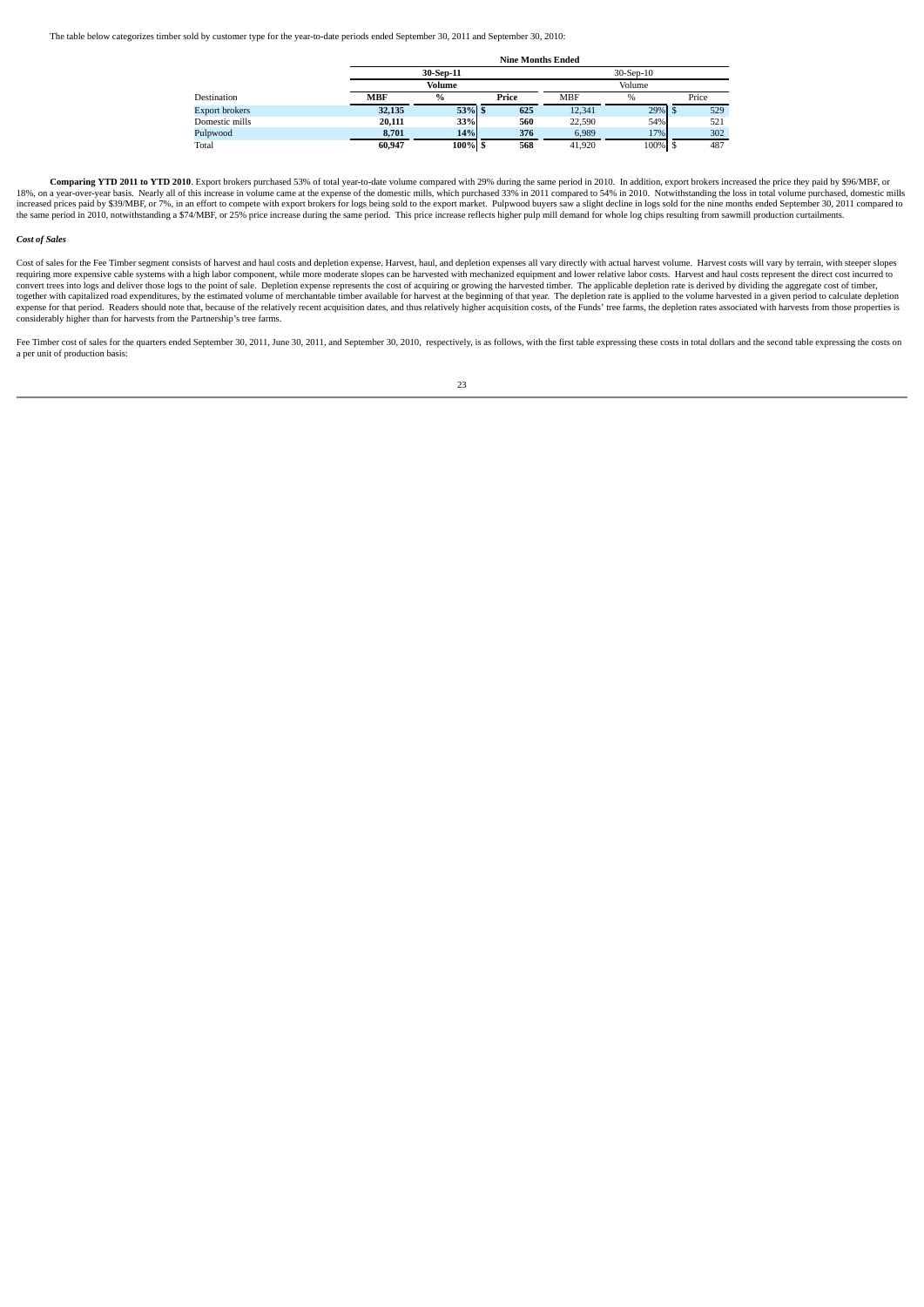| (Millions)<br><b>Ouarter Ended</b> | Harvest, Haul<br>and Other | Depletion | <b>Total Cost of</b><br><b>Sales</b> |     | Harvest Volume<br>(MMBF) |
|------------------------------------|----------------------------|-----------|--------------------------------------|-----|--------------------------|
| September 30, 2011                 | 2.8                        | 1.6       |                                      | 4.4 |                          |
| June 30, 2011                      | 4.1                        | 2.6       |                                      |     | 10 <sup>2</sup>          |
| September 30, 2010                 | 20<br>$-5.5$               |           |                                      | 4.6 | 16                       |

| (amounts per MBF)  | Harvest, Haul |     |  | <b>Total Cost of</b> |              |     |
|--------------------|---------------|-----|--|----------------------|--------------|-----|
| Ouarter Ended      | and Other     |     |  | Depletion            | <b>Sales</b> |     |
| September 30, 2011 |               | 236 |  | 133                  |              | 369 |
| June 30, 2011      |               | 218 |  | 138                  |              | 356 |
| September 30, 2010 |               | 180 |  | 108                  |              | 288 |

Comparing Q3 2011 to Q2 2011. Cost of sales declined by \$2.3 million, or 35%, in the third quarter of 2011 relative to the second quarter of 2011. The decline is due to a decrease in harvest volume of 7 MMBF, or 37%, in re seasonal influx of logs into the market, although harvest costs increased as we had a higher proportion of harvest units requiring cable logging. Harvest, haul, and other costs increased \$18/MBF during the third quarter of which reflects a shift in harvest between tree farms within the Funds' tree farms during Q3 compared to Q2.

Comparing Q3 2011 to Q3 2010. Cost of sales decreased \$195,000, or 4%, in the third quarter of 2011 versus the comparable period in 2010 as a result of a 4 MMBF, or 25%, decrease in harvest volume more than offset by a \$56 increase in harvest, haul, and other costs in the current quarter when compared to the same period in 2010. The higher per unit cost results from the harvest of stands requiring more costly logging methods and longer haul expansion to the control of the dual term of the control of the control of the Control of the Control of the Control of the Control of the Control of the Control of the Control of the Control of the Control of the Control thus at a higher acquisition cost than the latter.

Fee Timber cost of sales for the nine months ended September 30, 2011 and September 30, 2010, respectively, is as follows, with the first table expressing these costs in total dollars and the second table expressing the co per unit of production basis:

| (Millions)<br>Nine Months Ended | Harvest, Haul<br>and Other |               | Depletion |           |     | <b>Total Cost of</b><br><b>Sales</b> |                      | Harvest Volume<br>(MMBF) |
|---------------------------------|----------------------------|---------------|-----------|-----------|-----|--------------------------------------|----------------------|--------------------------|
| <b>September 30, 2011</b>       |                            | 12.5          |           | 7.5       |     |                                      | 20.0                 | 61                       |
| September 30, 2010              |                            | 7.1           |           | 3.9       |     |                                      | 11.0                 | 42                       |
| (amounts per MBF)               |                            | Harvest, Haul |           |           |     |                                      | <b>Total Cost of</b> |                          |
| Nine Months Ended               |                            | and Other     |           | Depletion |     |                                      | Sales                |                          |
| September 30, 2011              |                            |               | 204       |           | 123 |                                      | 327                  |                          |
| September 30, 2010              |                            |               | 169       |           | 93  |                                      | 262                  |                          |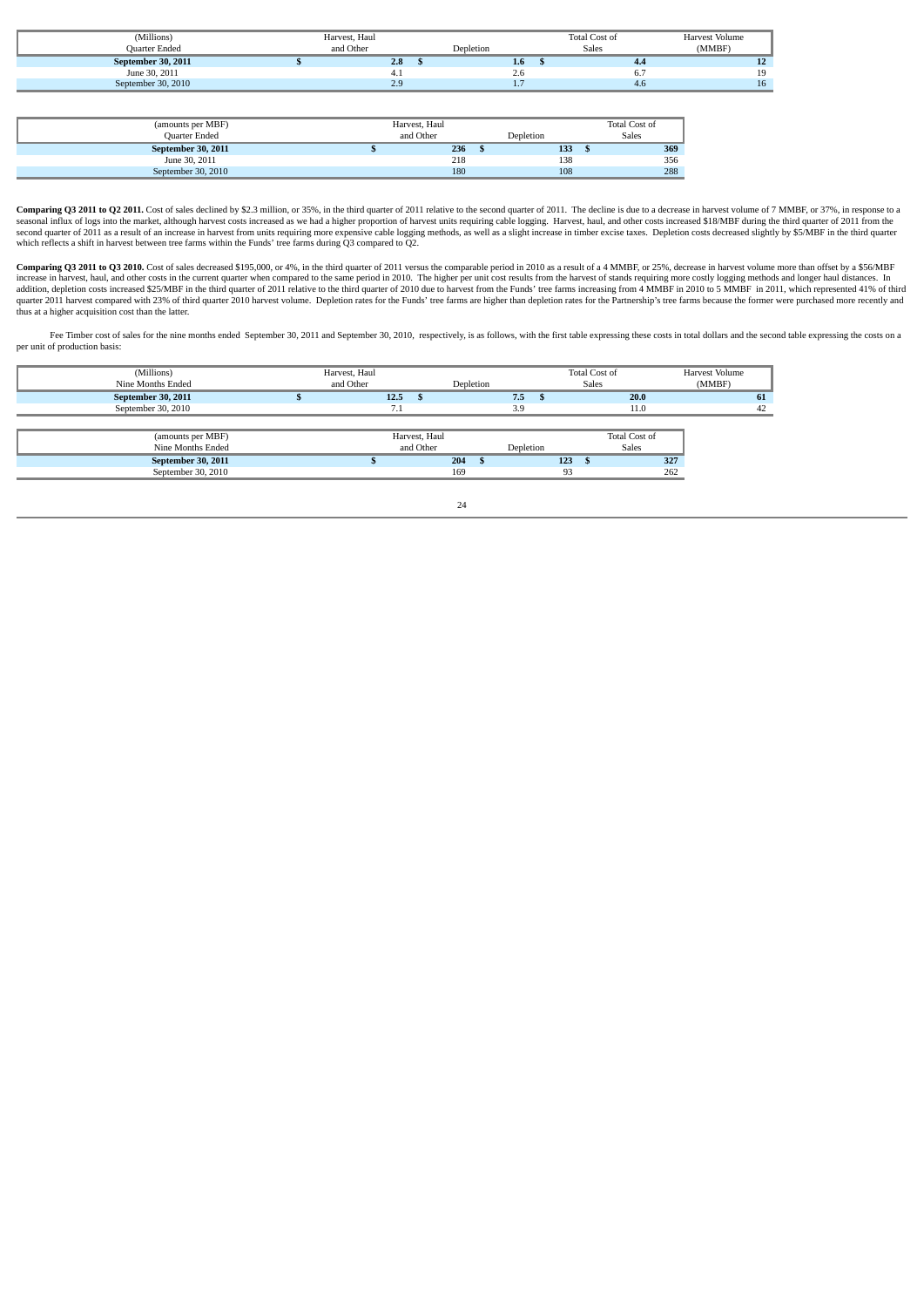Comparing YTD 2011 to YTD 2010. For the nine months ended September 30, 2011, cost of sales increased \$9.0 million, or 81%, versus the comparable period in 2010 as a result of a 19 MMBF, or 45%, increase in harvest volume as well as higher harvest, haul, and depletion costs. Harvest, haul and other costs increased \$35/MBF, or 21%, in 2011 compared to 2010 which reflects costs incurred to harvest more units requiring cable logging and relatively higher prices for their services. During the same period many log trucks were converted by their owners to highway freight hauling configuration, creating a shortage of log trucks and thus slightly higher haul c the Funds' share of the Combined harvest total was 40% in 2011 compared to 15% in 2010.

Depletion expense for the quarters ended September 30, 2011, June 30, 2011, and September 30, 2010 was calculated as follows:

|                                      |   |             |       | Quarter Ended September 30, 2011 |          |          |
|--------------------------------------|---|-------------|-------|----------------------------------|----------|----------|
|                                      |   | Partnership | Funds |                                  | Combined |          |
| <b>Volume harvested (MBF)</b>        |   | 6,928       | 59%   | 4,884                            | 41%      | 11,812   |
| <b>Rate/MBF</b>                      | ж | 63          |       | 233                              |          | 133      |
| <b>Depletion expense (Thousands)</b> |   | 434         |       | 1,137                            |          | 1,571    |
|                                      |   |             |       |                                  |          |          |
|                                      |   |             |       | Quarter Ended June 30, 2011      |          |          |
|                                      |   | Partnership |       | Funds                            |          | Combined |
| Volume harvested (MBF)               |   | 11,065      | 59%   | 7,756                            | 41%      | 18,821   |
| Rate/MBF                             |   | 63          |       | 247                              |          | 138      |
| Depletion expense (Thousands)        |   | 692         |       | 1,913                            |          | 2,605    |
|                                      |   |             |       |                                  |          |          |
|                                      |   |             |       | Quarter Ended September 30, 2010 |          |          |
|                                      |   | Partnership |       | Funds                            |          | Combined |
| Volume harvested (MBF)               |   | 12,226      | 77%   | 3,645                            | 23%      | 15,871   |
| Rate/MBF                             |   | 62          |       | 263                              |          | 108      |
| Depletion expense (Thousands)        |   | 763         |       | 957                              |          | 1,720    |

When the percentage of harvest from the Funds' tree farms increases, as it did from the third quarter of 2010 compared to the third quarter of 2011, the Combined depletion rate rises also to reflect the Funds' more pronoun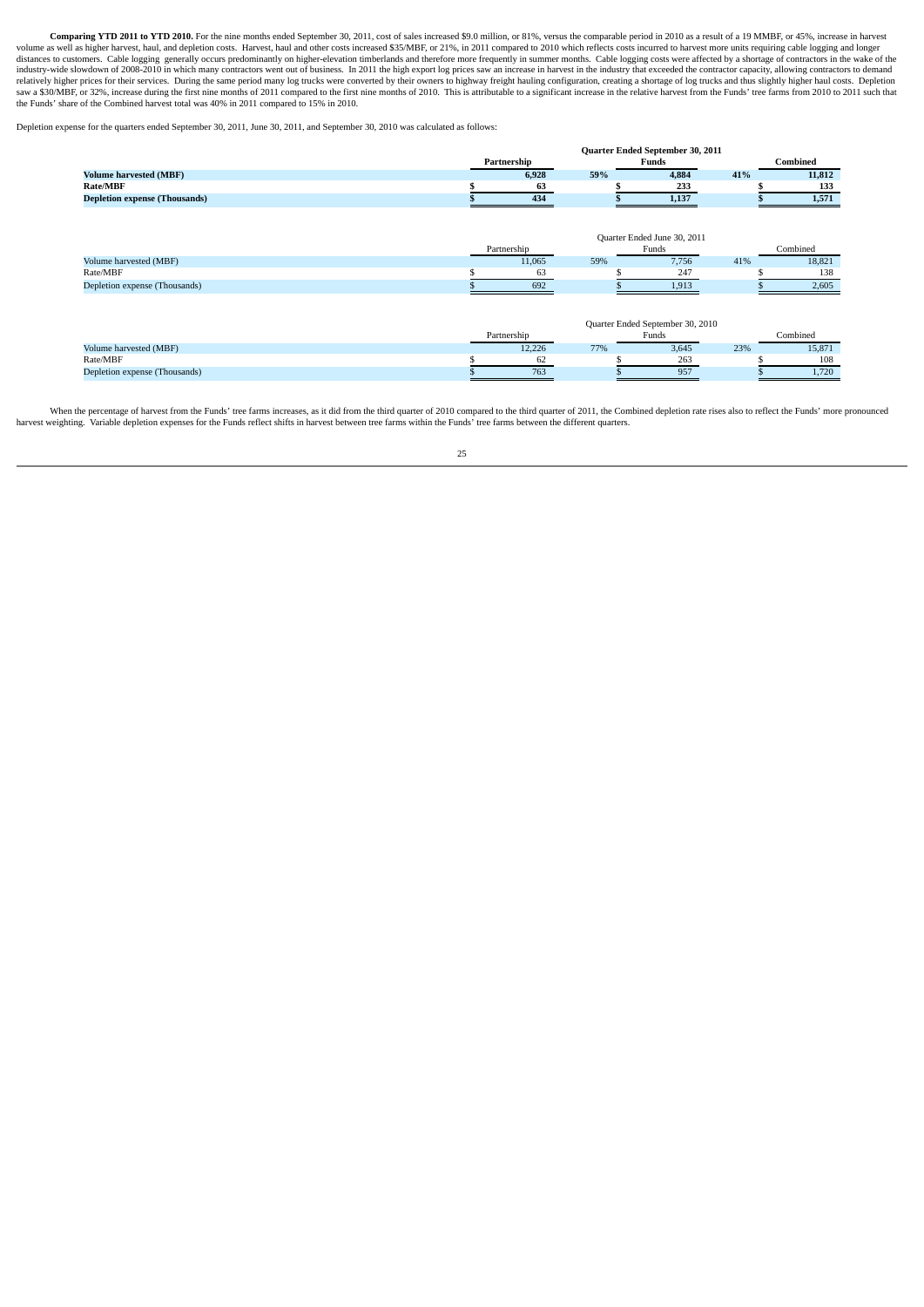Depletion expense for the nine months ended September 30, 2011 and September 30, 2010 was calculated as follows:

|                                      |             |        |     | Nine Months Ended September 30, 2011 |     |          |
|--------------------------------------|-------------|--------|-----|--------------------------------------|-----|----------|
|                                      | Partnership |        |     | <b>Funds</b>                         |     | `ombined |
| <b>Volume harvested (MBF)</b>        |             | 36,789 | 60% | 24,158                               | 40% | 60,947   |
| <b>Rate/MBF</b>                      |             |        |     | 214                                  |     | 123      |
| <b>Depletion expense (Thousands)</b> |             | 2,301  |     | 5,167                                |     | 7.468    |

|                               |             | Nine Months Ended September 30, 2010 |     |       |     |          |  |  |  |
|-------------------------------|-------------|--------------------------------------|-----|-------|-----|----------|--|--|--|
|                               | Partnership |                                      |     | Funds |     | Combined |  |  |  |
| Volume harvested (MBF)        |             | 35,472                               | 85% | 6,448 | 15% | 41.920   |  |  |  |
| Rate/MBF                      |             | 62                                   |     | 263   |     | 93       |  |  |  |
| Depletion expense (Thousands) |             | 2.215                                |     | 1.694 |     | 3,909    |  |  |  |

Partnership depletion consists primarily of historical timber cost that has been owned by the Partnership for many decades, as well as the Columbia tree farm property that was acquired in 2001. As relatively newer acquisti reason to the Partnership tree farms, the Funds' tree farms carry a higher depletion rate than our depletion rate than our depletion pool for the Partnership tree farms. The increase in first nine months of 2011 Combined d period in 2010 reflects the increase in harvest from the Funds to 40% in 2011 compared to 15% in 2010.

### *Operating Expenses*

Fee Timber operating expenses for the quarter ended September 30, 2011 were \$1.7 million compared to \$1.3 million and \$1.0 million for the quarters ended June 30, 2011, and September 30, 2010, respectively. Operating expen increase in operating expense in the third quarter of 2011 over the second quarter of 2011 and the third quarter of 2010 is due to an increase in road building and maintenance during the third quarter to support both curre maintenance costs for the quarter ended September 30, 2011 were \$743,000, or 44%, of Combined operating expenses compared to \$517,000, or 40%, and \$330,000, or 33%, of Combined operating expenses for the quarters ended Jun 2011, and September 30, 2010, respectively. Operating expenses for the Fee Timber segment for the first nine months of 2011 and 2010 were \$4.5 million and \$2.8 million, respectively. The increase in year-to-date expenses o \$1.8 million, or 40%, compared to 592,000, or 21%, of Combined operating expenses in 2010.

#### **Timberland Management & Consulting**

The Timberland Management & Consulting (TM&C) segment primarily develops timberland investment portfolios on behalf of the Funds. As of September 30, 2011, the TM&C segment managed two private equity timber funds includes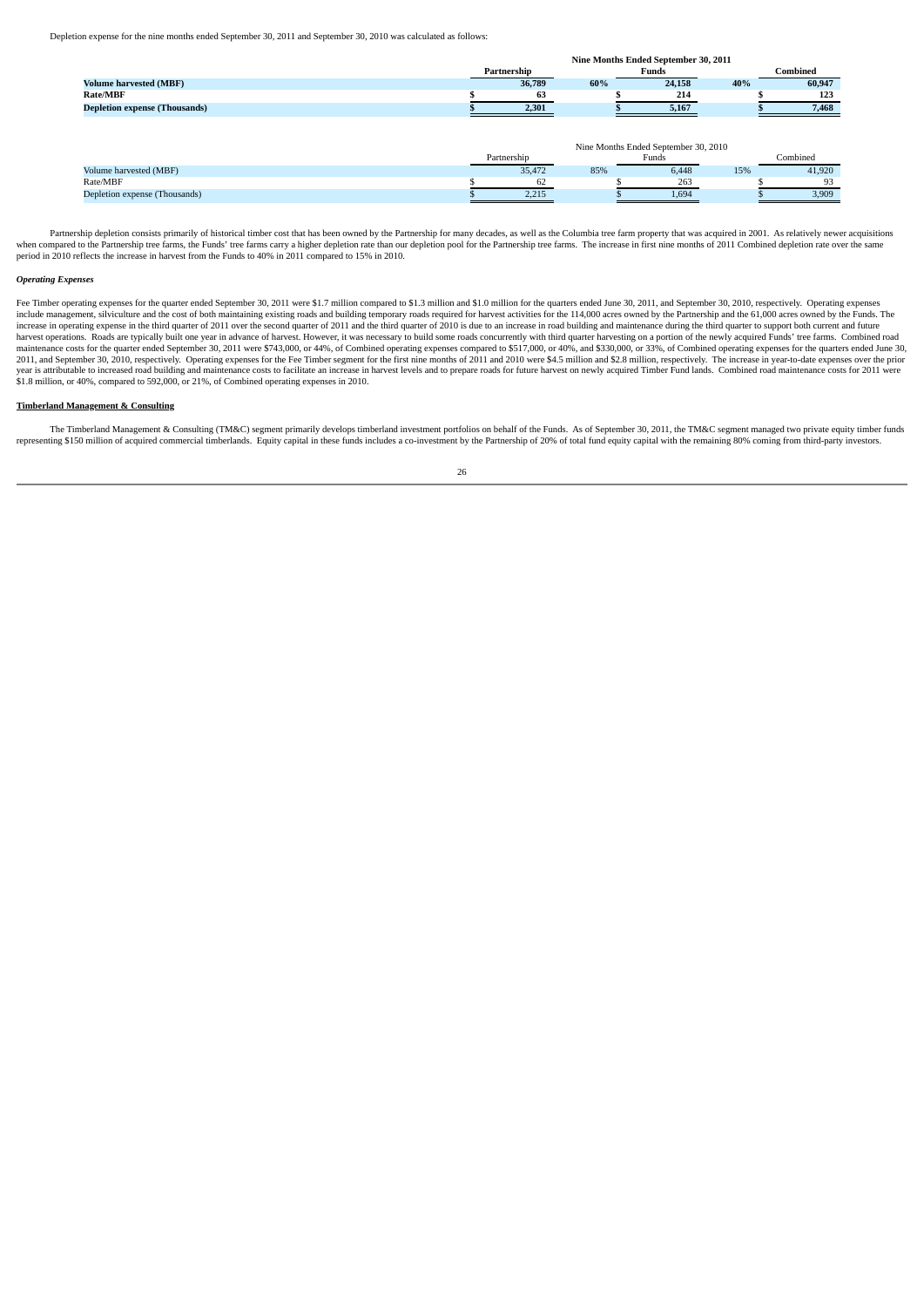Accounting guidance requires us to consolidate the Funds' financial performance into our financial statements. As such, all fees associated with managing the Funds are eliminated in our consolidated financial statements. T creates challenges in how we illustrate the benefit we receive from the management fees generated in the TM&C segment. See Accounting Matters ~ Critical Accounting Policies and Estimates ~ Timber Fund Management Fees for m information on accounting for management fees paid by third-party investors.

Revenue and operating loss for the TM&C segment for the quarters ended September 30, 2011 and 2010 were as follows:

| (Thousands)<br><b>Ouarter Ended</b> | Revenue |   | Operating loss |
|-------------------------------------|---------|---|----------------|
| September 30, 2011                  |         | - | 333            |
| September 30, 2010                  |         |   | 289            |

Comparing Q3 2011 to Q2 2011. TM&C had no revenue for the quarter ended September 30, 2011 after eliminating \$488,000 of revenue earned from managing the funds. This compares to consulting revenue of \$15,000 for the same period in 2010 after eliminating \$397,000 of fund management revenue. The increase in revenue eliminated resulted from additional fees earned on the management of \$58 million of timberland acquired by ORM Timber Fund

Operating losses generated by the TM&C segment for the quarters ended September 30, 2011 and 2010 totaled \$333,000 and \$289,000, respectively, after eliminating revenue earned from managing the funds as discussed above. The increase in operating losses is attributable to an increase in the cost of managing the Funds' tree farms as a result of a 1 MMBF increase in harvest volume in the third quarter of 2011 over the prior period in

Revenue and operating loss for the TM&C segment for the year-to-date periods ended September 30, 2011 and 2010 were as follows:

| (Thousands)        |         |                |
|--------------------|---------|----------------|
| Nine Months Ended  | Revenue | Operating loss |
| September 30, 2011 |         | 1,117          |
| September 30, 2010 |         | 905            |

Comparing YTD 2011 to YTD 2010. For the nine months ended September 30, 2011 and 2010, TM&C had no revenue after eliminating Fund management fee revenue of \$1.6 million and \$987,000, respectively. The addition of property under management for Fund II in the fall of 2010 drove the increase in revenue eliminated for the nine-month period in 2011 over 2010. Operating losses for the first nine months of 2011 increased by \$2 \$905,000 for the first nine months of 2010 to \$1.1 million for the first nine months of 2011 as a result of costs incurred in connection with boosting Fund harvest levels, legal costs related to formation of a third timber personnel-related expenses associated with Fund oversight.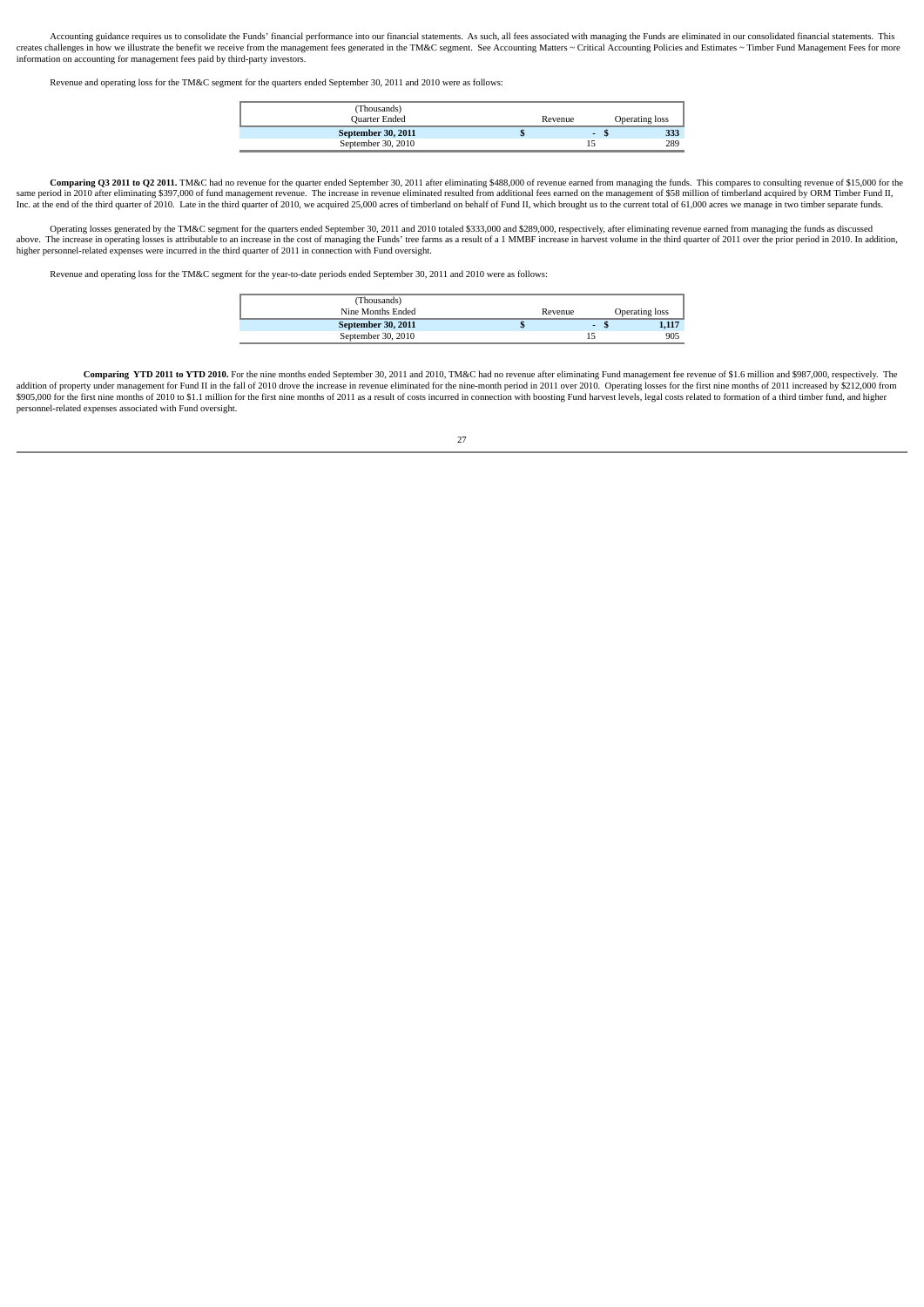#### **Real Estate**

The Partnership's Real Estate segment consists primarily of revenue from the sale of land within its 2,800-acre portfolio, sales of conservation easements and timberland tracts from the Partnership's timberland portfolio, improvements.

Results from Real Estate operations are expected to vary significantly from year to year as we make multi-year investments in entitlements and infrastructure prior to selling entitled or developed land. Revenue and operati for the Real Estate segment for each of the third quarter 2011 and third quarter of 2010 are as follows:

| (Thousands)<br><b>Ouarter Ended</b> | Revenue | Operating loss |
|-------------------------------------|---------|----------------|
| September 30, 2011                  | 563S    | 393            |
| September 30, 2010                  | 328     | 498            |

Real Estate revenue and gross margin detail for the quarters ended September 30, 2011 and 2010 is displayed in the table below:

| (Thousands)                                                |         |     |              |                   |          |         |  |                     |  |  |
|------------------------------------------------------------|---------|-----|--------------|-------------------|----------|---------|--|---------------------|--|--|
| For the three months ended:                                |         |     |              |                   |          | Revenue |  | <b>Gross Margin</b> |  |  |
| Description                                                | Revenue |     | Gross margin | <b>Acres Sold</b> | per acre |         |  | per acre            |  |  |
| <b>Residential</b>                                         |         | 110 | 78           |                   |          | 36,667  |  | 26,000              |  |  |
| Deferred revenue recognized<br>on Q2 residential land sale |         | 50  |              |                   |          |         |  |                     |  |  |
| <b>Total land</b>                                          |         | 160 | 79           |                   |          |         |  |                     |  |  |
| Rentals                                                    |         | 401 | 401          |                   |          |         |  |                     |  |  |
| Other                                                      |         |     |              |                   |          |         |  |                     |  |  |
| September 30, 2011 Total                                   |         | 563 | 482          |                   |          |         |  |                     |  |  |
|                                                            |         |     |              |                   |          |         |  |                     |  |  |
| Rentals                                                    |         | 319 | 319          |                   |          |         |  |                     |  |  |
| Other                                                      |         |     |              |                   |          |         |  |                     |  |  |
| September 30, 2010 Total                                   |         | 328 | 325          |                   |          |         |  |                     |  |  |

**Comparing Q3 2011 to Q3 2010.** The Real Estate segment experienced a slight increase in activity during the third quarter of 2011, with one residential land closing and revenue recognition of \$50,000 from a second quarter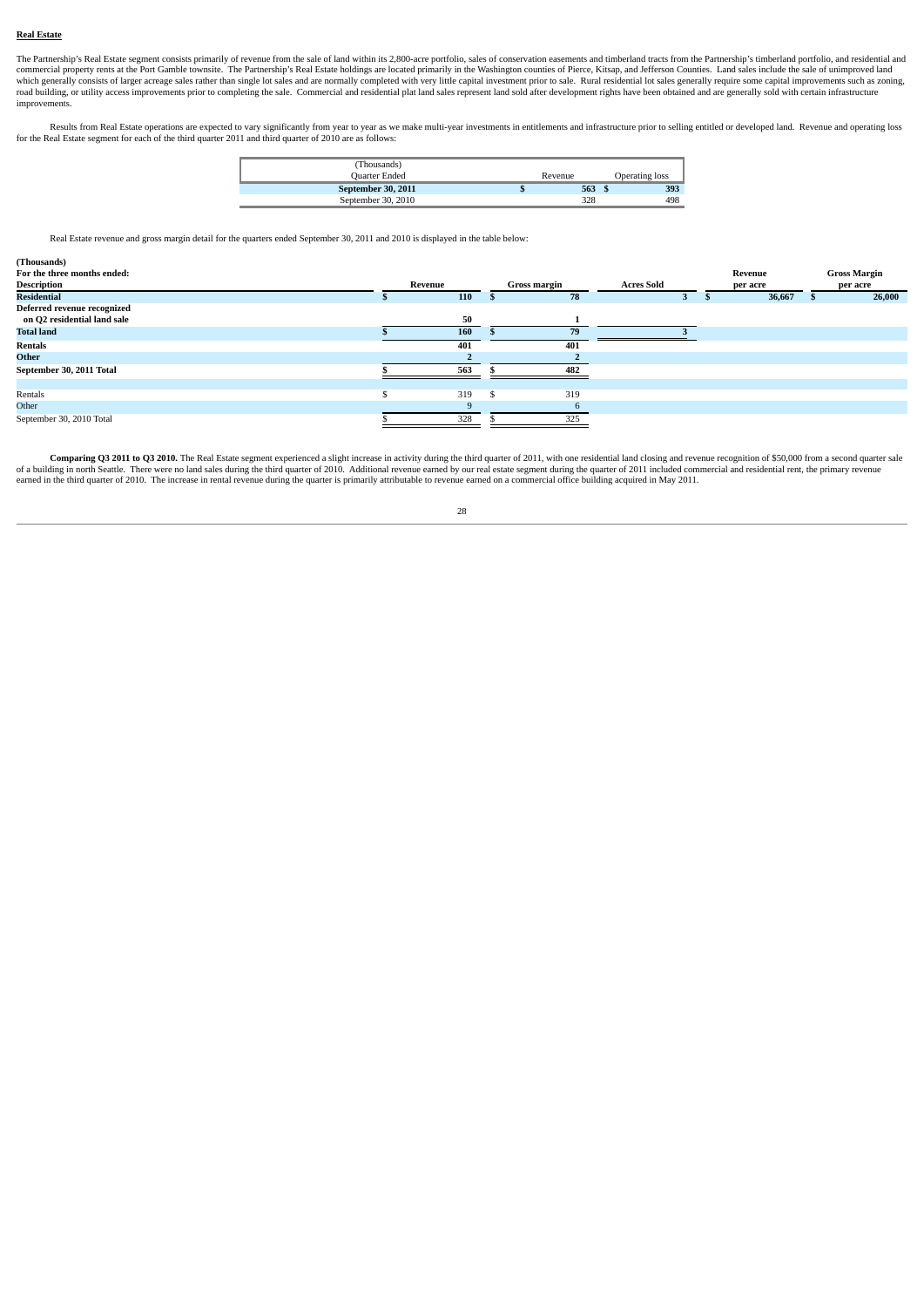Management intends to offer nural residential lots to the market as demand for raw land increases. In normal markets we target 150 to 300 acres of nural residential lot sales annually. The market for these types of land sa been extremely weak thus far in 2011 and is not expected to improve over the balance of the year. As a result, we will not meet this target in 2011.

Revenue and operating loss for the Real Estate segment for each of the nine-month periods ended September 30, 2011 and 2010 are as follows:

| (Thousands)        |         | Operating     |
|--------------------|---------|---------------|
| Nine Months Ended  | Revenue | income (loss) |
| September 30, 2011 | 3.708   | 414           |
| September 30, 2010 | 808     |               |

Real Estate revenue and gross margin detail for the nine-month periods ended September 30, 2011 and 2010 is displayed in the table below:

| (Thousands)                |  |         |               |                  |            |          |         |                     |        |  |
|----------------------------|--|---------|---------------|------------------|------------|----------|---------|---------------------|--------|--|
| For the nine months ended: |  |         |               | <b>Thousands</b> |            |          | Revenue | <b>Gross Margin</b> |        |  |
| <b>Description</b>         |  | Revenue |               | Gross margin     | Acres sold | per acre |         | per acre            |        |  |
| <b>Conservation sale</b>   |  | 1,955   |               | 1,715            | 386        |          | 5,065   |                     | 4,443  |  |
| <b>Unimproved land</b>     |  | 375     |               | 314              | 91         |          | 4,121   |                     | 3,451  |  |
| <b>Residential</b>         |  | 484     |               | 361              |            |          | 96,800  |                     | 72,200 |  |
| <b>Total land</b>          |  | 2,814   |               | 2,390            | 482        |          | 5,838   |                     | 4,959  |  |
| <b>Rentals</b>             |  | 882     |               | 881              |            |          |         |                     |        |  |
| Other                      |  | 12      |               | 12               |            |          |         |                     |        |  |
| September 30, 2011 Total   |  | 3,708   |               | 3,283            |            |          |         |                     |        |  |
|                            |  |         |               |                  |            |          |         |                     |        |  |
| Rentals                    |  | 767     | $\mathcal{L}$ | 767              |            |          |         |                     |        |  |
| Other                      |  | 41      |               | 35               |            |          |         |                     |        |  |
| September 30, 2010 Total   |  | 808     |               | 802              |            |          |         |                     |        |  |

Comparing YTD 2011 to YTD 2010. Real Estate activity for the first nine months of 2011 included a conservation sale to The Nature Conservancy, three unimproved land sales, the sale of a building on two acres we owned in north Seattle, and one residential lot in Kitsap County. Rental revenue included commercial and residential rents that were augmented by the addition of a commercial tenant in the new Poulsbo building we purchased in May 2

#### *Cost of Sales*

Real Estate cost of sales for the quarter and nine months ended September 30, 2011 included costs incurred in connection with the conservation sale and other land sales during the quarter. Cost of sales for the quarter and months ended September 30, 2010 were de minimis.

#### *Operating Expenses*

real Estate operating expenses, excluding \$2,000 in environmental remediation charges, were \$873,000 for the third quarter of 2011. Real Estate operating expenses during the same period in 2010, excluding \$5,000 in expense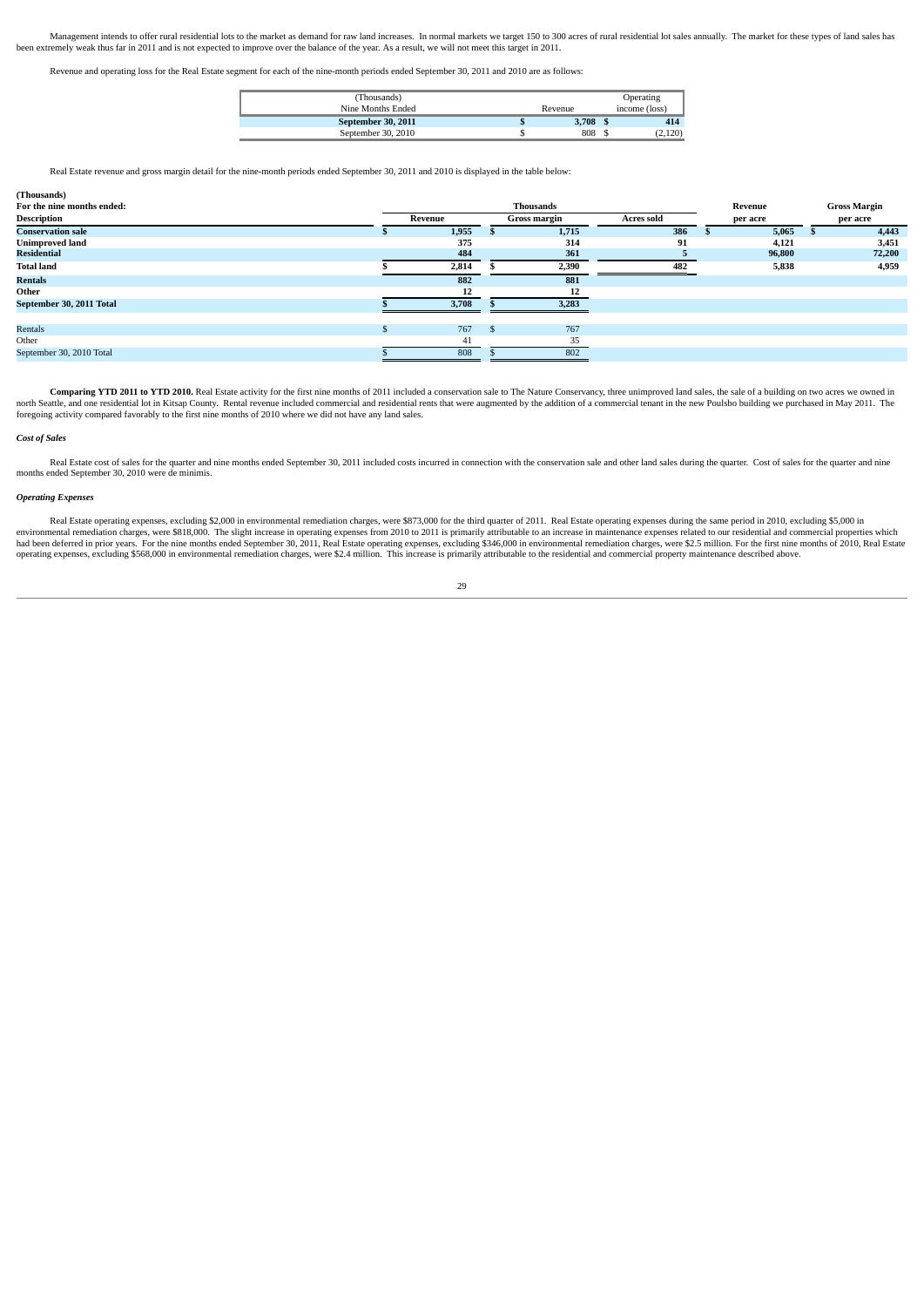#### *Basis in Real Estate Projects*

"Land Held for Development" on our Condensed Consolidated Balance Sheet represents the Partnership's cost basis in land that has been identified as having greater value as development property rather than as timberland. Ou Real Estate segment personnel work with local officials to establish entitlements for further development of these parcels. We capitalize costs that are clearly associated with development or construction of fully entitled costs associated with projects that are in the entitlement phase are expensed. Those properties that are for sale, under contract, and the Partnership has an expectation they will sell within the next 12 months, are classi 10-acre multi-family parcel from the Harbor Hill project in Gig Harbor, Washington.

When facts and circumstances indicate that the carrying value of properties may be impaired, an evaluation of recoverability is performed by comparing the currently recorded carrying value of such property or properties to projected future undiscounted cash flows of the same property or properties. If it is determined that the carrying value of such assets may not be fully recoverable, we would recognize an impairment loss, adjusting for cha below even the weakened current market values prevalent today. As such, we do not anticipate an asset impairment charge on our development projects.

#### *Environmental Remediation*

The Partnership has an accrual for estimated environmental remediation costs of \$1.7 million as of September 30, 2011 and \$1.9 million as of December 31, 2010. The environmental remediation liability represents estimated<br>p

The environmental liability at September 30, 2011 is comprised of \$133,000 that the Partnership expects to expend in the next 12 months and \$1.5 million thereafter. Statistical models have been used to estimate the liabili

During the third quarter, the DOE performed some additional sampling during the quarter that will inform modification of the RI/FS. The updated RI/FS is scheduled to be issued by the end of 2011, followed by the developmen of a clean-up action plan and consent decree.

Additionally, during the third quarter of 2011 the DOE issued a "No Further Action" letter related to a separate remediation effort completed during the third quarter at Port Gamble confirming we have no further remediatio obligations for the project. Total charges to for this project were approximately \$478,000.

During the third quarter of 2011, additional investigative work was performed to further refine the characterization and extent of the contamination in connection with a site located within the resort community of Port Ludlow. During the fourth quarter of 2011, we will continue monitoring the site with the intent to obtain data that point toward feasibility of remedies if and when appropriate.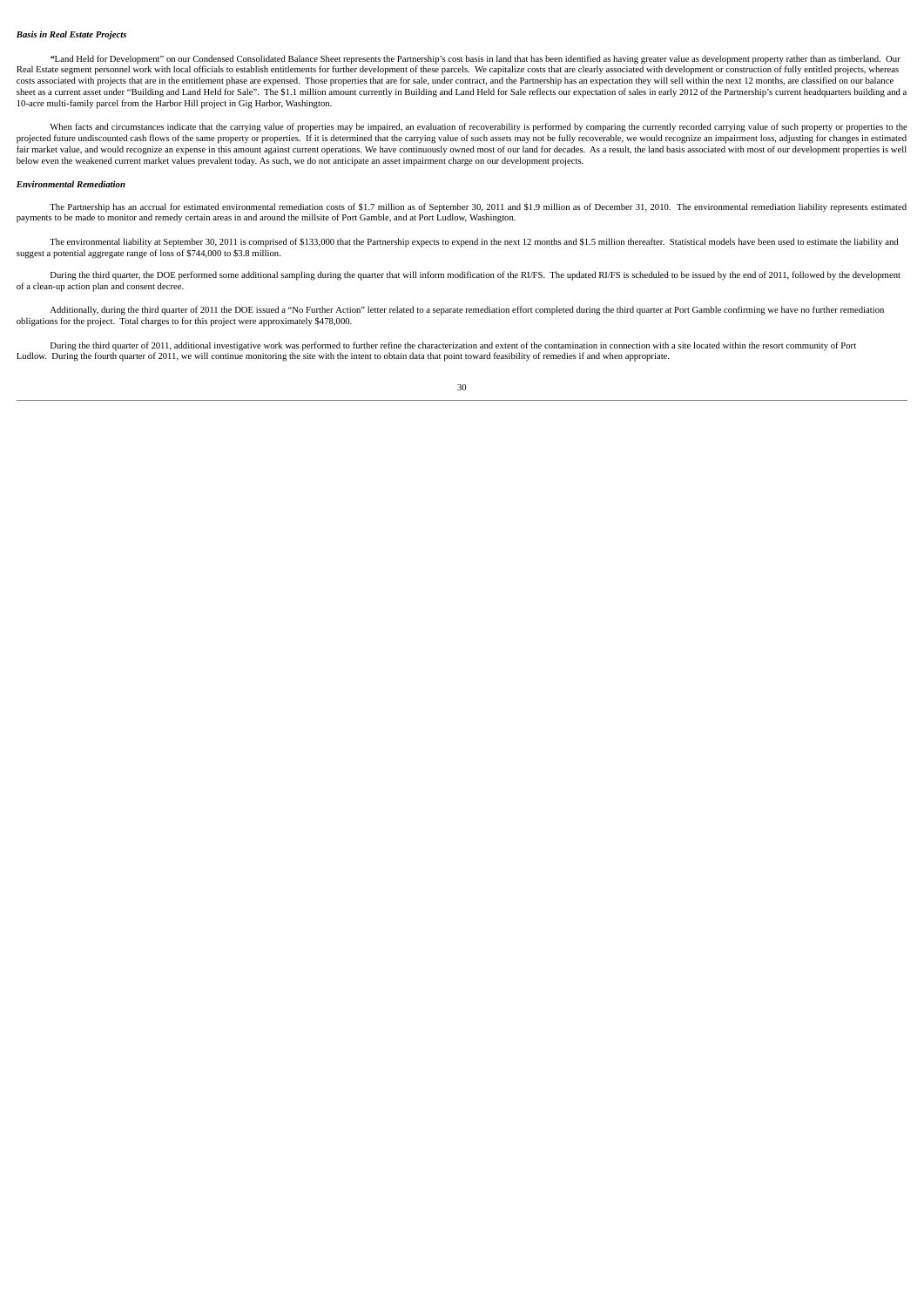| (Thousands)                      | <b>Balances at</b><br>the Beginning<br>of the Period | <b>Additions</b><br>to<br><b>Accrual</b> |     | <b>Expenditures</b><br>for<br>Remediation | <b>Balance</b> at<br>Period-end |
|----------------------------------|------------------------------------------------------|------------------------------------------|-----|-------------------------------------------|---------------------------------|
| Year ended December 31, 2010     | 1,269                                                |                                          | 875 | 211                                       | 1,933                           |
| Quarter ended March 31, 2011     | 1,933                                                |                                          | 267 | 282                                       | 1,918                           |
| Quarter ended June 30, 2011      | 1,918                                                |                                          | 77  | 235                                       | 1,760                           |
| Quarter ended September 30, 2011 | 1,760                                                |                                          |     | 94                                        | 1,668                           |

### **General and Administrative (G&A)**

G&A expenses for the quarters ended September 30, 2011 and 2010 were \$950,000 and \$1.0 million, respectively. This decrease in G&A expense in 2011 is due to development and adoption of a new incentive compensation plan first recorded in 2010 that required a catch-up accrual for multi-year performance cycles. G&A expenses for the first nine months of 2011 were \$3.2 million compared to \$3.4 for the first nine months of 2010; the decrease f nine months of 2010 is attributable to the catch-up accrual for the incentive compensation plan recorded in 2010.

#### **Interest Income and Expense**

Interest income for the quarter ended September 30, 2011 declined to \$10,000 compared to \$30,000 for the corresponding period of 2010. The decrease in interest income is due to lower cash balances and a decline in average have been carrying in 2011 since taking a draw on the operating line of credit in December of 2010 to repurchase units.

Interest expense for the three-month periods ended September 30, 2011 and 2010 was \$559,000 and \$493,000, respectively. This increase results from additional interest expense due to an increase in borrowings on the operating line of credit in 2011 over 2010 and interest expense from the Fund II timberland mortgage that closed in the fall of 2010. The Partnership's debt consists primarily of mortgage debt with fixed interest rates and an operat to an increase in borrowings on the line of credit in 2011 and additional interest expense associated with the Fund II timberland mortgage.

For the quarter ended September 30, 2011, \$108,000 of interest expense was capitalized. In the third quarter of 2010, we capitalized a combined \$142,000 of interest expense. For the nine months ended September 30, 2011, capitalized interest declined to \$314,000 compared to \$460,000 for the comparable period in 2010 due to the cessation of capitalized interest on projects considered substantially complete.

#### **Income Tax**

Pope Resources is a limited partnership and is therefore not subject to federal income tax. Taxable income/loss is instead reported to unitholders each year on a Form K-1 for inclusion in each unitholder's tax return. Pope Resources does have corporate subsidiaries, however, that are subject to income tax liability.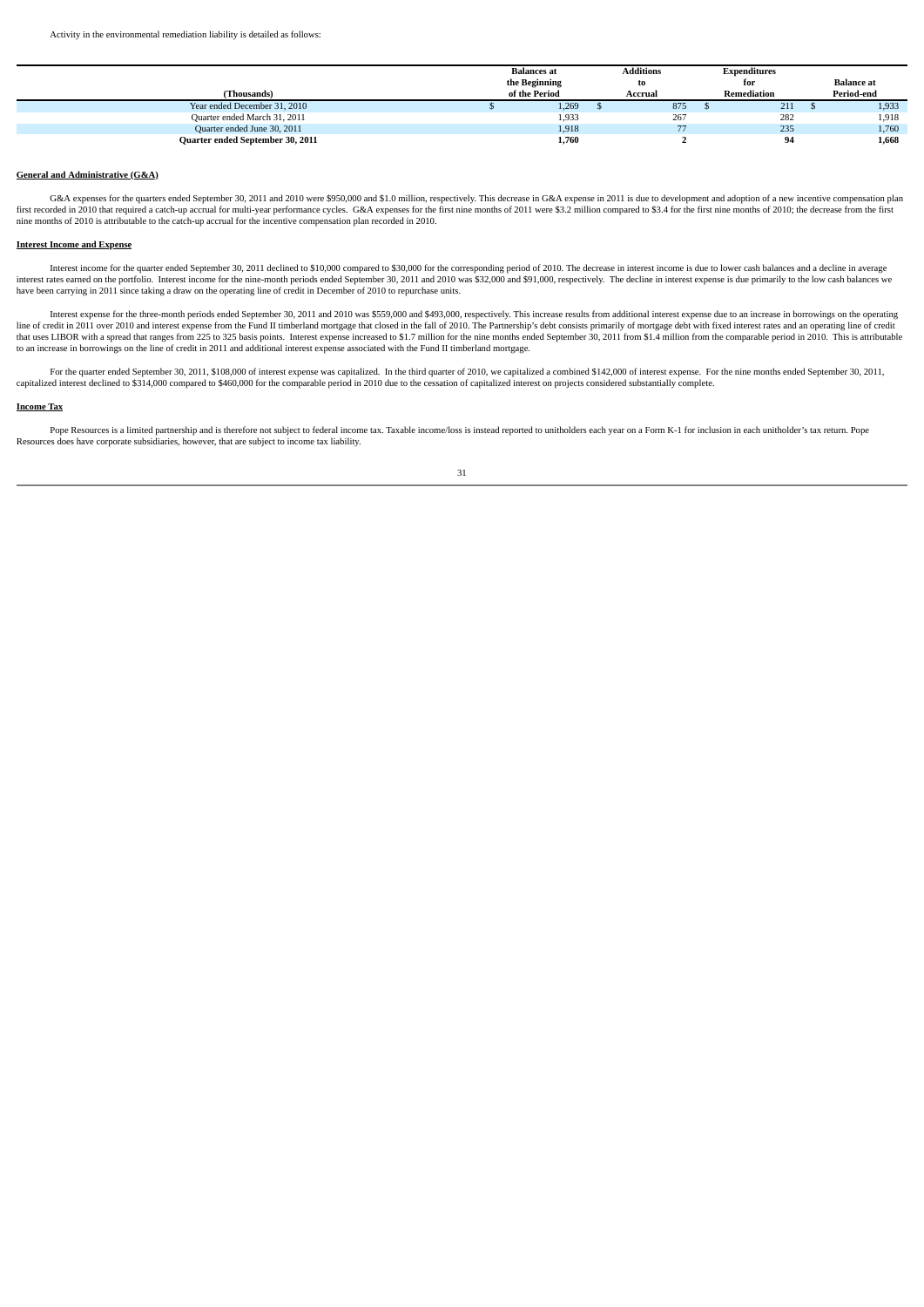The Partnership recorded tax expense of \$19,000 for the quarter ended September 30, 2011. For the third quarter of 2010, the Partnership recorded a \$37,000 tax benefit. For the nine months ended September 30, 2011, we recorded tax expense of \$158,000 compared with a tax benefit of \$25,000 for the same period in 2010.

#### **Noncontrolling interests-ORM Timber Funds**

Noncontrolling interests-ORM Timber Funds represent that 80% portion of the Funds' 2011 net income or loss which is attributable to third-party owners of the Funds. As such, in both 2010 and 2011, we added back 80% of the losses.

# **Off-Balance Sheet Arrangements**

We do not have any off-balance sheet arrangements other than immaterial operating leases.

# **Liquidity and Capital Resources**

We ordinarily finance our business activities using funds from operations and, where appropriate in management's assessment, commercial credit arrangements with banks or other financial institutions. Funds generated intern

The Partnership's debt agreements have covenants which are measured quarterly. Among the covenants measured, is a requirement that the Partnership not exceed a maximum debt-to-total-capitalization ratio of 30%, with total<br> million at December 31, 2010.

Simultaneous with a timberland acquisition during the third quarter of 2010, Fund II closed on an \$11 million timberland mortgage with MetLife Insurance Company. The mortgage is a non-amortizing 10-year loan with an intere

The \$2.5 million decrease in cash used for the nine-month periods ended September 30, 2011 to September 30, 2010 is due primarily to the following: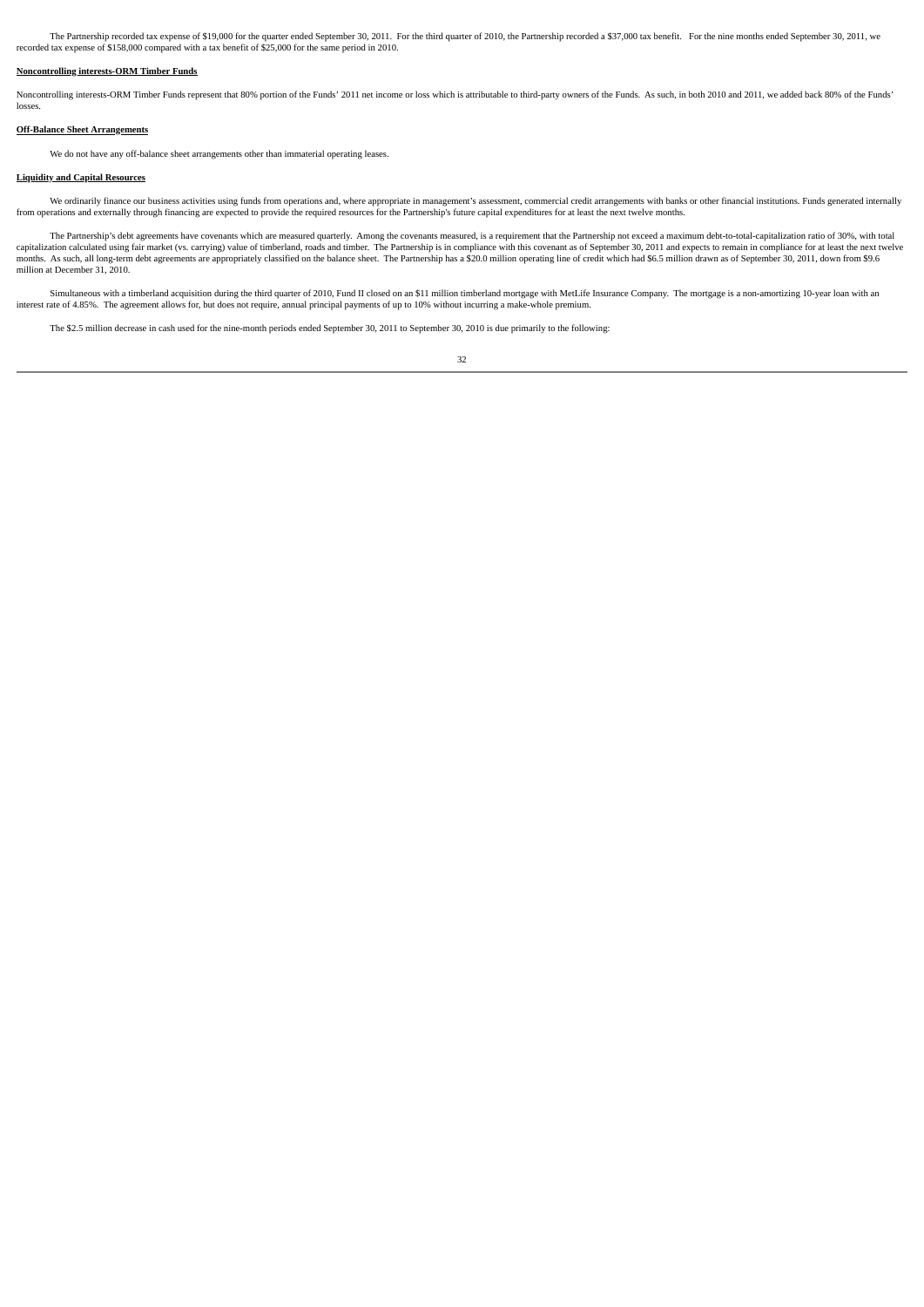| (Thousands)                                                               | Nine months ending<br>$Sep-11$ | Nine months ending<br>$Sep-10$ | Change    |
|---------------------------------------------------------------------------|--------------------------------|--------------------------------|-----------|
| Cash provided by operations                                               | 14,270                         | 5,306                          | 8,964     |
| Investing activities                                                      |                                |                                |           |
| Redemption of investments                                                 |                                | 1,497                          | (1, 497)  |
| Reforestation and roads                                                   | (886)                          | (339)                          | (547)     |
| Buildings and equipment                                                   | (3,548)                        | (235)                          | (3,313)   |
| Timberland acquisition                                                    | (140)                          | (58, 206)                      | 58,066    |
| Cash used in investing activities                                         | (4,574)                        | (57, 283)                      | 52,709    |
| Financing activities                                                      |                                |                                |           |
| Repayment of line of credit and long-term debt                            | (3,087)                        | (1,031)                        | (2,056)   |
| Extinguishment of long-term debt                                          |                                | (18, 554)                      | 18,554    |
| Proceeds from issuance of long-term debt                                  |                                | 31,000                         | (31,000)  |
| Debt issuance costs                                                       |                                | (283)                          | 283       |
| Cash distributions to unitholders                                         | (3,727)                        | (2,080)                        | (1,647)   |
| Unit repurchases                                                          |                                | (355)                          | 355       |
| Cash from option exercises, net                                           | 516                            | 573                            | (57)      |
| Excess tax benefit from equity-based compensation                         |                                | 104                            | (104)     |
| Payroll taxes paid upon restricted unit vesting                           | (226)                          |                                | (226)     |
| Cash distributions to fund investors, net of distributions to Partnership | (4,356)                        | (8)                            | (4,348)   |
| Capital call- ORM Timber Fund II, Inc.                                    |                                | 38,800                         | (38, 800) |
| Proceeds from Fund II preferred share issuance                            |                                | 125                            | (125)     |
| Cash used in financing activities                                         | (10, 880)                      | 48,291                         | (59, 171) |
| Net increase (decrease) in cash and cash equivalents                      | (1, 184)                       | (3,686)                        | 2,502     |

Cash provided by operating activities was \$14.3 million for the nine months ended September 30, 2011 versus \$5.3 million for the corresponding period in 2010. The increase in cash provided by operating activities primarily

Cash used in investing activities was \$4.6 million for the first nine months of 2011 versus \$57.3 million for the corresponding period in 2010. The decrease in cash used in investing activities is primarily due to the acqu

| (Thousands)                        |                    |
|------------------------------------|--------------------|
| For the nine months ended:         | September 30, 2011 |
| Poulsbo commercial office building | 3.210              |
| Port Gamble capital improvements   | 160                |
| Vehicles and miscellaneous         | 178                |
| Total capital expenditures         | 3.548              |

Cash used in financing activities was \$10.9 million for the first nine months of 2011 compared to cash provided by financing activities of \$48.3 million for the comparable period in prior year. This change is primarily att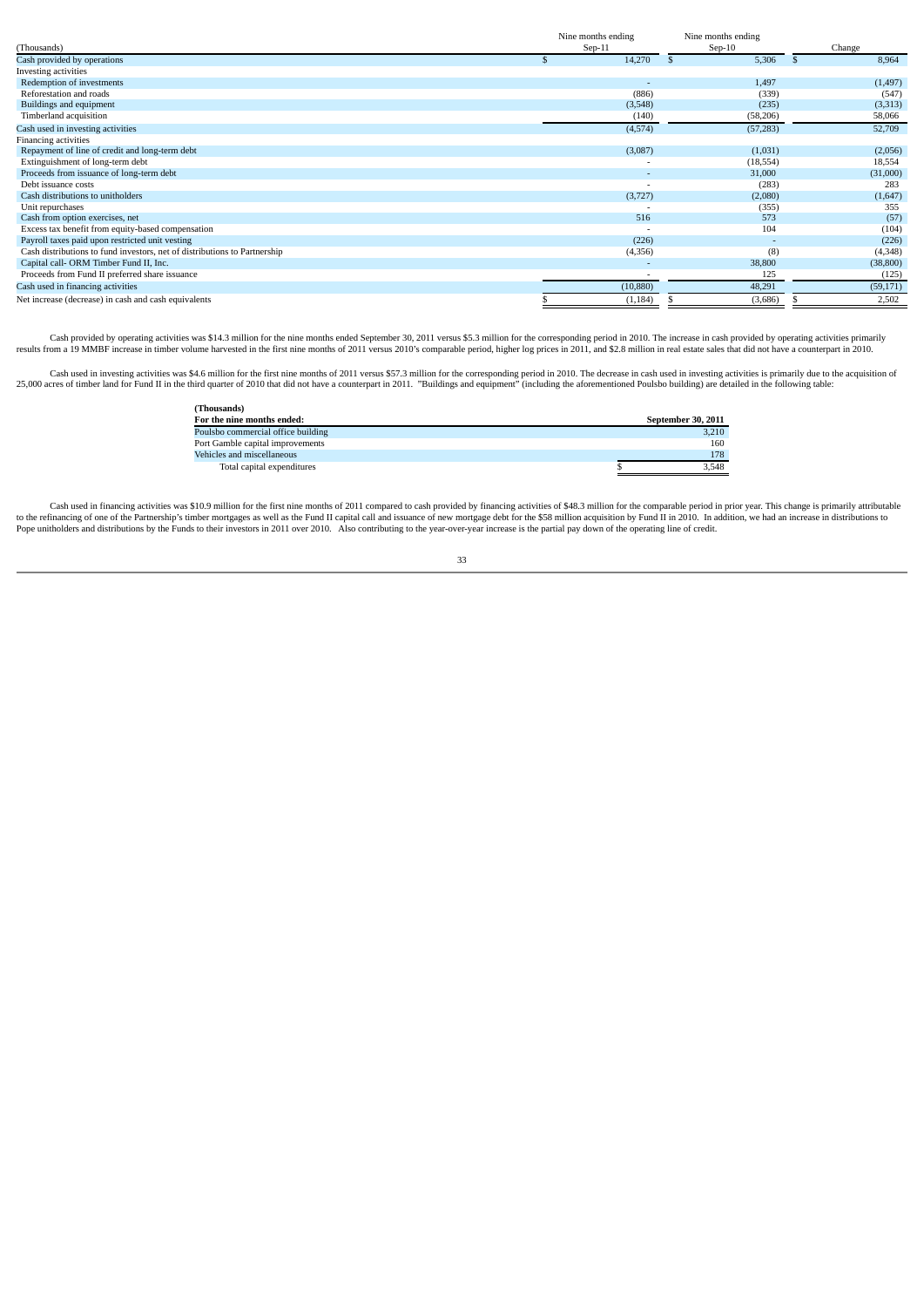#### **Seasonality**

Fee Timber. The Partnership owns 114,000 acres of timberland in western Washington and the Funds own collectively 61,000 acres of timberland in western Washington and western Oregon. We are able to conduct year-round harvest activities on the 70,000-acre Hood Canal tree farm and 12,000 acres of the Funds' properties because these properties are concentrated at low elevations. In contrast, the 44,000-acre Columbia tree farm and the rema tree farm in those months when weather limits operations on other properties, thus taking advantage of reduced competition for log supply to our customers and improving prices realized. As such, when these various tree far

Timberland Management & Consulting. Management revenue generated by this segment is made up of asset and timberland management fees. These fees, which primarily relate to our activities on behalf of the Funds and are and e

Real Estate. While Real Estate results are not expected to be seasonal, the nature of the activities in this segment will likely result in periodic large transactions that will have significant positive impacts on both rev to see some seasonal fluctuations in this segment because of the general effects of weather on Pacific Northwest development activities.

#### **Capital Expenditures and Commitments**

Projected capital expenditures, including capitalized development expenditures, for the full year 2011 will approximate \$5.8 million, including capitalized interest. Projected capital expenditures for the remainder of 2011 \$674,000, including capitalized interest, and are currently expected to include the following:

| (Thousands)                                                            |     |
|------------------------------------------------------------------------|-----|
| For the period beginning October 1, 2011 and ending December 31, 2011: |     |
| Capitalized interest                                                   | 119 |
| Capitalized development expenditures                                   | 59  |
| Total capitalized development expenditures                             | 178 |
| Reforestation and roads                                                | 484 |
|                                                                        |     |
| Total capital expenditures                                             | 674 |

These expenditures could be higher or lower as a result of future economic conditions. Projected capital expenditures are subject to permitting timetables and progress toward closing on specific land sale transactions.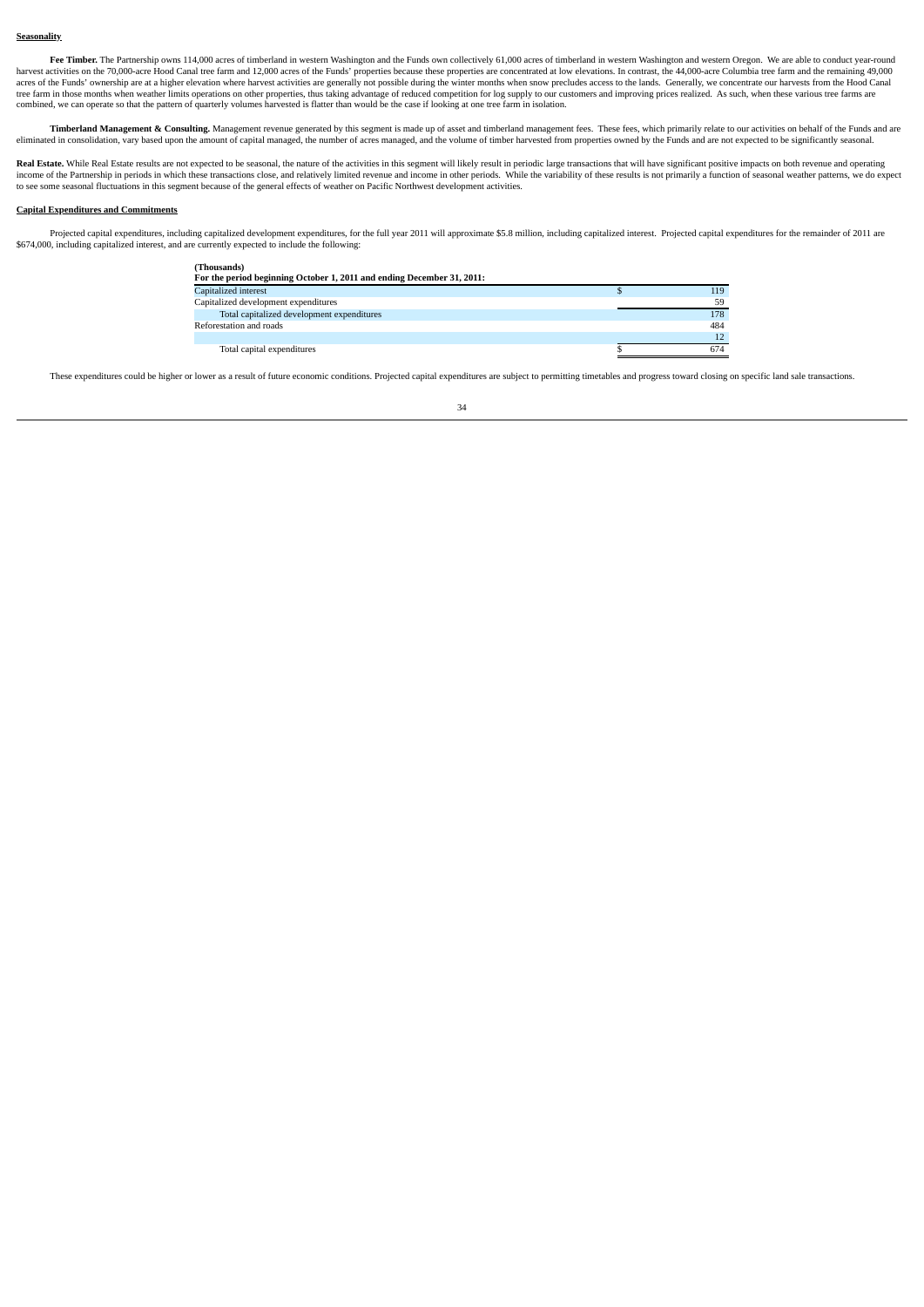#### **ACCOUNTING MATTERS**

#### **Critical Accounting Policies and Estimates**

An accounting policy is deemed to be "critical" if it is important to a company's results of operations and financial condition, and requires significant judgment and estimates on the part of management in its application. financial statements and related disclosures in conformity with U.S. generally accepted accounting principles requires management to make estimates and assumptions that affect certain amounts reported in the financial stat determine liabilities for matters such as environmental remediation, and potential asset impairments.

#### **Timber Fund Management Fees**

The Partnership's wholly owned subsidiary, ORMLLC, earns management fees related to managing the funds. As a result, the Partnership's consolidated financial statements, excluding the Funds, include 100% of these management fees as revenue. The stand-alone financial statements for the Funds include 100% of these management fees as expenses. The dollar amounts are the same, allowing for elimination of these two amounts in consolidat initially, no income impact in consolidation. However, each fund is 80% owned by third-party investors, and, as a result, 80% of these management fees are paid by these third-party investors. The 80% of management fees pai the Partnership.

Total management fees of \$488,000 and \$397,000 were generated in the quarters ended September 30, 2011 and 2010, respectively. Total management fees of \$1.6 million and \$987,000 were generated in the nine months ended September 30, 2011 and 2010, respectively. To summarize the aforementioned consolidation process, these management fees were eliminated from revenue in the Partnership's TM&C segment and from operating expenses in the the interests: ORM Timber Funds."

For a further discussion of our critical accounting policies and estimates see Accounting Matters in the Management Discussion and Analysis section of our Annual Report on Form 10-K for the year ended December 31, 2010.

# <span id="page-34-0"></span>**ITEM 3.QUANTITATIVE AND QUALITATIVE DISCLOSURES ABOUT MARKET RISK**

#### **Interest Rate Risk**

The consolidated fixed-rate debt outstanding had a fair value of approximately \$46.6 million and \$41.9 million as of September 30, 2011 and December 31, 2010, respectively, based on the current interest rates for similar f interest rates would change the fair value of the Partnership's fixed-rate long-term debt obligations by \$2.7 million. We are not subject to material foreign currency risk, derivative risk, or similar uncertainties.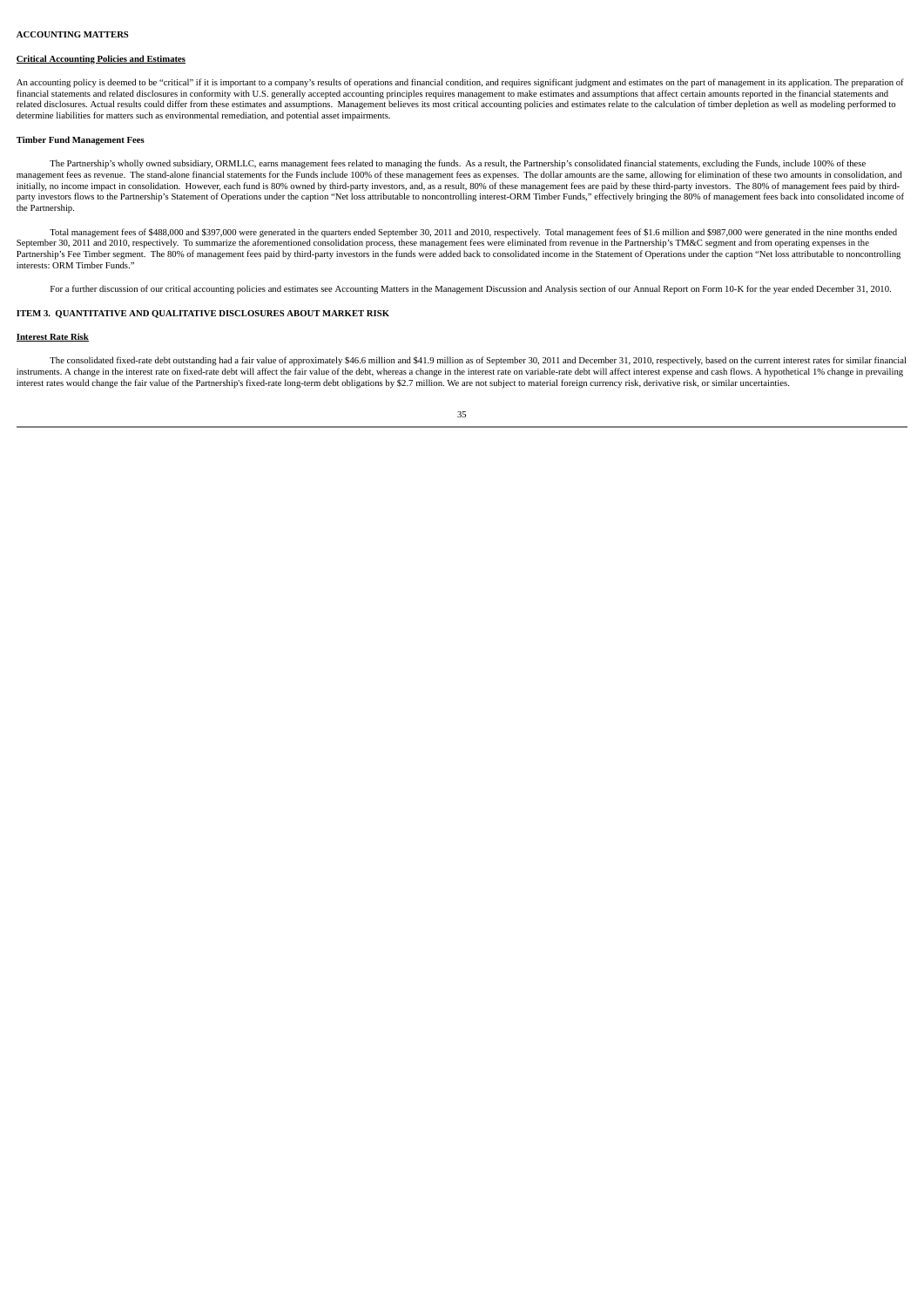#### <span id="page-35-0"></span>**ITEM 4.CONTROLS AND PROCEDURES**

The Partnership's management maintains a system of internal controls, which management views as adequate to promote the timely identification and reporting of material, relevant information. Those controls include (1) requ executive management and all managers in accounting roles to sign and adhere to a Code of Conduct and (2) implementation of a confidential hotline for employees to contact the Audit Committee directly with financial report concerns. Additionally, the Partnership's senior management team meets regularly to discuss significant transactions and events affecting the Partnership's operations. The Partnership's President & Chief Executive Officer The Board of Directors of the Partnership's general partner includes an Audit Committee. The Audit Committee reviews the earnings release and all reports on Form 10-Q and 10-K prior to their filing. The Audit Committee is

Our Executive Officers are responsible for establishing and maintaining disclosure controls and procedures. They have designed such controls to ensure that others make all material information known to them within the orga Management regularly evaluates ways to improve internal controls.

As of the end of the period covered by this quarterly report on Form 10-Q our Executive Officers completed an evaluation of the disclosure controls and procedures and have determined them to be effective. There have been n internal control over financial reporting that materially affected, or that are reasonably likely to materially affect, our internal control over financial reporting.

# **PART II- OTHER INFORMATION**

# <span id="page-35-1"></span>**ITEM 1.LEGAL PROCEEDINGS**

From time to time, the Partnership may be subject to legal proceedings and claims that may have a material adverse impact on its business. Management is not aware of any current legal proceedings or claims that are expecte individually or in the aggregate, a material adverse impact on its business, prospects, financial condition or results of operations.

#### <span id="page-35-2"></span>**ITEM 1A. RISK FACTORS**

Our business is subject to a number of risks and uncertainties, any one or more of which could impact our operating results and financial condition materially and adversely. Some of these risks are discussed in greater det arranged according to business segment. In addition, we face a number of risks that affect our business generally. We compete against much larger companies in each of our business segments. These larger competitors may hav The Partnership endeavors to maintain adequate accruals to reflect the cost of remediating known environmental contamination and other liabilities resulting from land ownership. However these estimates may prove to be inad securities and Exchange Commission. Readers should review these risks in deciding whether to invest in Partnership units, and should recognize that those factors are not an exhaustive from time to three. In the incommence list of risks that could cause us to deviate from management's plans or expectations. Readers also are cautioned that, in reviewing these risk factors, the factors contained in this report and in our other SEC filings are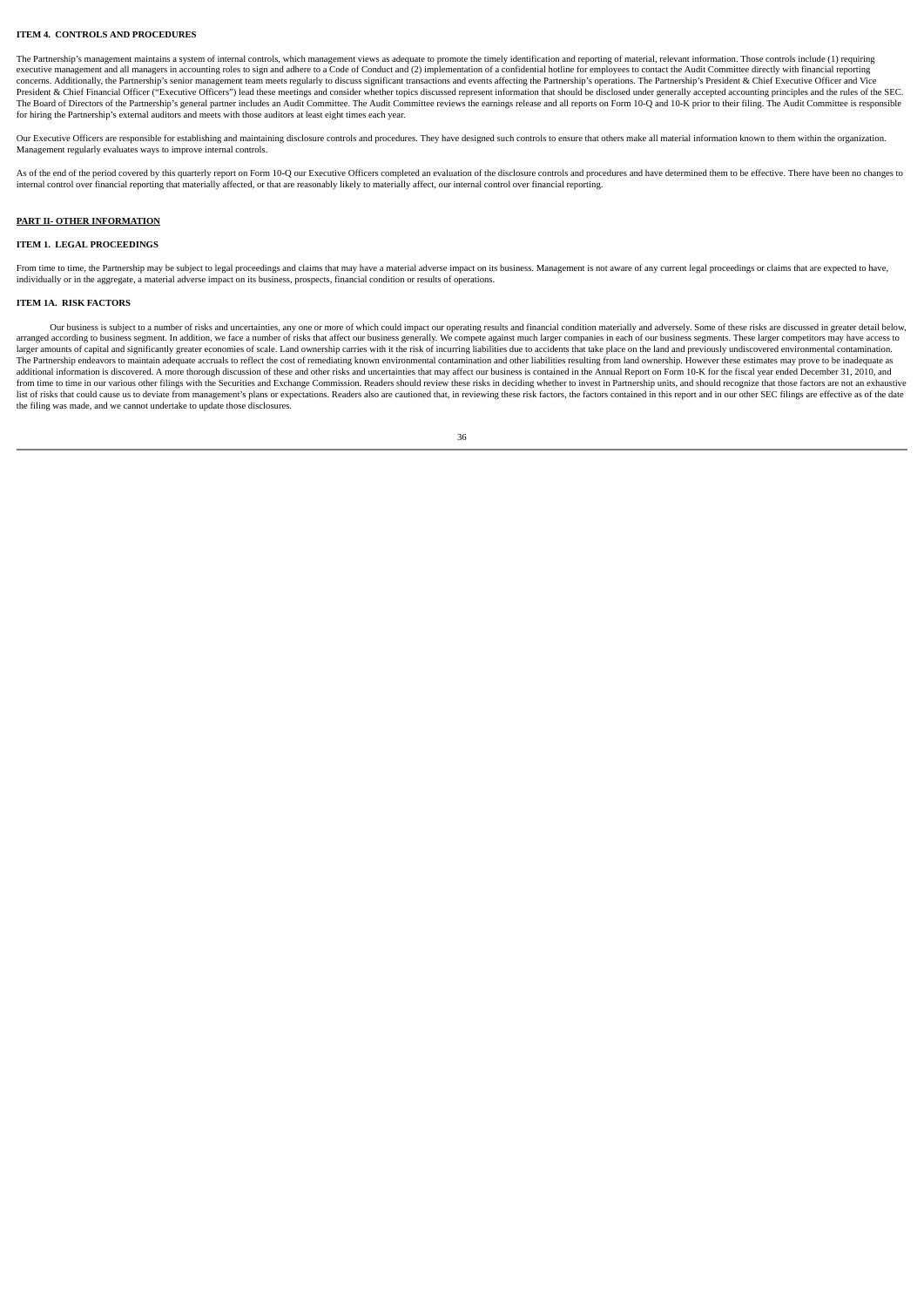#### **Fee Timber**

Fee Timber revenue is generated primarily through the sale of softwood logs directly to domestic sawmills and to third-party intermediaries who resell them to the export market. Over the past year, the export market has co the fore as the primary outlet for our log sale program with the emergence of China, particularly, as an active acquirer of Pacific Northwest sawlogs. Until this past year, Japan had been the primary destination for sawlog region to Asia, even as we have seen log prices erode in the Japanese market in the face of competition from regions outside of the United States and emergent market acceptance in Japan for engineered wood products. These the U.S. dollar and ocean transportation costs, an issue that is particularly important in light of recent downgrades of the credit ratings for U.S. debt securities and increasing volatility in worldwide currency markets. continues or deepens the negative impacts on our operating results could continue.

Our ability to grow and harvest timber can be significantly impacted by legislation, regulations or court rulings that restrict or stop forest practices. For example, events that focus media attention upon natural disaster to timberlands have at various times brought increasing public attention to forestry practices. Additional regulations, whether or not adopted in response to such events, may make it more difficult for us to harvest timber the amount of harvestable timber on our properties. These and other restrictions on logging, planting, road building, fertilizing, managing competing vegetation, and other activities can significantly increase the cost or inventory thereby reducing income.

#### **Timberland Management & Consulting**

Management is working to expand our fee-for-service business through the expansion of the timber fund business, which represents the primary source of revenue within our Timberland Management & Consulting segment. To date we have acquired timberlands on behalf of the Funds, including full deployment of Fund I and Fund II. Unlike other components of our business, which relate solely or primarily to real estate and timber operations, thi misstatements or omissions to those investors, potential accusations that we have breached fiduciary duties to other limited partners, and similar types of investor action. Moreover, litigation of shareholder-related matte capital from third parties and then putting that committed capital to work by acquiring timberland properties at attractive prices that generate satisfactory future returns on that deployed capital. Failing to execute on e fronts (capital raising or capital placement) will limit our ability to grow this segment's business.

#### **Real Estate**

Similar to our Fee Timber business, real estate markets are keenly sensitive to the diminished housing market and regulatory risks. In a contracted housing market, such as the one we are currently experiencing, the demand declines with a resultant drop in sales. The value of our real estate investments is subject to changes in the economic and regulatory environment, as well as various land-use regulations and development risks, including t the necessary permits and zoning variances that would allow us to maximize our revenue from our real estate investments. Our real estate investments are long-term in nature, which raises the risk that unforeseen changes in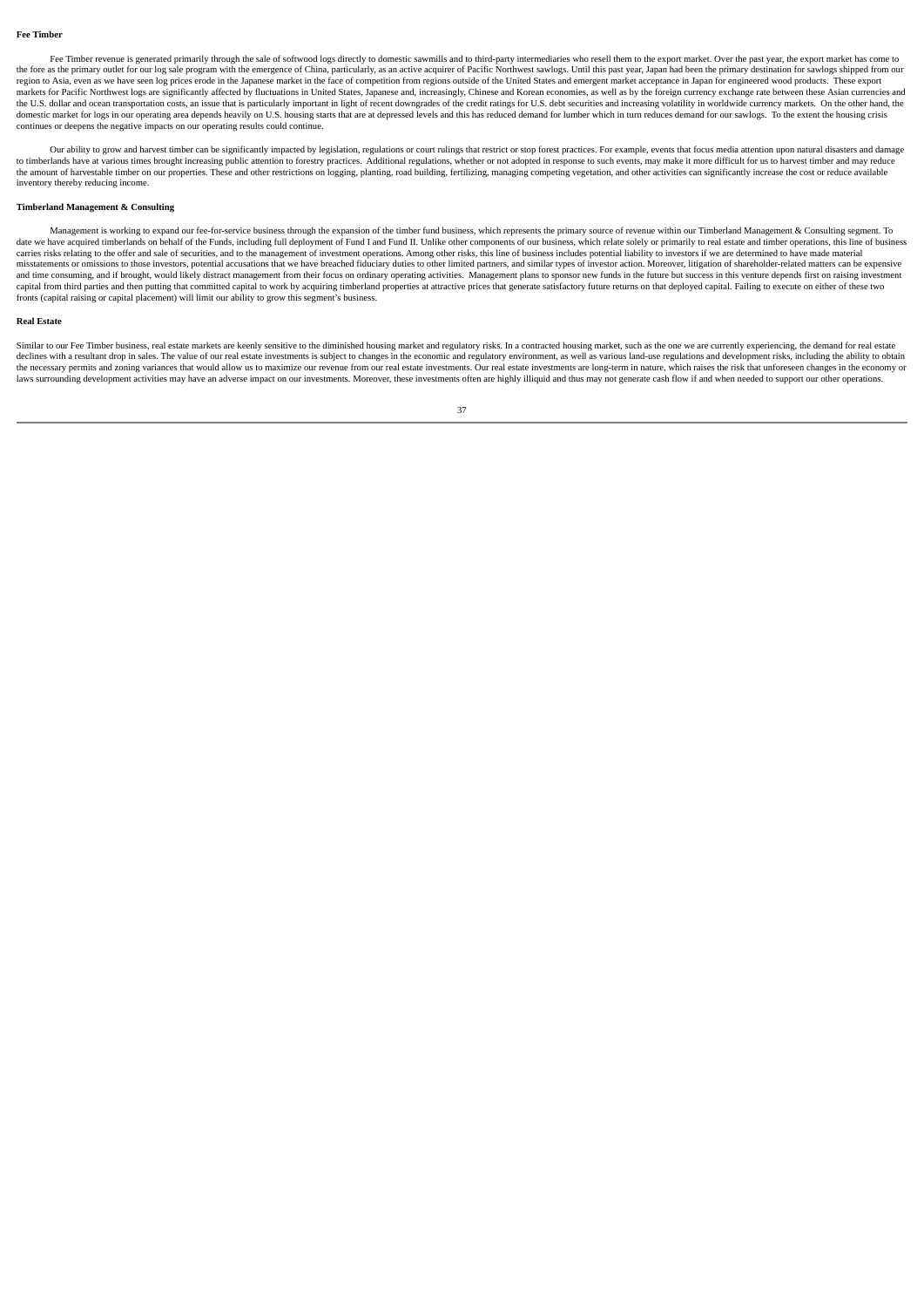# <span id="page-37-0"></span>**ITEM 2.UNREGISTERED SALES OF EQUITY SECURITIES AND USE OF PROCEEDS**

# $(a) - (e)$  None

# <span id="page-37-1"></span>**ITEM 3.DEFAULTS UPON SENIOR SECURITIES**

None

<span id="page-37-2"></span>**ITEM 4.SUBMISSION OF MATTERS TO A VOTE OF SECURITY HOLDERS**

# None

# <span id="page-37-3"></span>**ITEM 5.OTHER INFORMATION**

(a) None

(b) There have been no material changes in the procedures for shareholders of the Partnership's general partner to nominate directors to the board.

# <span id="page-37-4"></span>**ITEM 6.EXHIBITS**

# **Exhibits**.

| 31.1    | Certification of Chief Executive Officer pursuant to Rule 13a-14(a).                                                                                                 |
|---------|----------------------------------------------------------------------------------------------------------------------------------------------------------------------|
| 31.2    | Certification of Chief Financial Officer pursuant to Rule 13a-14(a).                                                                                                 |
| 32.1    | Certification of Chief Executive Officer pursuant to Rule 13a-14(b) and 18 U.S.C. Section 1350 (furnished with this report in accordance with SEC Rel. No. 33-8238). |
| 32.2    | Certification of Chief Financial Officer pursuant to Rule 13a-14(b) and 18 U.S.C. Section 1350 (furnished with this report in accordance with SEC Rel. No. 33-8238). |
| 101.INS | <b>XBRL Instance Document</b>                                                                                                                                        |
| 101.SCH | XBRL Taxonomy Extension Schema Document                                                                                                                              |
| 101.CAL | XBRL Taxonomy Extension Calculation Linkbase Document                                                                                                                |
| 101.DEF | XBRL Taxonomy Extension Definition Linkbase Document                                                                                                                 |
| 101.LAB | XBRL Taxonomy Extension Label Linkbase Document                                                                                                                      |
| 101.PRE | XBRL Taxonomy Extension Presentation Linkbase Document                                                                                                               |
|         |                                                                                                                                                                      |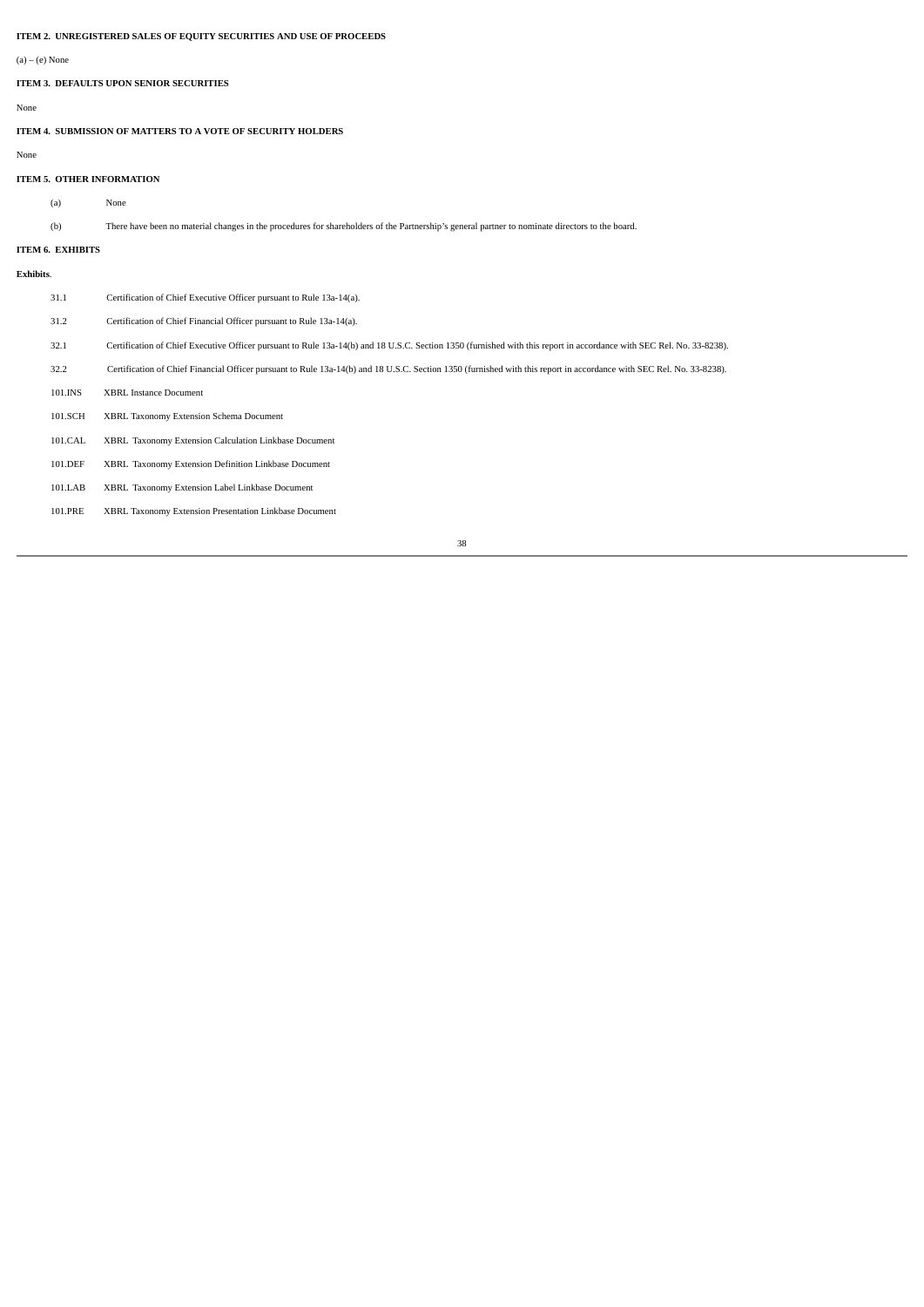# <span id="page-38-0"></span>**SIGNATURES**

Pursuant to the requirement of the Securities Exchange Act of 1934, the registrant has duly caused this report to be signed on its behalf by the undersigned, thereunto duly authorized, on November 4, 2011.

POPE RESOURCES,<br>A Delaware Limited Partnership

By: POPE MGP, Inc. Managing General Partner

By: <u>/s/ David L. Nunes</u><br>David L. Nunes<br>President and Chief Executive Officer<br>(Principal Executive Officer)

By: <u>/s/ Thomas M. Ringo</u><br>Thomas M. Ringo<br>Vice President and CFO<br>(Principal Accounting and Financial Officer)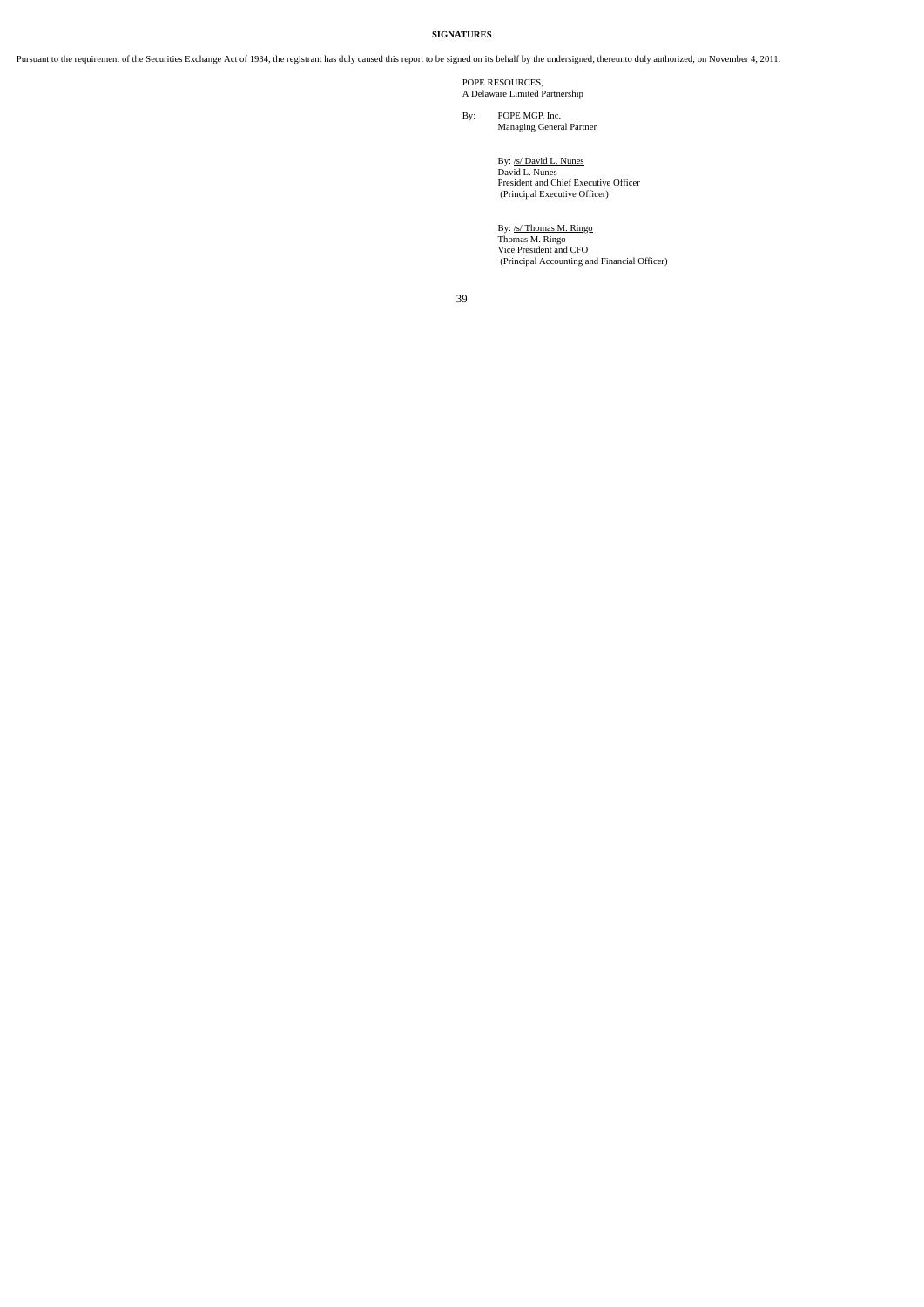I, David L. Nunes, certify that:

- 1. I have reviewed this quarterly report on Form 10-Q of Pope Resources;
- 2. Based on my knowledge, this report does not contain any untrue statement of a material fact or omit to state a material fact necessary to make the statements made, in light of the circumstances under which such statements were made, not misleading with respect to the period covered by this report;
- 3. Based on my knowledge, the financial statements, and other financial information included in this report, fairly present in all material respects the financial condition, results of operations and cash flows of the regi
- 4. The registrant's other certifying officer and I are responsible for establishing and maintaining disclosure controls and procedures (as defined in Exchange Act Rules 13a-15(e) and 15d-15(e)) and internal control over fi
	- (a) Designed such disclosure controls and procedures, or caused such disclosure controls and procedures to be designed under our supervision, to ensure that material information relating to the registrant, including its<br>co
	- (b) Designed such internal control over financial reporting, or caused such internal control over financial reporting to be designed under our supervision, to provide reasonable assurance regarding the reliability of<br>finan
	- (c) Evaluated the effectiveness of the registrant's disclosure controls and procedures and presented in this report our conclusions about the effectiveness of the disclosure controls and procedures, as of the end of the pe covered by this report based on such evaluation; and
	- (d) Disclosed in this report any change in the registrant's internal control over financial reporting that occurred during the registrant's most recent fiscal quarter that has materially affected, or is reasonably likely to materially affect, the registrant's internal control over financial reporting; and
- 5. The registrant's other certifying officer and I have disclosed, based on our most recent evaluation of internal control over financial reporting, to the registrant's auditors and the audit committee of registrant's boar directors (or persons performing the equivalent function):
	- (a) All significant deficiencies and material weaknesses in the design or operation of internal control over financial reporting which are reasonably likely to adversely affect the registrant's ability to record, process,<br>
	- (b) Any fraud, whether or not material, that involves management or other employees who have a significant role in the registrant's internal control over financial reporting.

Date: November 4, 2011 *(s)* David L. Nunes Date: November 4, 2011 *(s)* David L. Nunes David L. Nunes David L. Nunes David L. Nunes Chief Executive Officer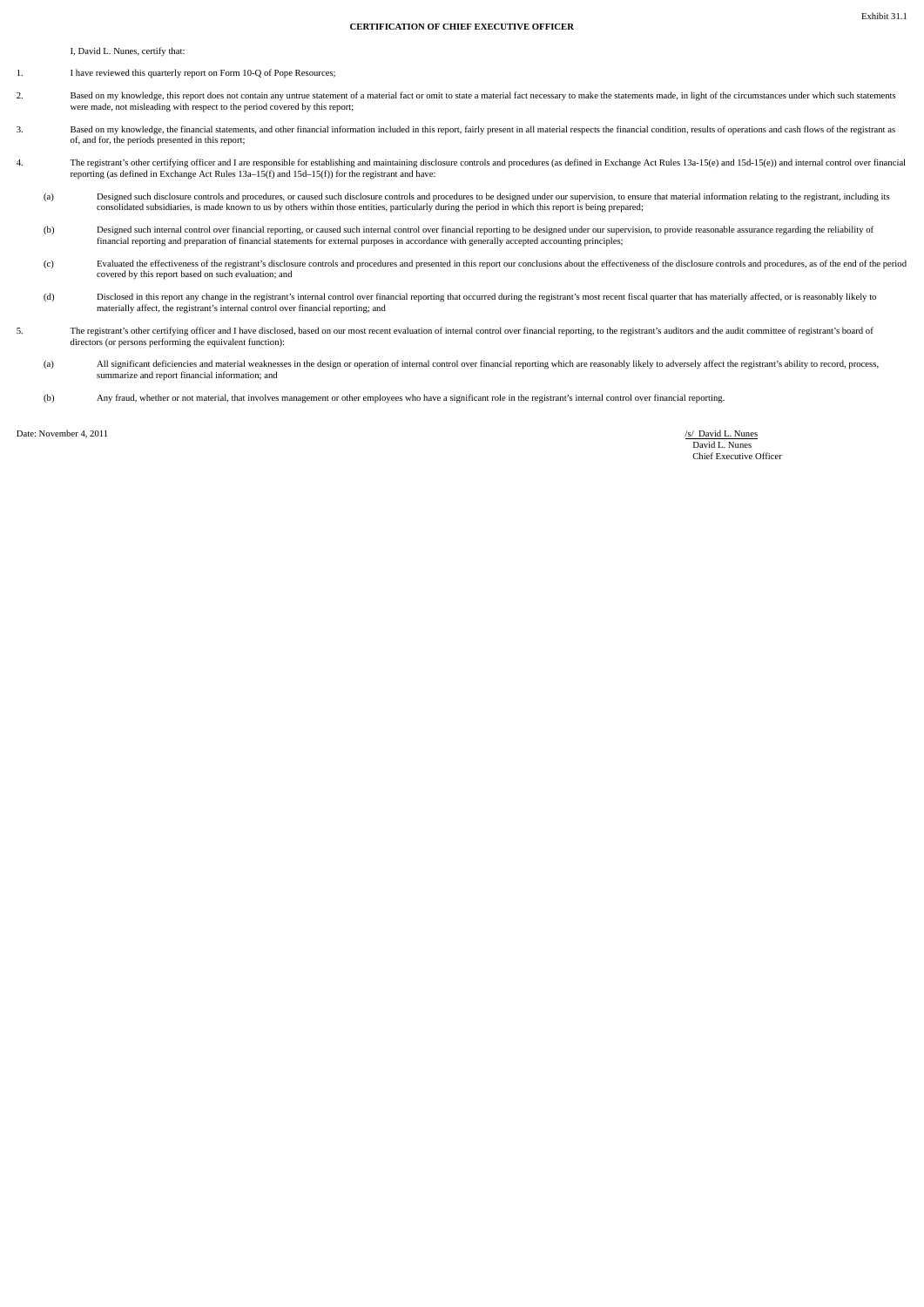I, Thomas M. Ringo, certify that:

1. I have reviewed this quarterly report on Form 10-Q of Pope Resources;

Exhibit 31.2

2. Based on my knowledge, this report does not contain any untrue statement of a material fact or omit to state a material fact necessary to make the statements made, in light of the circumstances under which such statements were made, not misleading with respect to the period covered by this report;

- 3. Based on my knowledge, the financial statements, and other financial information included in this report, fairly present in all material respects the financial condition, results of operations and cash flows of the regi
- 4. The registrant's other certifying officer and I are responsible for establishing and maintaining disclosure controls and procedures (as defined in Exchange Act Rules 13a-15(e) and 15d-15(e)) and internal control over fi
	- (a) Designed such disclosure controls and procedures, or caused such disclosure controls and procedures to be designed under our supervision, to ensure that material information relating to the registrant, including its<br>co
	- (b) Designed such internal control over financial reporting, or caused such internal control over financial reporting to be designed under our supervision, to provide reasonable assurance regarding the reliability of<br>finan
	- (c) Evaluated the effectiveness of the registrant's disclosure controls and procedures and presented in this report our conclusions about the effectiveness of the disclosure controls and procedures, as of the end of the pe covered by this report based on such evaluation; and
	- (d) Disclosed in this report any change in the registrant's internal control over financial reporting that occurred during the registrant's most recent fiscal quarter that has materially affected, or is reasonably likely to materially affect, the registrant's internal control over financial reporting; and
- 5. The registrant's other certifying officer and I have disclosed, based on our most recent evaluation of internal control over financial reporting, to the registrant's auditors and the audit committee of registrant's boar directors (or persons performing the equivalent function):
	- (a) All significant deficiencies and material weaknesses in the design or operation of internal control over financial reporting which are reasonably likely to adversely affect the registrant's ability to record, process,<br>
	- (b) Any fraud, whether or not material, that involves management or other employees who have a significant role in the registrant's internal control over financial reporting.

Date: November 4, 2011 *(s/ Thomas M. Ringo Js/ Thomas M. Ringo Js/ Thomas M. Ringo (s/ Thomas M. Ringo Thomas M. Ringo* Chief Financial Officer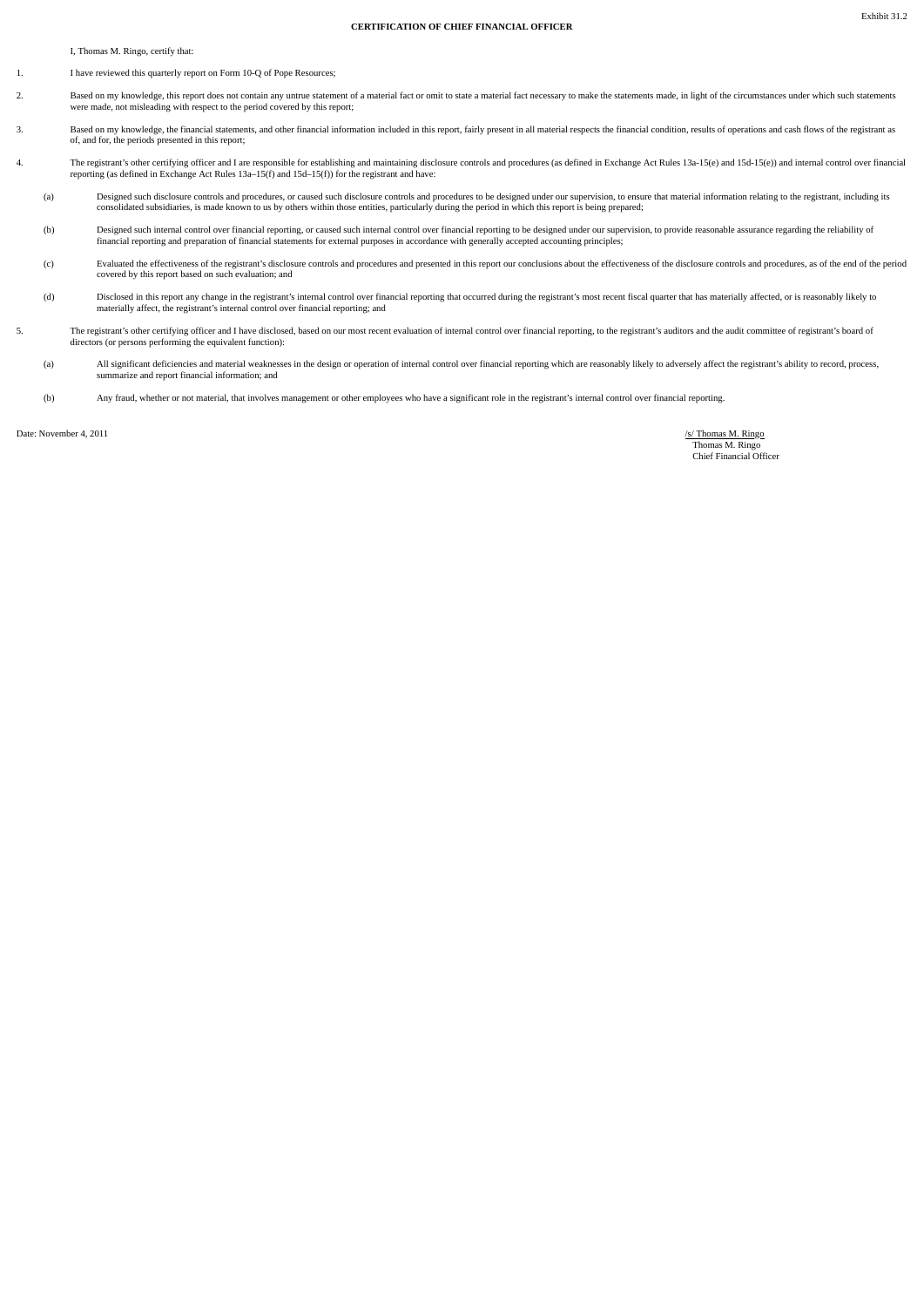# **CERTIFICATION PURSUANT TO 18 U.S.C. SECTION 1350, AS ADOPTED PURSUANT TO SECTION 906 OF THE SARBANES-OXLEY ACT OF 2002**

In connection with the Quarterly Report of Pope Resources (the "Company") on Form 10-Q for the period ended September 30, 2011, as filed with the Securities and Exchange Commission on the date hereof (the "Report"), I, Dav

(1) The Report fully complies with the requirements of Section 13(a) or 15(d) of the Securities Exchange Act of 1934; and

(2) The information contained in the Report fairly presents, in all material respects, the financial condition and result of operations of the Company as of, and for, the periods presented in the Report.

This certification is being furnished solely to comply with the requirements of 18 U.S.C. Section 1350, and shall not be incorporated by reference into any of the Company's filings under the Securities Act of 1933 or the S

/s/ David L. Nunes<br>David L. Nunes Chief Executive Officer

November 4, 2011